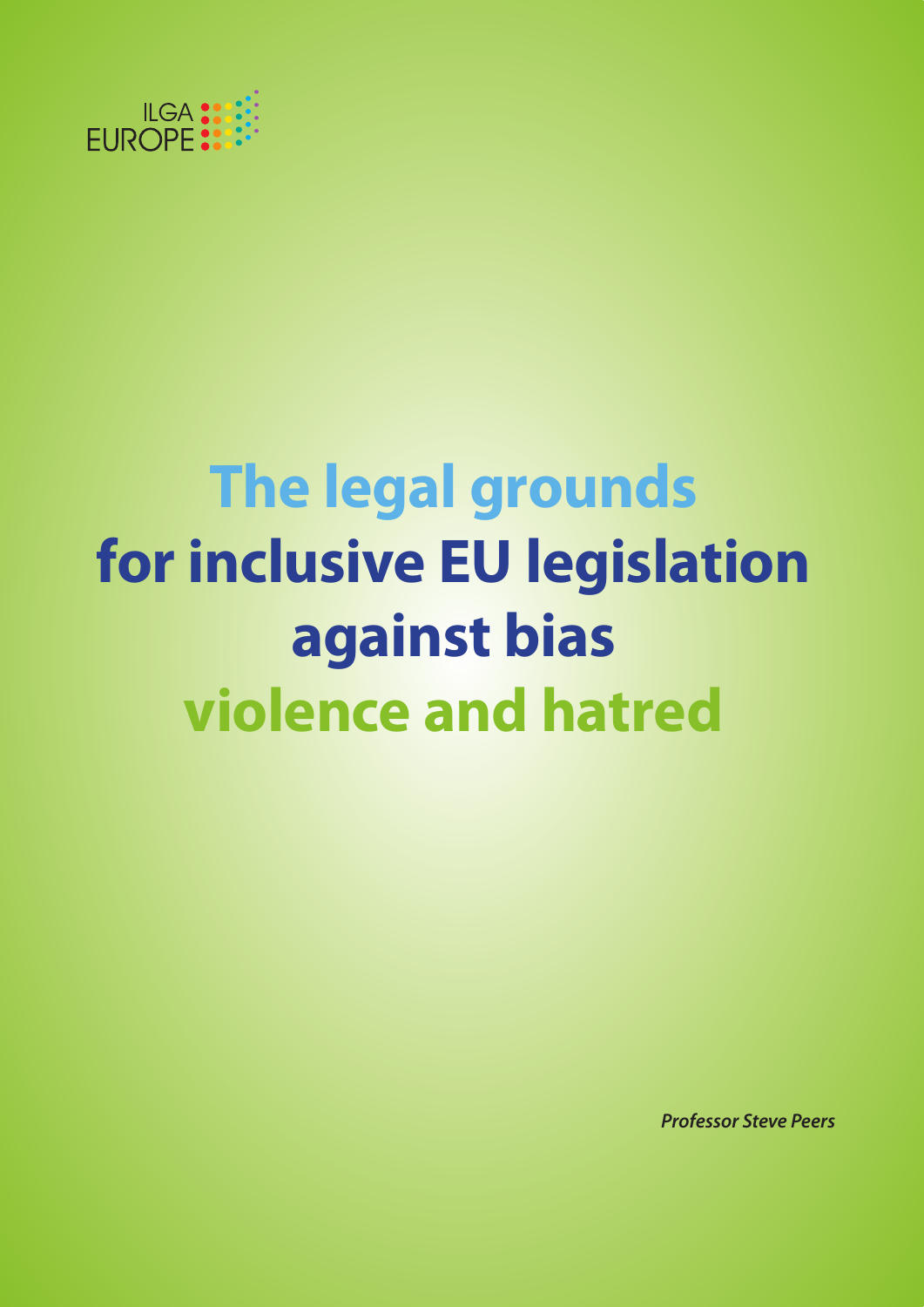## **Table of Contents**

- **Introduction**
- **1. Overall legal framework**
- 1.1. The Court of Justice
- 5 1.2. Legal effect
- 1.3 Practice to date after the entry into force of the Treaty of Lisbon
- 1.4. Framework Decision on racism and xenophobia

#### **2. Human rights issues**

- **3. Competence issues**
- **4. Non-participation of some Member States**
- 4.1. Enhanced cooperation
- 30 4.2. Specific opt-outs
- **5. Council of Europe measures**
- **6. Possible political recommendations**
- **Annex I: Relevant EU decision-making processes**
- **Annex II: Flow charts on decision-making**
- **Annex III: Draft Directive on bias/hate crimes**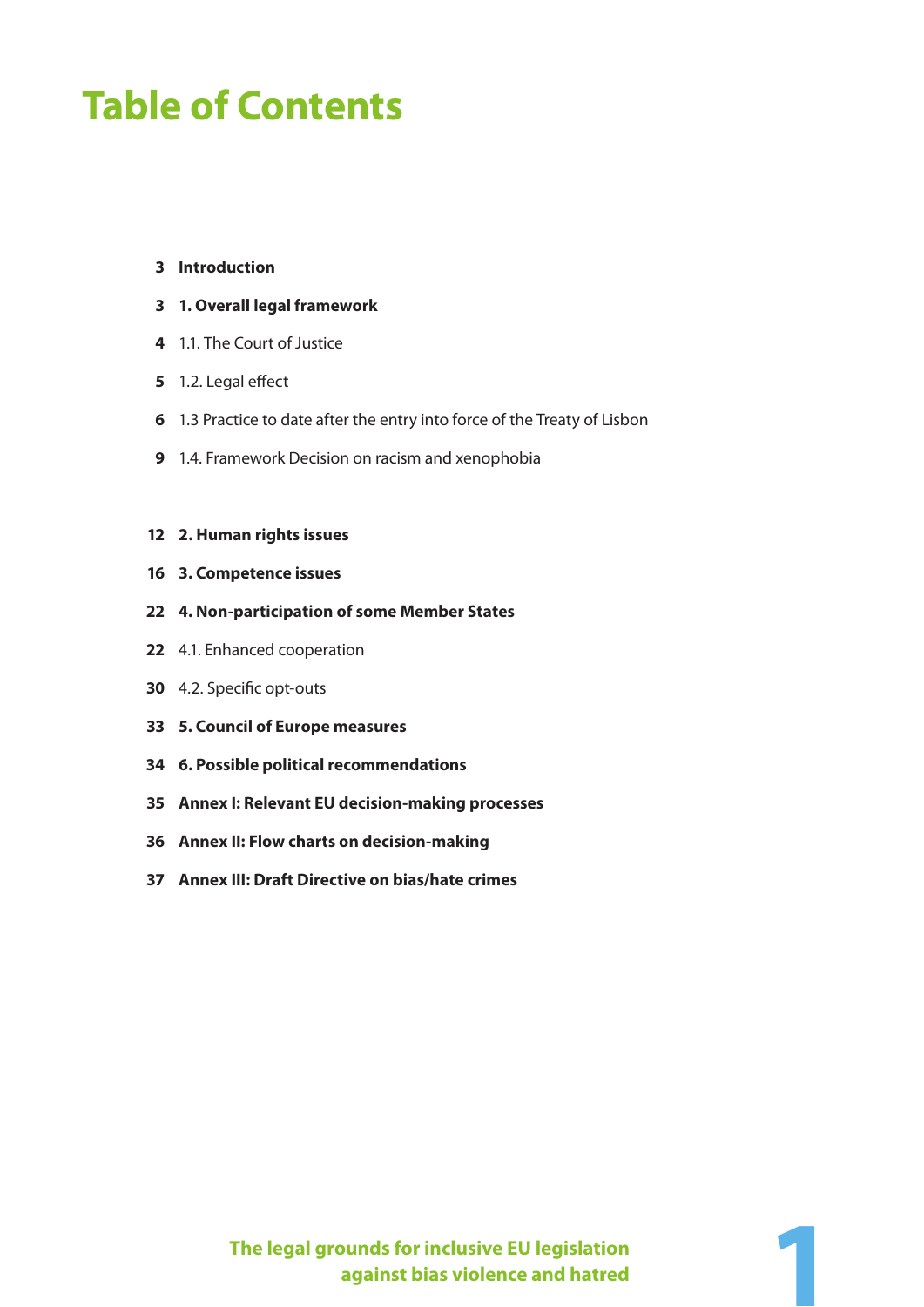## **Introduction**

The following analysis examines the question of whether the European Union ('EU') has competence to adopt legislation on crimes motivated by hatred ('hate crimes') against the specified groups listed in Article 19 of the Treaty on the Functioning of the European Union ('TFEU'), which is the legal base for adopting legislation to combat discrimination on grounds of race, sex, sexual orientation, disability, age and religion.

To place this issue in context, the analysis first of all examines the overall legal framework for criminal law in the European Union (section 1), and then also examines the legal framework relating to human rights protection in the EU (section 2), in particular examining the rights to equality and non-discrimination. After an assessment of the issue of competence (section 3), the analysis then examines the prospects for adoption of EU legislation with a limited number of Member States (section 4), and then examines the possibility of adopting legislation outside of the EU legal framework entirely, in particular within the Council of Europe legal framework (section 5).

The Annex to this report sets out a simplified flow-chart of the EU's decision-making procedures, both to adopt legislation and to authorise 'enhanced cooperation' (ie adoption of the legislation among only a limited number of Member States).

It is assumed throughout this analysis that legislation on homophobic hate crimes could or should also be drawn up in conjunction with criminal law legislation related to other forms of discrimination not yet addressed by EU law (as regards criminal law), for example as regards offences deriving from sexism or religious bigotry. Addressing all of these forms of discrimination together would avoid perpetuating the 'hierarchy of discrimination' which exists in EU law (in that some of the groups listed in Article 19 TFEU enjoy more protection than others as regards EU law). However, the analysis does not address the possibility of the EU adopting measures to address hate crimes which are committed on grounds which are not listed in Article 19 TFEU.

## **1) Overall legal framework**

This section examines in turn:

**2**

- a) the legal framework concerning the jurisdiction of the Court of Justice (section 1.1);
- b) the legal effect of EU criminal law measures adopted before and after the Treaty of Lisbon (section 1.2);
- c) the use of the institutional framework after the entry into force of the Treaty of Lisbon to date (section 1.3); and
- d) the implementation of the Framework Decision on racism and xenophobia, as the only EU measure in the field of hate crimes adopted to date (section 1.4).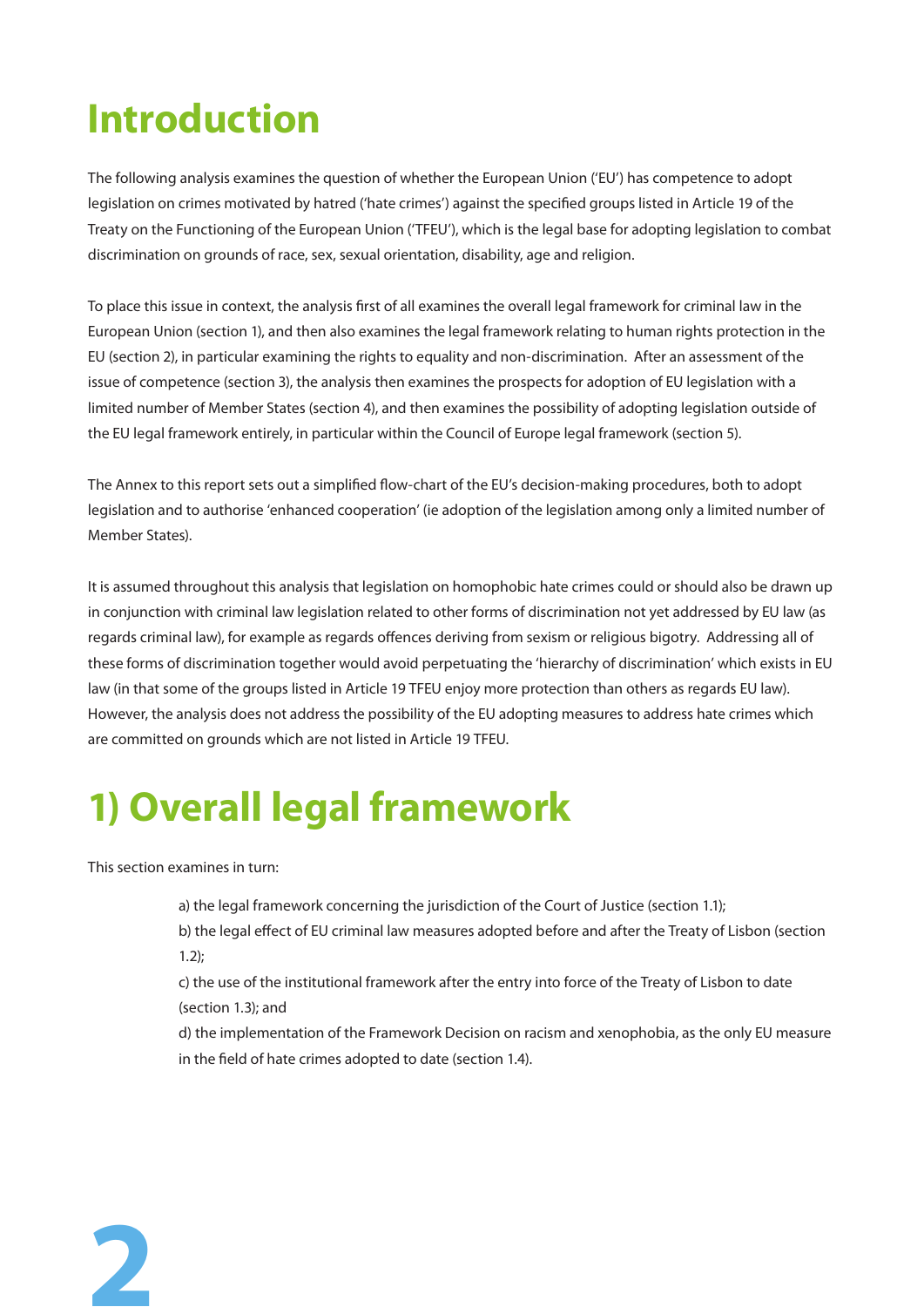### **1.1) The Court of Justice**

**The jurisdiction of the Court of Justice over criminal law and policing matters was limited before the entry into force of the Treaty of Lisbon, and these limitations still apply to pre-Lisbon measures until 2014.**

Before the entry into force of the Treaty of Lisbon (on 1 December 2009) the jurisdiction of the Court of Justice as regards EU criminal law and policing ('third pillar') measures was set out in Article 35 of the Treaty on European Union ('TEU'). Article 35 provided that it was up to each Member State to opt in to the possibility for its national courts to send questions to the Court of Justice on the validity and interpretation of third pillar measures. If a Member State opted in, it could decide either that all of its national courts would have this power, or that only its final courts would have this power.

In practice, over two-thirds of Member States (19) opted in to the Court's jurisdiction: the eight exceptions were the UK, Ireland, Denmark, Estonia, Poland, Slovakia, Malta and Bulgaria.<sup>1</sup> Until the entry into force of the Treaty of Lisbon, the Court of Justice received references on third pillar acts from national courts as follows:

 $2001 - 2^{2}$  $2002 - 0$  $2003 - 3^{3}$  $2004 - 2<sup>4</sup>$  $2005 - 5^{5}$  $2006 - 0$  $2007 - 3^{6}$  $2008 - 4^7$  $2009 - 48$ 

The jurisdiction of the Court of Justice was limited also in that it was not possible for the Commission to bring infringement actions against Member States which fail to comply with their obligations to apply third pillar acts. It

<sup>1</sup> See the notification in OJ 2010 C 56/7. Only Spain limited the right to refer to final courts only.

<sup>3</sup> Cases C-105/03 Pupino [2005] ECR I-5285, C-469/03 Miraglia [2005] ECR I-2009 and C-491/03 Hiebeler (withdrawn).

4 Cases C-436/04 Van Esbroek [2006] ECR I-2333 and C-467/04 Gasparini [2006] ECR I-9199.

<sup>5</sup> Cases C-150/05 Van Straaten [2006] ECR I-9327, C- 272/05 Bowens (withdrawn), C-288/05 Kretzinger [2007] ECR I-6441, C-303/05 Advocaten voor de Wereld [2007] ECR I-3633, C-367/05 Kraaijenbrink [2007] ECR I-6619 and C-467/05 Dell'Orto [2007] ECR I-5557.

<sup>6</sup> Cases C-297/07 Bourquain [2008] ECR I-9425, C-404/07 Katz [2008] ECR I-7607 and C-491/07 Turansky [2008] ECR I-11039.

<sup>7</sup> Cases C-66/08 Koslowski [2008] ECR I-6041, C-296/08 PPU Santesteban Goicoechea [2008] ECR I-6307, C-388/08 PPU Leymann and Pustovarov [2008] ECR I-8993 and C-123/08 Wolzenburg [2009] ECR I-9621.

 $^8$  Cases C-205/09 *Eredics* (judgment of 21 Oct. 2010, nyr), C-261/09 *Mantello* (judgment of 16 Nov. 2010, nyr), C-306/09 IB (judgment of 21 Oct. 2010, nyr) and C-403/09 Gueye, pending.



 $2$  Cases C-187/01 and C-385/01 Gozutok and Brugge [2003] ECR I-1345.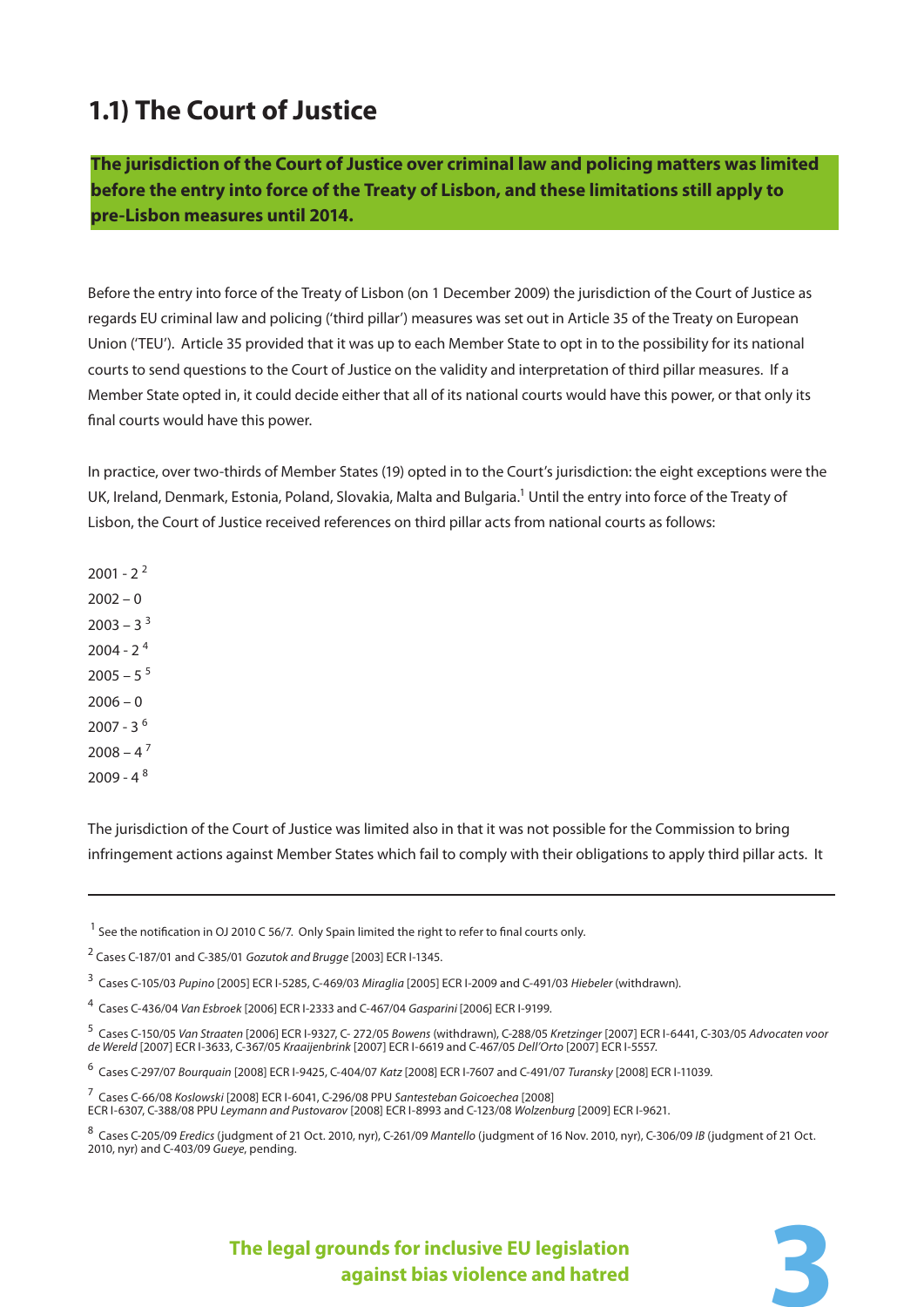was possible for Member States to sue each other before the Court of Justice as regards disputes on the application of third pillar measures, but none did so in practice.

These jurisdictional rules have continued relevance even after the entry into force of the Treaty of Lisbon, in that they continue to apply for a five-year transitional period (up until 1 December 2014) to the third pillar measures adopted before the entry into force of the Treaty of Lisbon, unless those measures are amended in the meantime. $^9$ After that point – or before that point, for measures amended or adopted after the Treaty of Lisbon entered into force – the Court's ordinary jurisdiction will apply: this will mean that all national courts in all Member States will be able to request preliminary rulings from the Court of Justice, and that the Commission can sue Member States for their failure to apply the legislation concerned.

In 2010, after the entry into force of the Treaty of Lisbon, the Court of Justice received four references from national courts on third pillar matters, and it has received three more third pillar references in 2011 so far.<sup>10</sup> So far, there have been no cases on measures which were amended or adopted after the entry into force of that Treaty, but to date there have only been a modest number of such measures (see section 1.3 below).

The position is different as regards criminal law measures adopted within the framework of the European Community before the entry into force of the Treaty of Lisbon. For these measures, the usual jurisdiction of the Court of Justice (references from all national courts, infringement actions against Member States) applied from the outset. So far, however, no cases have reached the Court of Justice concerning these measures, presumably because they were adopted quite recently (see section 1.3 below).

### **1.2) Legal effect**

**Third pillar measures adopted before the entry into force of the Treaty of Lisbon are not**  directly effective, but are indirectly effective. It remains to be seen whether the principles **of supremacy and damages liability apply to them.**

According to the Court of Justice, EU third pillar Framework Decisions (which were the legal form for most EU measures harmonising criminal law before the Treaty of Lisbon) were subject to the principle of 'indirect effect', meaning that national law had to be interpreted consistently with the EU measure to the extent possible.<sup>11</sup> The TEU expressly ruled out any 'direct effect' (ie immediate application of EU measures in the national courts).<sup>12</sup> The case law of the Court of Justice has not yet ruled on the question of whether the principle of supremacy (ie the obligation to set aside conflicting national law) and the right to damages against Member States for failure to implement their European Community (EC) law obligations apply to third pillar measures.<sup>13</sup>

11 Pupino, n. 3 above.

12 Art. 34 TEU.

<sup>&</sup>lt;sup>13</sup> The pending case of Bernardi (n. 10 above) could be relevant to the supremacy issue. The Treaty of Lisbon merged the European Community and the European Union. References to the EC are retained in this analysis where the historical distinction between the EC and the EU is still potentially relevant.



<sup>&</sup>lt;sup>9</sup> See Art. 10 of the protocol on transitional provisions.

<sup>10</sup> Cases: C-1/10 Salmeron Sanchez (pending); C-105/10 PPU Gataev and Gataeva (withdrawn); C-264/10 Kita (withdrawn); C-507/10 Bernardi (pending); C-27/11 Vinkov (pending); C-42/11 Lopes da Silva Jorge (pending); and C-79/11 Giovanardi (pending).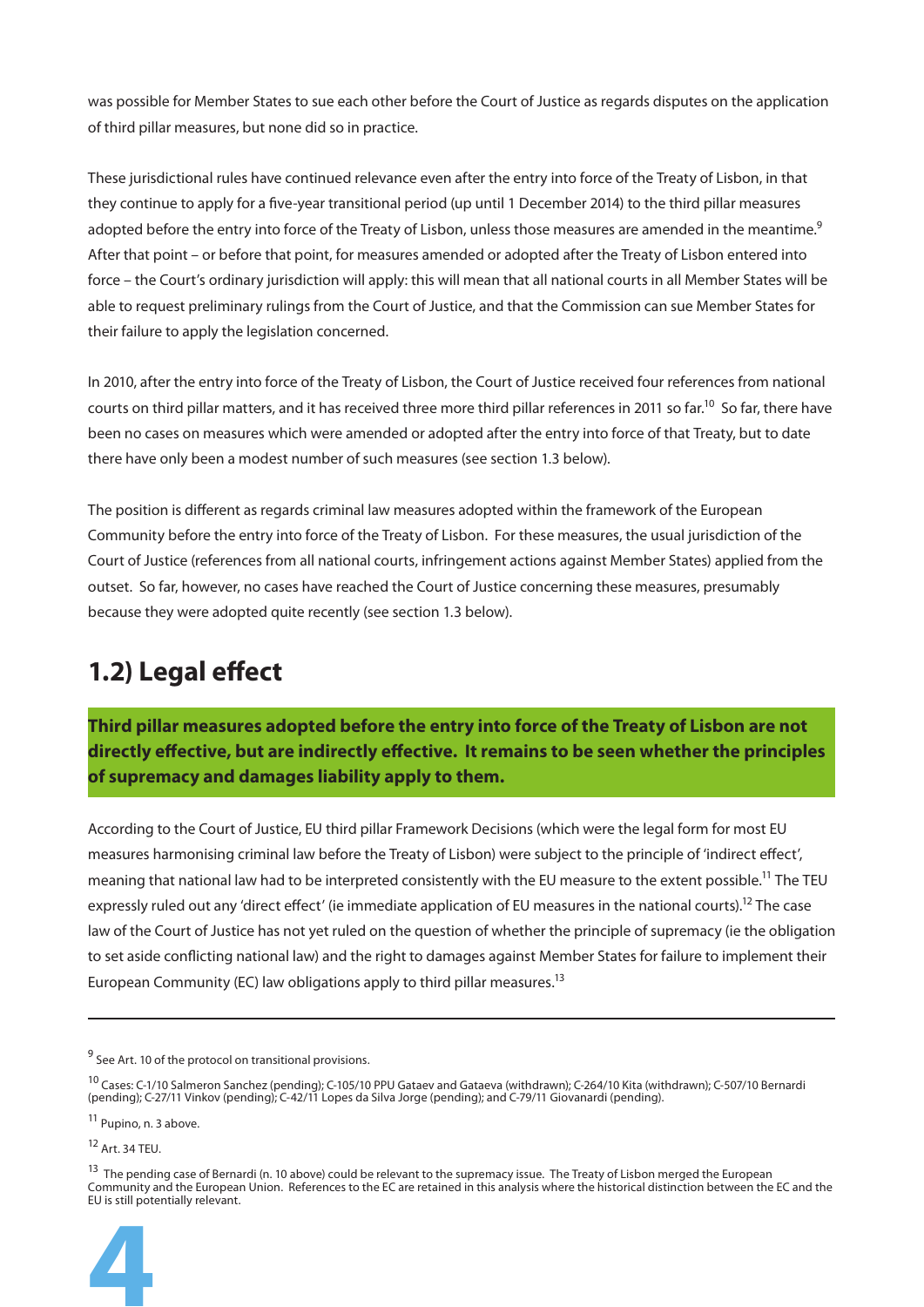The Treaty of Lisbon provides that the prior rules on the legal effect of third pillar measures continue to apply until they are amended. There is no time limit on the application of this transitional rule.<sup>14</sup>

As for EU measures on criminal law adopted or amended after the entry into force of the Treaty of Lisbon, or criminal measures adopted by the EC before the entry into force of that Treaty, the EC law principles of supremacy, direct effect and damages liability apply (as well as indirect effect), but the Court of Justice has ruled that these principles cannot mean that the criminal liability of an individual is created or aggravated by EU or EC law alone, ie a person can be prosecuted for breach of the criminal law only on the basis of offences which have been set out in national  $law<sup>15</sup>$ 

### **1.3) Practice to date after the entry into force of the Treaty of Lisbon**

**To date, the EU has been active in adopting and considering criminal law legislation since the Treaty of Lisbon. In addition to the Commission, a key role is held by the rotating Council Presidency. The role of the EP and (in future) the EU citizens' initiative is also potentially important.**

The legal bases for adopting criminal law measures after the entry into force of the Treaty of Lisbon are Articles 82 and 83 TFEU. Article 82 provides for the adoption of measures on mutual recognition in criminal matters (Article 82(1)) and on criminal procedure measures relating to evidence, suspects' rights, and victims' rights (Article 82(2)). Article 83 concerns substantive criminal law, and confers power to adopt measures either as regards ten specific crimes, not including hate crimes (Article 83(1)), or as regards crimes linked to EU harmonisation in other areas, as follows (Article 83(2)):

> If the approximation of criminal laws and regulations of the Member States proves essential to ensure the effective implementation of a Union policy in an area which has been subject to harmonisation measures, directives may establish minimum rules with regard to the definition of criminal offences and sanctions in the area concerned.

Measures pursuant to Article 82(1), 82(2) and 83(1) are to be adopted pursuant to the 'ordinary legislative procedure', previously known as 'co-decision', ie with a qualified majority vote in the Council and joint powers for the European Parliament (EP).<sup>16</sup> However, Article 83(2) provides for a different rule:

> Such directives shall be adopted by the same ordinary or special legislative procedure as was followed for the adoption of the harmonisation measures in question, without prejudice to Article 76.

The reference to Article 76 makes clear that measures in this area can be proposed, like other EU criminal law measures, either following a proposal from the Commission, or following the initiative of at least a quarter of the Member States (ie, at least seven Member States at present). The reference to a special or ordinary legislative



<sup>&</sup>lt;sup>14</sup> Art. 9, Protocol on transitional provisions.

<sup>&</sup>lt;sup>15</sup> See generally Pupino, n. 3 above. The same principle limits the 'indirect effect' of Framework Decisions as well. The reason for this rule is to respect the obligations set out in Art. 7 ECHR as regards clarity and non-retroactivity of criminal law.

<sup>&</sup>lt;sup>16</sup> For details of this procedure, see Art. 294 TFEU.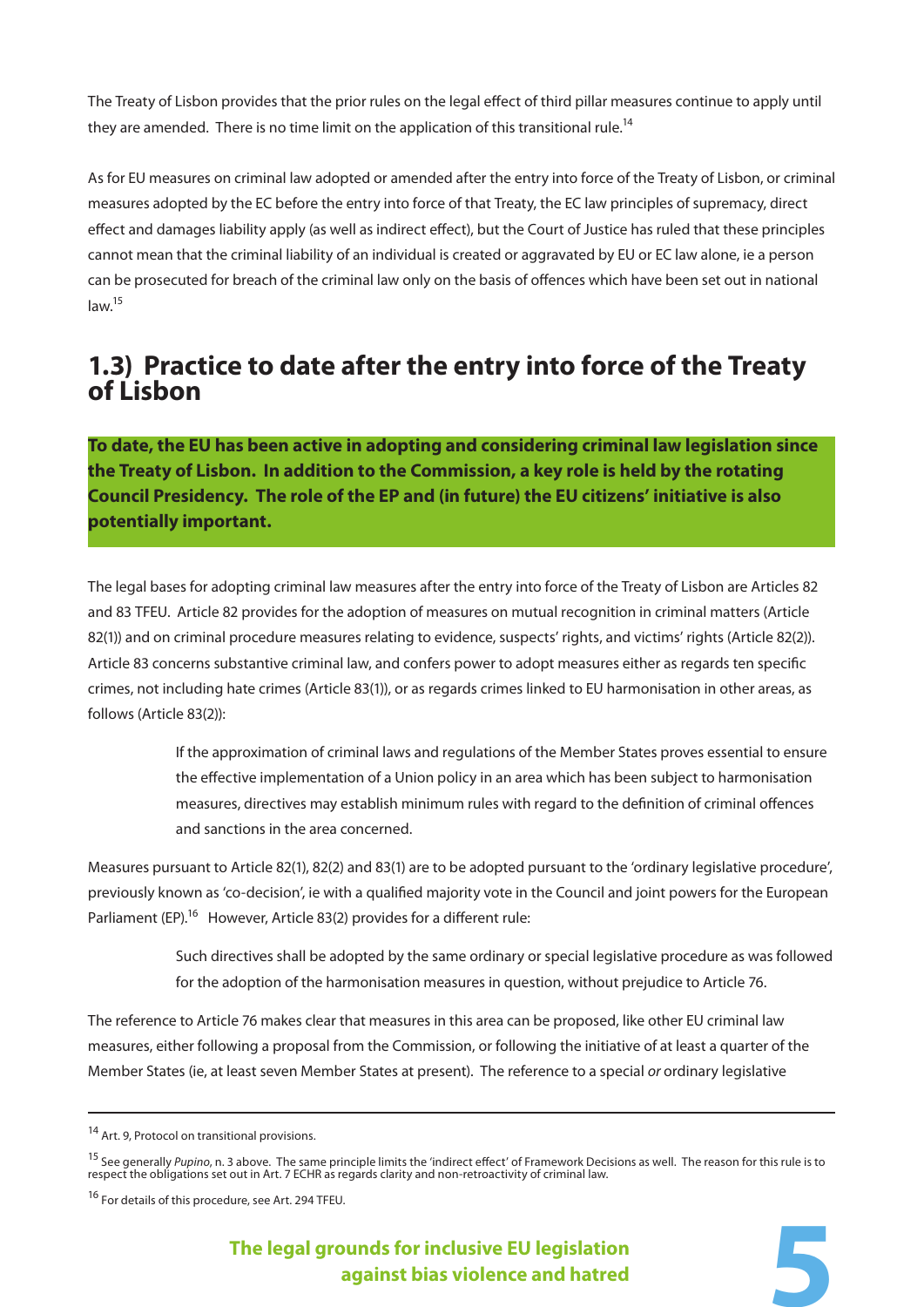procedure means that the decision-making procedure which applied to the underlying harmonisation legislation would also apply to the criminal law rules connected to it. So, for instance, if the criminal law measures were linked to internal market harmonisation legislation, the ordinary legislative procedure would apply for the adoption of the criminal law measures, since that is the decision-making rule which applies to the adoption of internal market legislation (Article 114 TFEU). However, in about thirty cases, the Treaty provides for use of a 'special legislative procedure' which allows for the adoption of legislation primarily by the Council or the EP, with a more limited role for the other legislative body. <sup>17</sup> These special procedures vary, but usually involve unanimous voting of the Member States in the Council, coupled with consultation of the EP. <sup>18</sup> But the legal base conferring power on the EU to adopt legislation relating to non-discrimination on grounds of race, sex, sexual orientation, disability, age and religion (Article 19(1) TFEU), which is the legal base most relevant to the possible adoption of EU hate crimes legislation,<sup>19</sup> provides for a special legislative procedure consisting of unanimity in the Council and consent of the EP.

To date the EU has adopted only two criminal law measures since the Treaty of Lisbon entered into force: a Directive on suspects' rights to interpretation and translation in criminal proceedings, based on Article 82(2) TFEU,<sup>20</sup> and a Directive on trafficking in persons, based on Articles 82(2) and 83(1) TFEU.<sup>21</sup>

Several further measures have been agreed in principle:

- a) a Directive on suspects' right to information on criminal proceedings, agreed in the Council; $^{22}$
- b) a Directive on sexual abuse of children, agreed within the Council; <sup>23</sup> and
- c) a Directive on a European protection order, agreed between the Council and the EP.  $^{24}$

It should be noted that the measures on trafficking in persons and on sexual exploitation of children contain detailed rules on the protection of victims, an issue which could be relevant if the EU were to consider the adoption of hate crimes legislation.

Two further measures have been proposed:

- a) a Directive on attacks on information systems; $^{25}$
- b) a Directive on a European investigation order; <sup>26</sup>
- c) a Directive on crime victims' rights; 27 and
- d) a Directive on suspects' rights to access to a lawyer and communication.<sup>28</sup>

25 COM (2010) 517, 30 Sep. 2010.

26 [2010] OJ C 165/22.

<sup>28</sup> COM (2011) 326, 7 June 2011.



<sup>&</sup>lt;sup>17</sup> See Art. 289 TFEU.

<sup>&</sup>lt;sup>18</sup> See for instance, Art. 113 TFEU, which concerns the adoption of legislation on indirect taxation.

<sup>&</sup>lt;sup>19</sup> See further section 3 below.

<sup>20</sup> Directive 2010/64, OJ 2010 L 280/1. Member States must apply this Directive by 27 Oct. 2013 (Art. 9(1)).

<sup>21</sup> Directive 2011/36, OJ 2011 L 101/1. Member States must apply this Directive by 6 Apr. 2013 (Art. 22(1)).

<sup>22</sup> Council doc. 17503/10, 6 Dec. 2010. The EP still has to agree to this text with the Council.

<sup>&</sup>lt;sup>23</sup> Council doc. 17583/10, 15 Dec. 2010. The EP still has to agree to this text with the Council.

<sup>&</sup>lt;sup>24</sup> Council doc. 17750/10, 20 Dec. 2010. However, several Member States object to the 'legal base' of this measure, so are blocking its adoption by the Council.

<sup>27</sup> COM (2011) 275, 18 May 2011.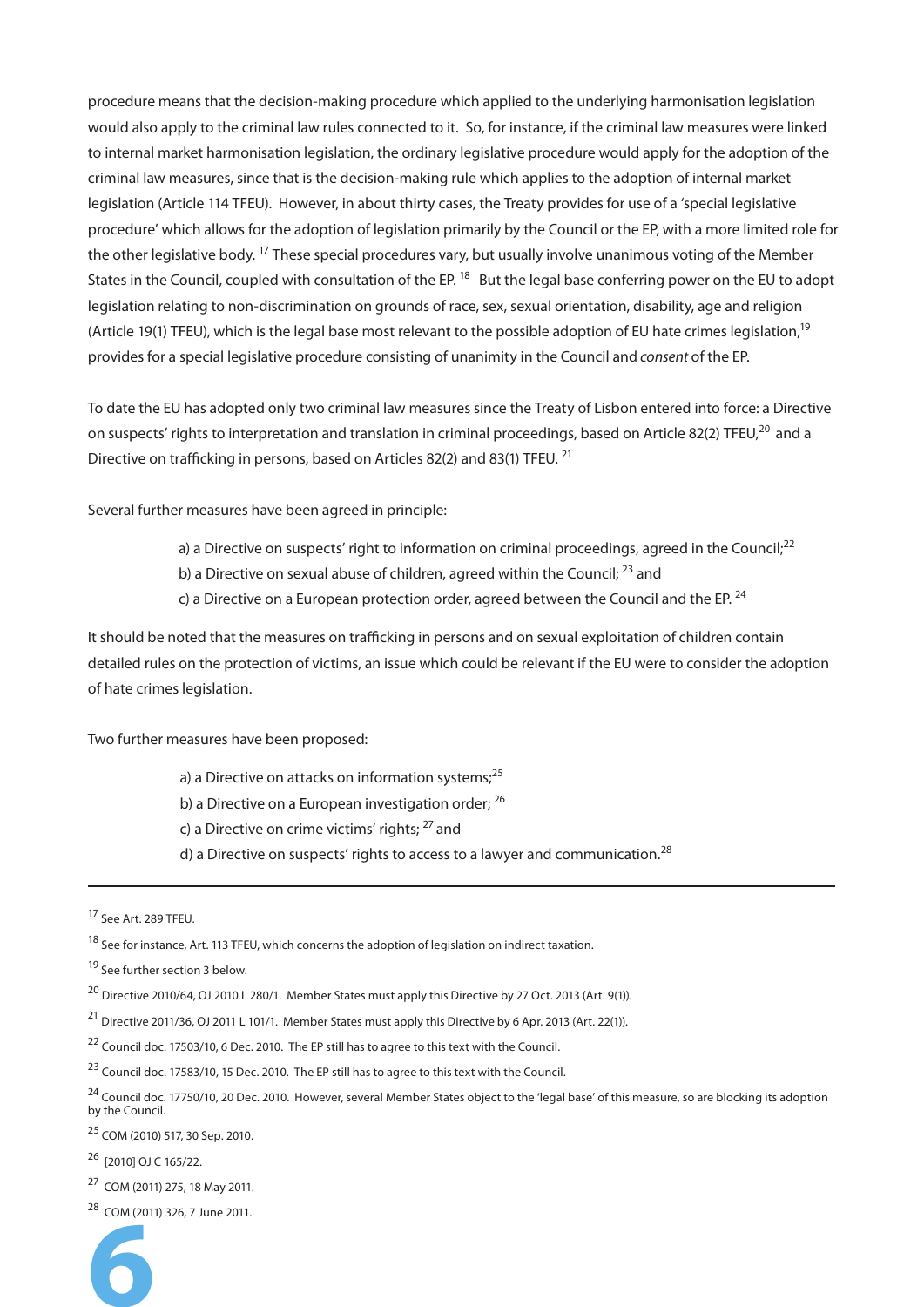There are plans for proposals in 2011 on asset recovery and financial penalties, and for future proposals on antifraud measures, identity theft and vulnerable suspects.<sup>29</sup> As regards victims' rights in particular, it should be noted that the EU already has legislation on this subject,<sup>30</sup> which has been the subject of frequent references to the Court of Justice.<sup>31</sup> Again, this proposal could be relevant to hate crime issues, since it could potentially contain specific rules relating to victims of particular crimes.

It is notable that none of the proposed or agreed measures to date have had the legal base of Article 83(2) TFEU. When the Treaty of Lisbon entered into force, there were two outstanding proposals which arguably fell within the scope of that provision:

a) a proposed Directive on fraud against the EU's financial interests;<sup>32</sup> and

b) a proposed Directive on criminal law enforcement of intellectual property rights.<sup>33</sup>

The Commission's communication on the impact of the Treaty of Lisbon on the legal bases of pending proposals<sup>34</sup> stated that the former proposal was still based solely on Article 325(4) TFEU,<sup>35</sup> while the latter proposal was now based solely on the EU's powers concerning European intellectual property legislation.<sup>36</sup> In any event, the latter proposal was withdrawn shortly afterward,<sup>37</sup> although the Commission plans to propose a new measure on this issue in 2011,<sup>38</sup> while discussions have not been resumed on the former proposal. On the former issue, the Commission released a Green Paper on protection of the EU's financial interests in 2011, with a view to making legislative proposals on this issue in 2013.<sup>39</sup>

As noted already, as regards EU criminal law, the agenda can be set (in the sense of formally making legislative proposals) in two ways: either by a proposal from the Commission or by the initiative of a group of Member States (at least one-quarter).40 It is therefore possible to lobby either the Commission to make proposals as regards criminalising violence against the groups listed in Article 19, and/or to encourage a group of Member States to table an initiative on this issue. It should be noted that three of the measures proposed since the entry into force of the Treaty of Lisbon were proposed by Member States.<sup>41</sup>

<sup>29</sup> See the Commission's 2011 work programme (COM (2010) 623, 27 Oct. 2010).

<sup>30</sup> A Framework decision (OJ 2001 L 82/1).

<sup>&</sup>lt;sup>31</sup> See the judgments in *Pupino, Dell'Orto, Katz* and *Eredics* (ns. 3 to 8 above), and the pending cases of S*almeron Sanchez, Gueye, Bernardi* and Giovanardi (ns. 8 and 10 above).

<sup>32</sup> COM (2001) 272, 22 May 2001, revised after EP vote (COM (2002) 577, 16 Oct. 2002).

<sup>33</sup> COM (2005) 276, 12 July 2005, revised in COM (2006) 168, 26 Apr. 2006.

<sup>34</sup> COM (2009) 665, 2 Dec. 2009.

<sup>&</sup>lt;sup>35</sup> This is the legal base for measures concerning fraud against the EU budget. Legislation is to be adopted by means of the ordinary legislative procedure. The Treaty of Lisbon dropped a limitation which previously applied to this legal base (Art. 280 EC) which had specified that '[t]hese measures shall not concern the application of national criminal law or the national administration of justice.'

<sup>&</sup>lt;sup>36</sup> Art. 118 TFEU, first paragraph. The ordinary legislative procedure applies. The proposal had previously been based on the EC's internal market powers (Art. 95 EC).

<sup>37</sup> COM (2010) 135, 31 Mar. 2010, Annex IV.

<sup>38</sup> COM (2010) 135, 31 Mar. 2010, Annex II.

<sup>39</sup> COM (2011) 293, 26 May 2011.

<sup>40</sup> Art. 76 TFEU.

 $41$  The proposals for suspects' interpretation rights, the European protection order and the European investigation order.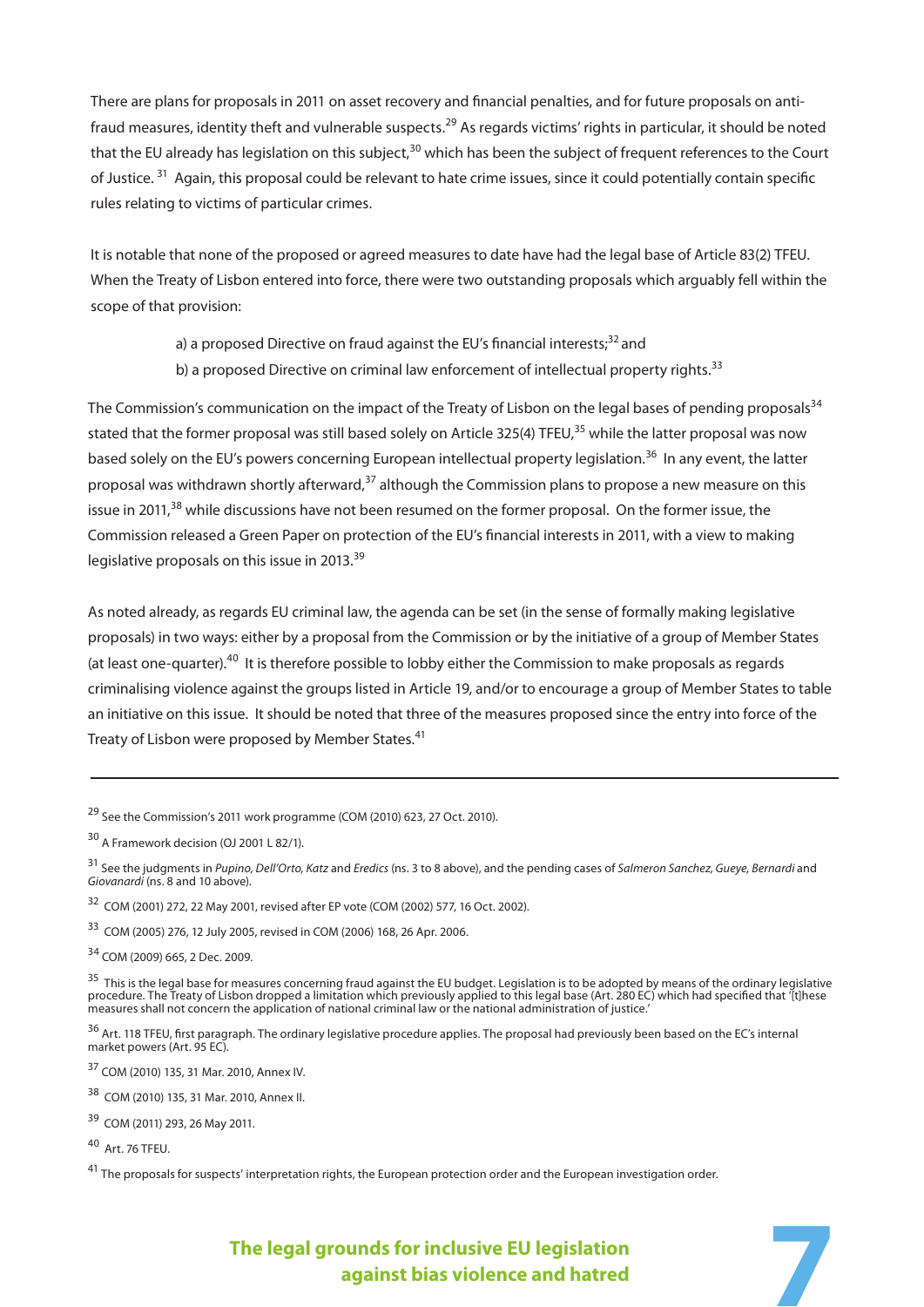Where Member States take the initiative as regards criminal law proposals, it is usually the Member State holding the Council Presidency (or which will shortly hold the Presidency) which takes the lead (although there is no legal requirement to this effect).<sup>42</sup> The current Hungarian Presidency and the next Polish Presidency are not obviously promising, but Denmark will hold the Presidency in the first half of 2012. There is a particular problem with Denmark, however, in that it has an opt-out from most Justice and Home Affairs (JHA) matters, and while it will still hold the Presidency of the JHA Council,<sup>43</sup> it may be unwilling to take part in an initiative. It may even be argued that a Member State with an opt-out from JHA matters cannot take part in a joint initiative, although there is no express rule to this effect in the protocols governing the JHA opt-outs of the UK, Ireland and Denmark.<sup>44</sup> On the other hand, a Danish Presidency might at least be relatively sympathetic to a proposal on this issue made by the Commission or another group of Member States.

While the European Parliament cannot as such table a legislative proposal, it is open to the EP to request the Commission to submit a proposal, pursuant to Article 225 TFEU, or more informally (for example, the EP resolution of April 2011 on a policy concerning violence against women, which inter alia calls for an EU Directive on genderbased violence). It is also possible for the public to request the Commission to submit a proposal for a secondary EU act, pursuant to the legislation on a citizens' initiative which was adopted in February 2011.<sup>45</sup> This legislation, which will apply from 1 April 2012, provides for the process of collecting a million signatories from at least a quarter of Member States, subject to a minimum of signatures in each Member State (see Annex I to the citizens' initiative Regulation), following which the initiative concerned will be considered by the Commission.

### **1.4) Framework Decision on racism and xenophobia**

**The existing EU measure on racism and xenophobia could be amended to become a comprehensive EU measure also combating other forms of bias/hate crime, including crimes based on, inter alia, gender and sexual orientation.**

This Framework Decision is the only EU measure to date in the field of bias/hate crime. It was adopted in 2008 and had to be implemented by 28 November 2010.<sup>46</sup> There is no available information yet on its implementation by Member States to date; a review of its implementation is due by 28 November 2013, on the basis of a report from the Commission.<sup>47</sup>

They key provisions of the Framework Decision which could be relevant to bias/hate crimes against other listed groups are as follows:

<sup>&</sup>lt;sup>47</sup> Art. 10(2) of the Framework Decision.



 $^{42}$  le, the incoming Spanish presidency proposed the Directives on suspects' interpretation rights and the European protection order, while the incoming Belgian presidency took the lead in proposing the European investigation order.

<sup>&</sup>lt;sup>43</sup> It did so in 2002 despite its opt-out on aspects of JHA matters.

<sup>44</sup> In practice none of these Member States has ever tabled (or co-tabled) an initiative in a JHA area which it had opted out of, ie JHA in general since the Treaty of Lisbon, or immigration, asylum and civil law (where Member States could table initiatives from 1999-2004).

<sup>45</sup> Art. 24 TFEU, first paragraph; see Reg. 211/2011, OJ 2011 L 65/1.

<sup>46</sup> Art. 10(1) of the Framework Decision (OJ 2008 L 328/55).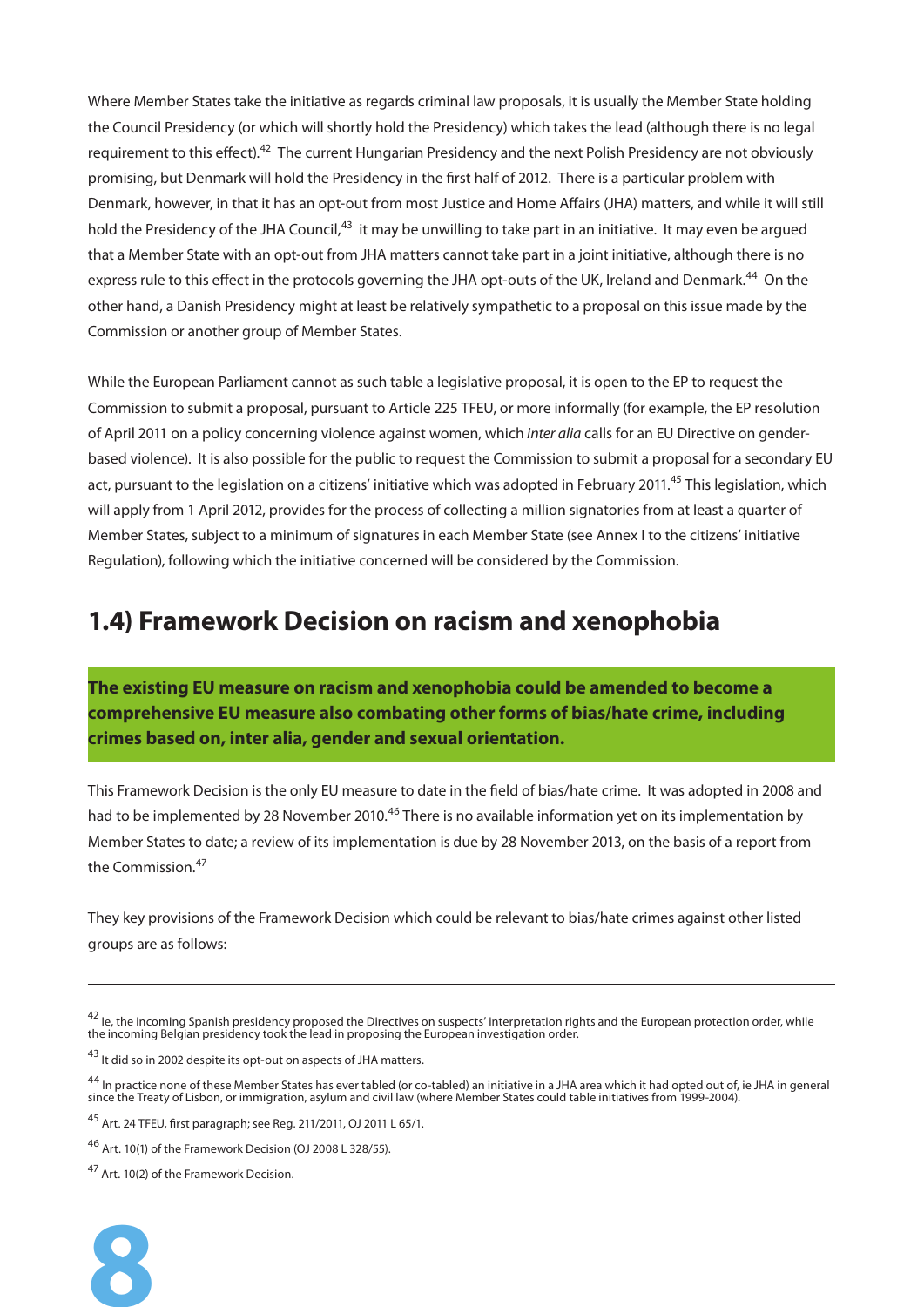a) the incitement to 'violence or hatred directed against a group of persons or a member of such a group defined by reference to' one of the categories of persons listed in Article 19 TFEU;<sup>48</sup> b) 'the commission of an act referred to in point (a) by public dissemination or distribution of tracts, pictures or other material';<sup>49</sup> c) an option for Member States to 'choose to punish only conduct which is either carried out in a manner likely to disturb public order or which is threatening, abusive or insulting'<sup>50</sup> d) criminalisation of instigation, aiding and abetting such acts: $51$ e) a requirement to impose criminal penalties as regards all such acts, and in particular to impose a minimum penalty of between one and three years for the predicate offence;  $52$ f) an obligation as regards all crimes to consider hate-based motivation as 'an aggravating circumstance, or, alternatively that such motivation may be taken into consideration by the courts in the determination of the penalties', $53$ g) an obligation to provide penalties for legal persons;<sup>54</sup> h) a 'savings clause' for fundamental rights, including freedom of expression;<sup>55</sup> i) a requirement that the accusation by the victim would not be necessary for prosecutions to take place;56 and

j) provisions on jurisdiction over the offences. $57$ 

As noted above, it would also be possible, by analogy with recent EU criminal law measures, to include detailed provisions on the position of victims of bias/hate crimes. This could include the following issues, which are addressed in the new Directive on trafficking in persons:

a) assistance and support for victims;

b) protection of victims of trafficking in human beings in criminal investigation and proceedings;

c) general provisions on assistance, support and protection measures for child victims;

d) specific rules on assistance and support to child victims;

- e) protection of child victims of trafficking in human beings in criminal investigations and proceedings;
- f) compensation to victims;
- g) prevention; and
- h) national rapporteurs.

As for revision strategies:

a) the Framework Decision could be amended (by means of a Directive) simply to extend its

48 Art. 1(1)(b) of the Framework Decision. Art. 1(1)(c) and (d) are only relevant to race-based hate crimes.

 $^{49}$  Art. 1(2) of the Framework Decision. Art. 1(3) would be irrelevant in a combined hate crimes Directive, while Art. 1(4) is only relevant to race-based hate crimes.

50 Art. 2 of the Framework Decision.

51 Art. 3 of the Framework Decision.

52 Art. 4 of the Framework Decision.

53 Arts. 5 and 6 of the Framework Decision.

54 Art. 7 of the Framework Decision.

55 Art. 8 of the Framework Decision.

<sup>56</sup> Art. 9 of the Framework Decision.

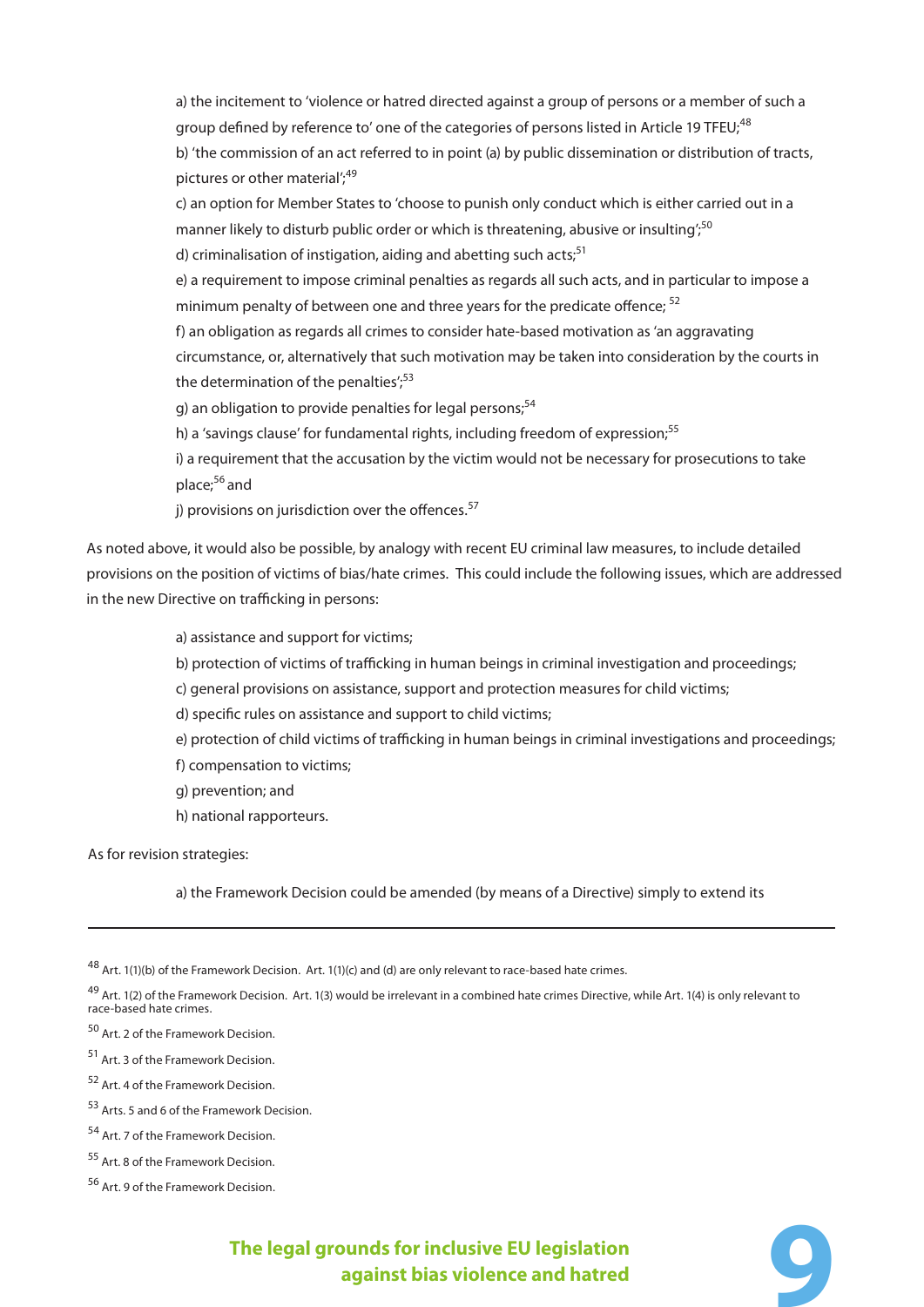application to bias/hate crimes against the other groups listed in Article 19 TFEU, without any further substantive amendments to the Framework Decision;

b) a Directive concerning bias/hate crimes against those other groups could be drawn up to parallel the Framework Decision, copying the relevant substantive provisions of the Framework Decision but without going further;

c) the substantive provisions of the Framework Decision could be incorporated into a Directive on bias/hate crimes against all groups listed in Article 19 TFEU, but without any amendments to the current substantive provisions;

d) a Directive on bias/hate crimes against all the groups listed in Article 19 TFEU, which would include and then go beyond the substance of the existing Framework Decision; or

e) a Directive on bias/hate crimes against all the groups listed in Article 19 TFEU, with the exception of bias/hate crimes based on race, which would still be covered by the existing Framework Decision; for the other groups, the Directive would include and then go beyond the substance of the existing Framework Decision.

Alternatives (a) and (c) would have the same result in practice, to the extent that amending the Framework Decision would automatically mean that the new rules on legal effect of EU measures and jurisdiction of the Court of Justice apply. However, these two approaches would probably differ as regards participation of Member States, ie the opt-out process (see discussion below). It should be noted that even if the substantive provisions of the Framework Decision are not amended, they will benefit from inclusion in any post-Lisbon legislation because they will be more easily enforceable.<sup>58</sup> Either alternative would therefore be an improvement upon the *status quo* for all groups listed in Article 19.

Alternatives (b) and (e) would leave race discrimination bias/hate crimes addressed by means of a less effective legal measure than other hate crimes, and so would invert the hierarchy of discrimination in EU law, rather than terminate it. Alternative (e) would moreover result in greater substantive protection for the other groups listed in Article 19 TFEU than for racial and ethnic minorities. Either alternative would be an improvement upon the status quo for all groups listed in Article 19 except for racial and ethnic minorities, which moreover be in a worse position than other groups. These alternatives are surely not politically viable, because perpetuating the hierarchy of discrimination cannot be justified in principle, they would alienate the groups left behind and they would undercut the potential argument that new hate crimes legislation (and the existing proposals for Article 19 anti-discrimination measures) are necessary in order to end the hierarchy of discrimination.

Alternative (d) is therefore preferable, because it would improve substantive protection for all groups covered currently by Article 19 TFEU, and simultaneously end the hierarchy of discrimination as regards hate crimes. Such a strategy should be attractive politically, because it would increase the number of groups in support of the planned or proposed legislation, and also the extent of their enthusiasm. It might also attract more opposition from conservative-minded Member States, however. As a fallback option, alternatives (a) and (c) at least would improve the enforceability of the rules regarding hate crimes on grounds of racial and ethnic origin, and introduce some basic rules protecting other groups listed in Article 19, while also ending the hierarchy of discrimination in this area.

58 See sections 1.1 and 1.2 above.

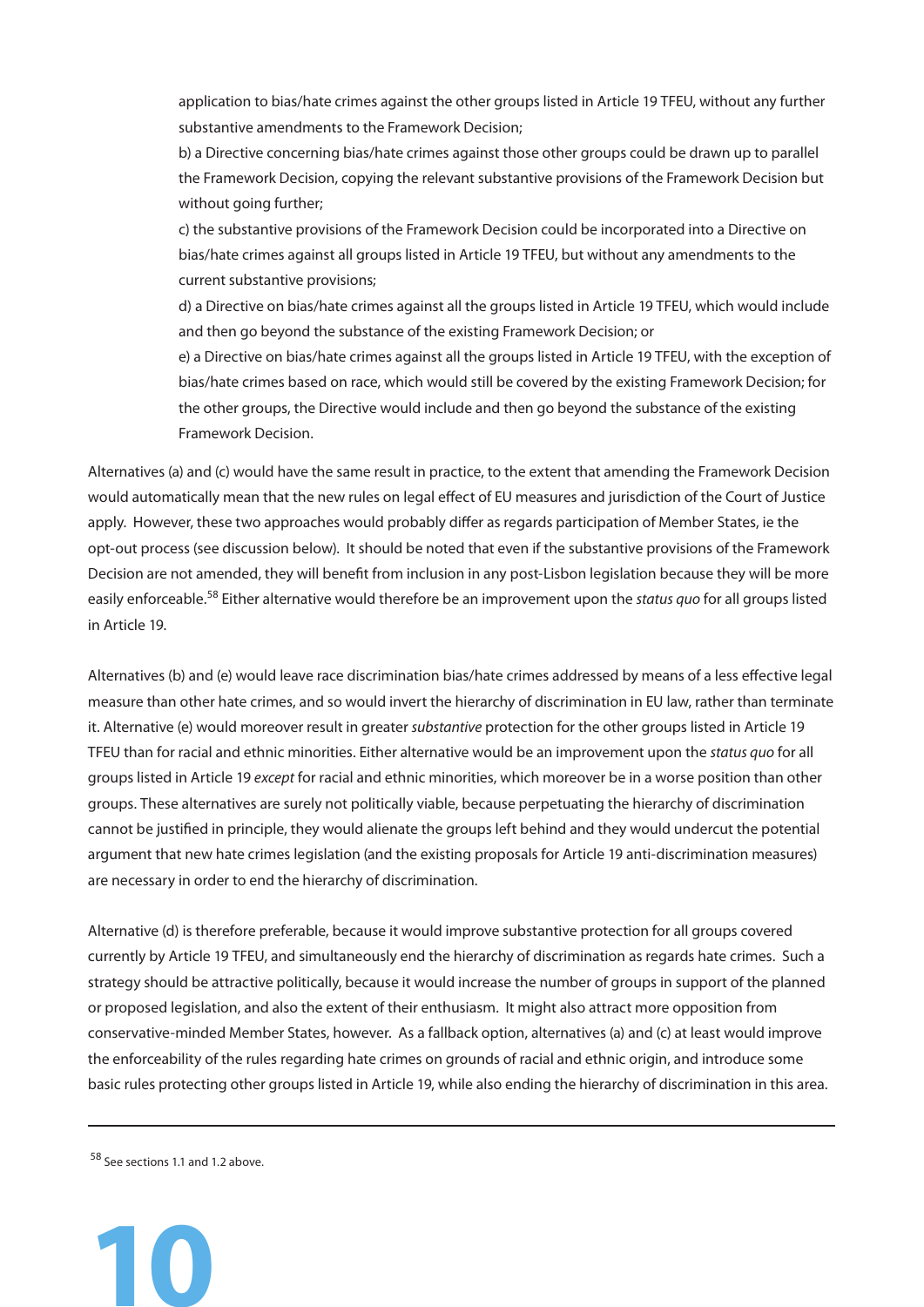If the substance of the existing Framework Decision is reopened, it would be an opportunity to revisit the 2001 proposal which was watered down considerably in an effort to get unanimous support for the legislation concerned.<sup>59</sup>

As for the scope of any new initiative, it should be noted that EU legislation on gender discrimination also covers, at least partially, discrimination on the grounds of gender identity.<sup>60</sup> As a result, it is arguable that any legislation addressing bias/hate crime should apply equally to combating transphobic crime.

## **2) Human rights issues**

**The EU has general principles of law, incorporating human rights protection, which require national law to be set aside if it breaches non-discrimination rules set out in EU law. The EU's Charter of Rights now confirms that non-discrimination is a basic right protected by EU law, but it does not extent the EU's competence to act on non-discrimination issues.**

Article 6 of the TEU provides that the EU's Charter of Fundamental Rights has the 'same legal value' as the Treaties (Article 6(1)), that the EU 'shall accede' to the ECHR (Article 6(2)), and that human rights, based on the ECHR and national constitutional traditions, form part of the general principles of EU law (Article 6(3)). The EU's accession to the ECHR is not yet completed,<sup>61</sup> and in any event the equality rights in the ECHR are subsidiary to its other rights,<sup>62</sup> so the issue of EU accession to the ECHR need not be considered further. As for the general principles, they include non-discrimination on the grounds of sex and age,<sup>63</sup> but it is not yet clear if they include non-discrimination on other grounds.<sup>64</sup>

The focus should therefore on the Charter, which has moreover taken centre-stage in the human rights case law of the Court of Justice since the entry into force of the Treaty of Lisbon.<sup>65</sup> The key provision of the Charter as regards non-discrimination is Article 21(1), which provides that:

> 1. Any discrimination based on any ground such as sex, race, colour, ethnic or social origin, genetic features, language, religion or belief, political or any other opinion, membership of a national minority, property, birth, disability, age or sexual orientation shall be prohibited.

The Charter needs to be understood also in light of the limitations on its scope, as set out in Article 51:

1. The provisions of this Charter are addressed to the institutions, bodies, offices and agencies of the

65 For details of this development, see S. Peers, 'Supremacy, Equality and Human Rights: Comment on Kücükdeveci', 35 ELRev. (2010) 850.

 <sup>59</sup> See COM (2001) 664, 28 Nov. 2001.

<sup>60</sup> See Cases C-13/94 P v S [1996] ECR I-2143; C-117/01 K.B. [2004] ECR I-541; and C-423/04 Richards [2006] ECR I-3585.

<sup>&</sup>lt;sup>61</sup> Negotiations began in mid-2010 but are not yet concluded. The accession will take the form of an accession treaty which would then have to be ratifi ed by the EU and all 47 ECHR contracting parties.

 $62$  Art. 14 ECHR. Protocol 12 to the ECHR goes further in requiring equality as regards all rights which exist in national law, but it remains to be seen if the EU ratifies this Protocol when it accedes to the ECHR, given that most of its Member States have not.

<sup>63</sup> See particularly Cases 43/75 Defrenne II [1976] ECR 455, C-144/04 Mangold v Helm [2005] ECR I-9981, and C-555/07 Seda Kücükdeveci v Swedex GmbH & Co. KG, judgment of Jan. 19, 2010, not yet reported.

<sup>&</sup>lt;sup>64</sup> On sexual orientation in particular, see Case C-249/96 Grant [1998] ECR I-621 and now the opinion of 15 July 2010 in Case C-147/08 Romer, judgment of 10 May 2011, not yet reported.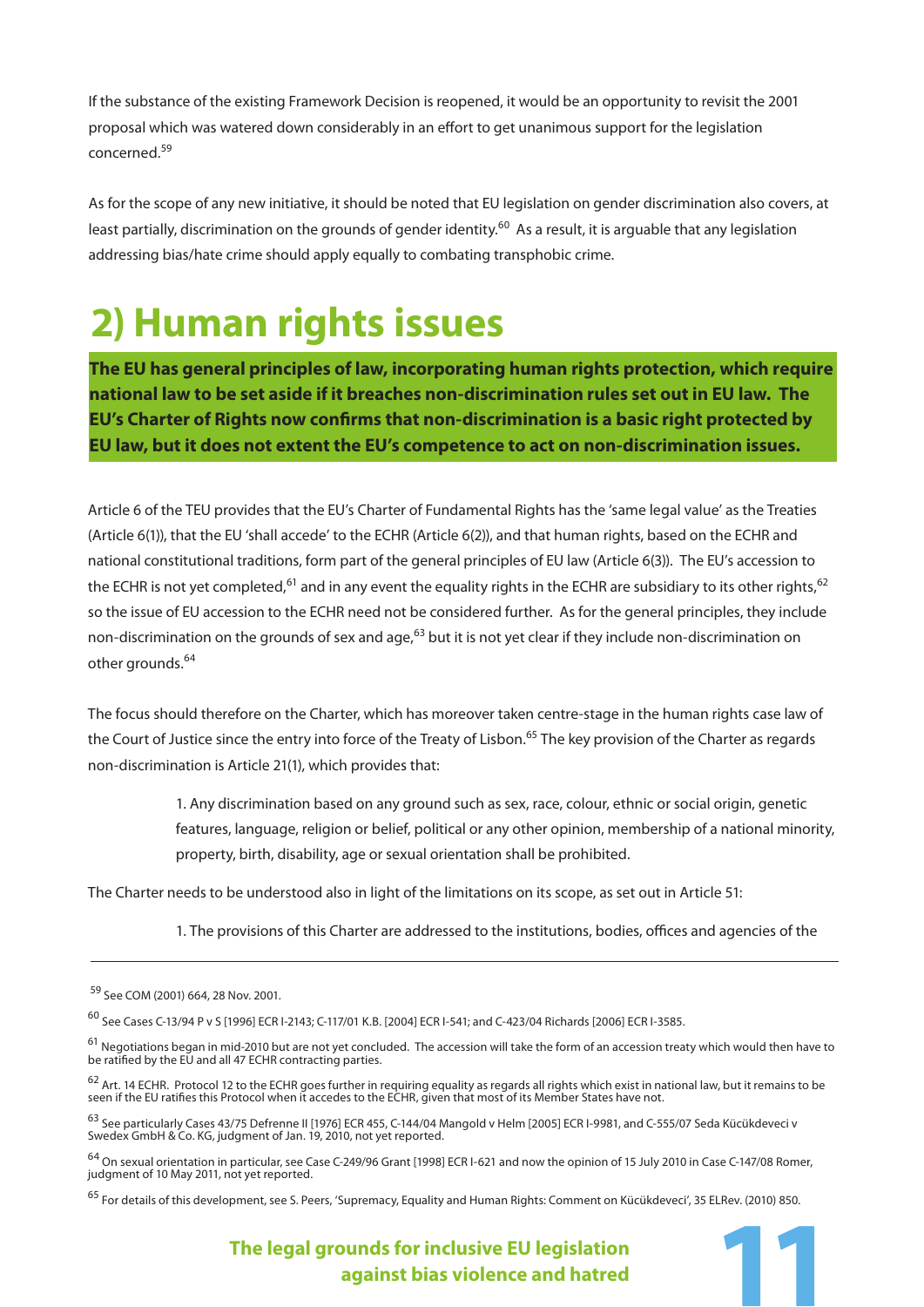Union with due regard for the principle of subsidiarity and to the Member States only when they are implementing Union law. They shall therefore respect the rights, observe the principles and promote the application thereof in accordance with their respective powers and respecting the limits of the powers of the Union as conferred on it in the Treaties.

2. The Charter does not extend the field of application of Union law beyond the powers of the Union or establish any new power or task for the Union, or modify powers and tasks as defined in the Treaties.

It is clear from Article 51(2) that the Charter does not give the EU any extra competence as regards the adoption of legislation on issues falling within the scope of the Charter. In turn, Article 51(1) makes clear that the Charter only applies to the EU institutions, and to the Member States when implementing EU law. So the Charter is certainly relevant when Member States implement Directive 2000/78,<sup>66</sup> but it does not give the EU powers to adopt hate crimes legislation. The question of whether the EU has competence on this (or any other) issue must be assessed separately from the Charter.

An interesting question is whether, where the EU does have competence to act, the Charter obliges it to use that competence in order to ensure that human rights are adequately protected. This obligation would arise from the requirement in Article 51(1) to 'promote the application' of the rights and principles in the Charter. Arguably this obligation would either override the principle of subsidiarity, or at least constitute a factor to consider when assessing whether, in accordance with that principle, EU action would add value as compared to the Member States acting individually.<sup>67</sup> So far the Court of Justice has not ruled on this issue as such, although it has recognised that 'horizontal obligations' play a role in the substance of human rights law.68 Moreover, the general principles of EU law (and presumably the Charter) are hierarchically superior to at least some other rules of EU primary law,<sup>69</sup> although it is not yet established whether they are superior to the rules on subsidiarity. The obligation to promote human rights could be raised as a political argument in debates, or in the context of a lawsuit against the EU for a 'failure to act'.70

The case law of the Court of Justice on the Charter to date has confirmed that, as regards discrimination law, Article 21(1) of the Charter applies, along with the new binding legal effect of the Charter, to all cases decided by the Court of Justice after the entry into force of the Treaty of Lisbon.<sup>71</sup> The requirement that the Charter only applies where there is a link to EU law is satisfied wherever a case falls within the temporal and material scope of the framework equality Directive.<sup>72</sup> The general principle of non-discrimination on grounds of age, in conjunction with the

72 See ibid., paras 23-27.



 $^{66}$  See in particular the *Kücükdeveci* judgment, as discussed ibid. Equally the general principles of law apply when Member States implement the Directive: see again Kücükdeveci and earlier Mangold (n. 63 above).

 $^{67}$  Legally, it is hard to argue that the obligation to 'promote' Charter rights overrides the principle of subsidiarity entirely, given that the principle of subsidiarity is expressly referred to in Art. 51(1).

<sup>&</sup>lt;sup>68</sup> Case C-540/03 EP v Council [2006] ECR I-5769. See also the ambiguous wording of the judgment of 1 Mar. 2011 in Case C-236/09 Test-Achats, not yet reported.

<sup>&</sup>lt;sup>69</sup> See Joined Cases C 402/05 P and C 415/05 P Kadi and Al Barakaat International Foundation v Council and Commission [2008] ECR I 6351.

<sup>&</sup>lt;sup>70</sup> Such an action can be brought by the Member States and the institutions of the EU (including the EP): see Art. 265 TFEU. An action can also be brought by a natural or legal person, where the act concerned should have been addressed to them; the Court of Justice has confirmed that the same strict rules on standing to bring annulment actions apply to such cases, although national courts can refer questions about failure to act which are raised in national proceedings to the Court of Justice: Case C-68/95 T. Port [1996] ECR I-6065.

<sup>71</sup> See, implicitly, Kücükdeveci, n. 63 above, paras. 22-23.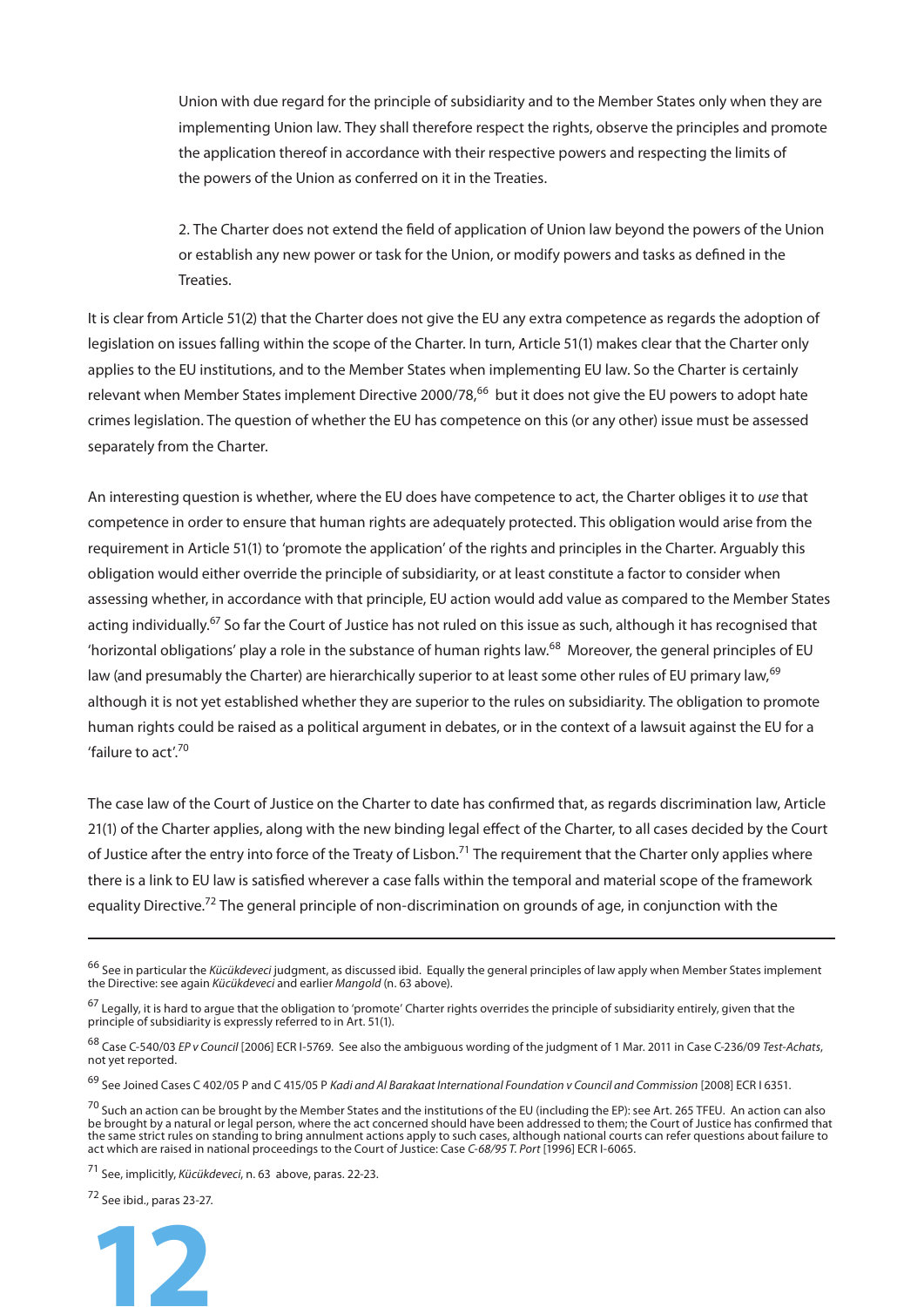supremacy of EU law, requires a national court to set aside national legislation which conflicts with the Directive, even if the litigation in question is between private parties, which means that the principle of direct effect is not applicable.<sup>73</sup> The Court has not yet clarified whether this rule applies to the Charter as distinct from the general principles,<sup>74</sup> and whether it applies to other rights recognised by the Charter and/or the general principles, including any other non-discrimination rights.<sup>75</sup>

Also, the Court has stated that the general non-discrimination rule in Article 20 of the Charter ('[e]veryone is equal before the law') affirms the general principles of EU law, and is 'all the more important' when applied in conjunction with a social right expressly set out in the Charter.

As regards criminal law, the Court has confirmed that the right to a fair trial must be respected when applying EU legislation on victims' rights,<sup>77</sup> and that the principles of equality, non-discrimination and legality of criminal penalties, which were part of the EU's general principles of law, were reaffirmed by the Charter and could be used to assess the validity of EU legislation.<sup>78</sup>

As regards the horizontal rules in the Charter, the Court has noted that Article 51 of the Charter means that EU legislation cannot alter national law (in particular, national law decisions as to whether an unmarried parent can have custody of a child) unless EU legislation has addressed the particular issue.<sup>79</sup> The Court has also confirmed that where rights in the Charter correspond to those in the ECHR, the 'meaning and scope' of the rights is the same as that of the ECHR, taking account of the case law of the ECHR;<sup>80</sup> and that the explanatory memorandum to the Charter needs to be taken into account when interpreting it.<sup>81</sup>

The explanations to Article 21 of the Charter state as follows:

Paragraph 1 draws on Article 13 of the EC Treaty, now replaced by Article 19 of the Treaty on the Functioning of the European Union, Article 14 of the ECHR and Article 11 of the Convention on Human Rights and Biomedicine as regards genetic heritage. In so far as this corresponds to Article 14 of the ECHR, it applies in compliance with it.

There is no contradiction or incompatibility between paragraph 1 and Article 19 of the Treaty on the Functioning of the European Union which has a different scope and purpose: Article 19 confers power on the Union to adopt legislative acts, including harmonisation of the Member States' laws and

<sup>73</sup> See generally ibid.

<sup>74</sup> On the importance of this distinction, see Protocol 30, discussed below.

<sup>&</sup>lt;sup>75</sup> See the doubts in the opinions in Cases C-104/09 *Roca Álvarez* (judgment of 30 Sep. 2010, not yet reported) and Case C-73/07 Tietosuojavaltuutettu v Satakunnan Markkinaporssi Oy [2008] ECR I-9831. However, see the opinion (and implicitly the judgment of 11 Nov. 2010, not yet reported) in Case C-232/09 Danosa, as regards sex discrimination.

<sup>76</sup> Case C-149/10 Chatzi (judgment of September 16, 2010, not yet reported), para. 63.

<sup>&</sup>lt;sup>77</sup> See Pupino, n. 3 above, referring to the general principles, rather than the Charter.

<sup>78</sup> Advocaten voor de Wereld (n. 5 above), paras. 45-47.

<sup>79</sup> Case C-400/10 PPU McB, judgment of 5 Oct. 2010, not yet reported.

<sup>80</sup> Art. 52(3) of the Charter: see McB (ibid) and Case C-279/09 DEB, judgment of 22 Dec. 2010, not yet reported.

<sup>81</sup> Art. 52(7) of the Charter and Art. 6 TEU: see DEB, ibid.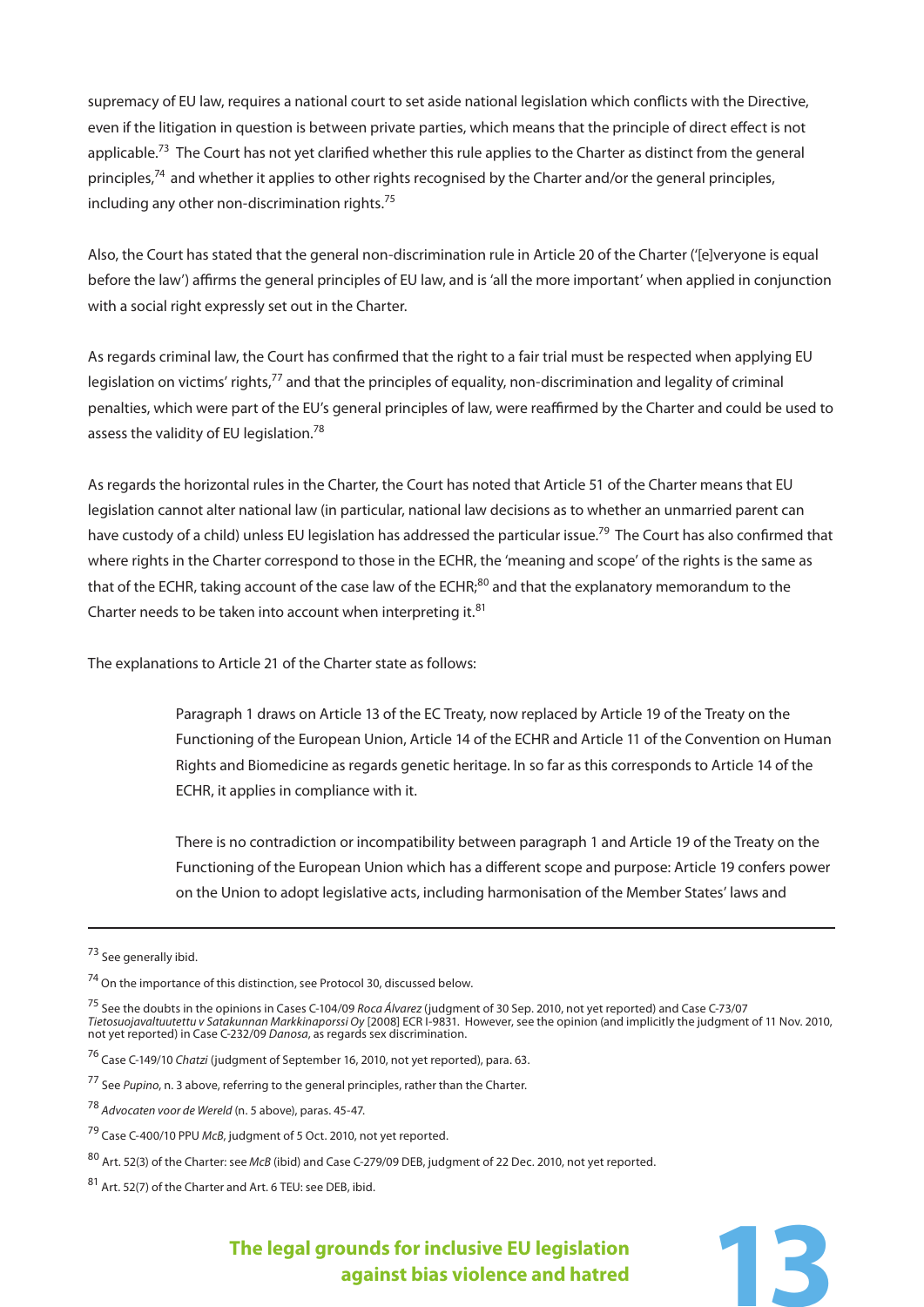regulations, to combat certain forms of discrimination, listed exhaustively in that Article. Such legislation may cover action of Member State authorities (as well as relations between private individuals) in any area within the limits of the Union's powers. In contrast, the provision in Article 21(1) does not create any power to enact anti-discrimination laws in these areas of Member State or private action, nor does it lay down a sweeping ban of discrimination in such wide-ranging areas. Instead, it only addresses discriminations by the institutions and bodies of the Union themselves, when exercising powers conferred under the Treaties, and by Member States only when they are implementing Union law. Paragraph 1 therefore does not alter the extent of powers granted under Article 19 nor the interpretation given to that Article.

As regards Article 51(2), the explanations state as follows:

Paragraph 2, together with the second sentence of paragraph 1, confirms that the Charter may not have the effect of extending the competences and tasks which the Treaties confer on the Union. Explicit mention is made here of the logical

consequences of the principle of subsidiarity and of the fact that the Union only has those powers which have been conferred upon it. The fundamental rights as guaranteed in the Union do not have any effect other than in the context of the powers determined by the Treaties. Consequently, an obligation, pursuant to the second sentence of paragraph 1, for the Union's institutions to promote principles laid down in the Charter may arise only within the limits of these same powers.

Paragraph 2 also confirms that the Charter may not have the effect of extending the field of application of Union law beyond the powers of the Union as established in the Treaties. The Court of Justice has already established this rule with respect to the fundamental rights recognised as part of Union law (judgment of 17 February 1998, C-249/96 Grant [1998] ECR I-621, paragraph 45 of the grounds). In accordance with this rule, it goes without saying that the reference to the Charter in Article 6 of the Treaty on European Union cannot be understood as extending by itself the range of Member State action considered to be 'implementation of Union law' (within the meaning of paragraph 1 and the above-mentioned case-law).

The explanations therefore confirm the interpretation above, that the obligation to 'promote' Charter rights only applies within the scope of the EU's competences. Moreover, Article 21 of the Charter in particular does not create any new competence to act.

The Court of Justice has not yet expressly addressed the legal effect of the Charter, except to refer to the Treaty provision which states that the Charter has the 'same legal value' as the Treaties. As noted already, the question of whether the Charter obliges national courts to set aside national law was evaded by the Court, which ruled instead that the EU general principles have that effect. However, the Court of Justice has ruled that EU legislation can be invalid in light of the Charter, and duly set it aside for breach of the Charter.<sup>82</sup>

Finally, it should be noted that Protocol 30 to the Treaties limits the legal effect of the Charter (although not the general principles) as regards the United Kingdom and Poland.<sup>83</sup> In particular, the Protocol states that the Charter

<sup>84</sup> The October 2009 European Council agreed to extend this Protocol also to the Czech Republic, on the occasion of the next enlargement of



<sup>83</sup> Joined Cases C-92/09 and C-93/09 Volcker and Schecke, judgment of 9 Nov. 2010, not yet reported., and the judgment in Test-Achats (n. 68 above), which ruled invalid a provision of a Directive for breach of the principle of sex equality.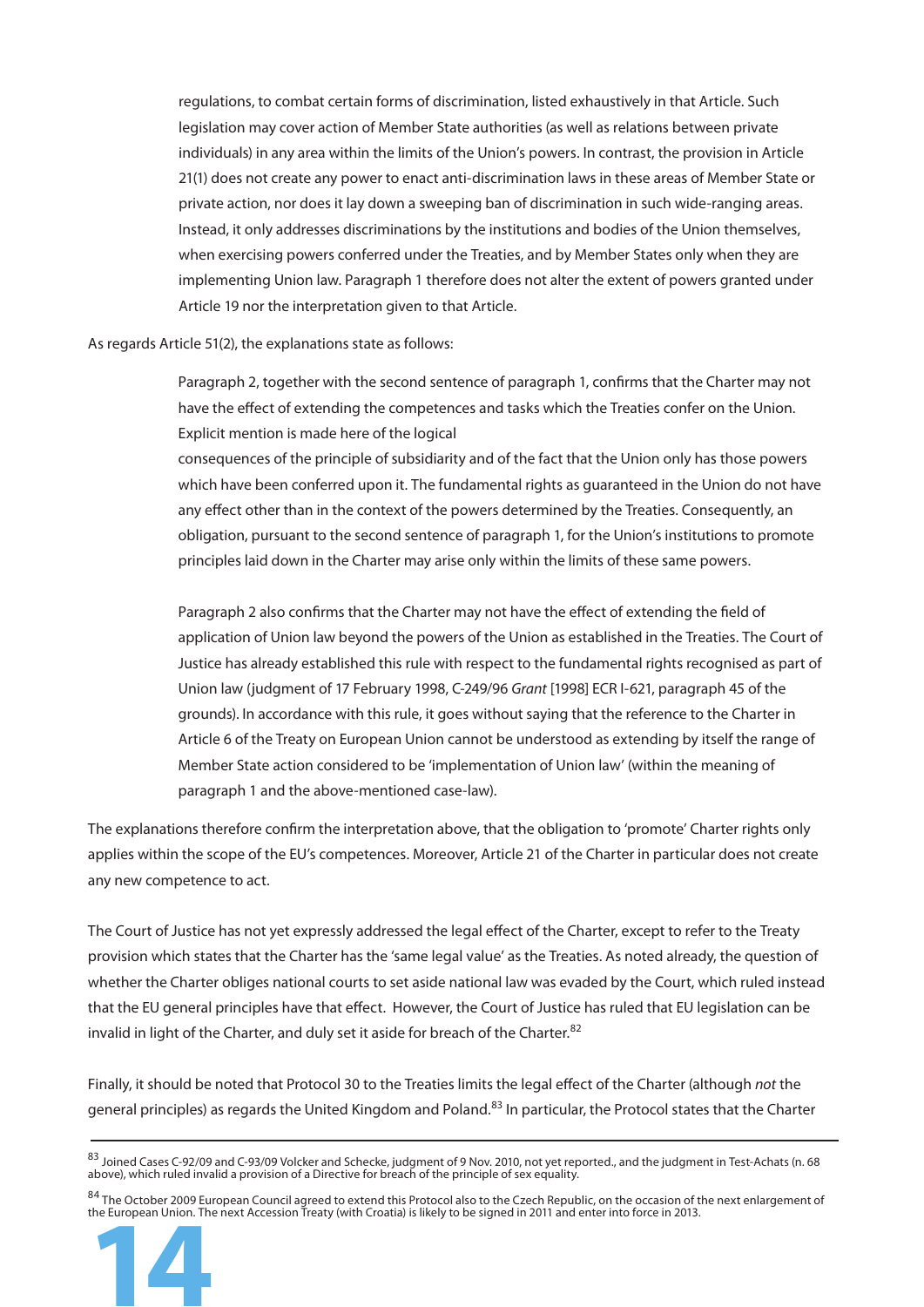'does not extend the ability of the Court of Justice' or national courts to rule that national laws 'are inconsistent with the fundamental rights, freedoms and principles that it reaffirms'; '[i]n particular', nothing in Title IV of the Charter (setting out social rights) 'creates justiciable rights applicable to' those countries 'except in so far as' each of those countries 'has provided for such rights in its national law'. The Protocol also states that '[t]o the extent that a provision of the Charter refers to national laws and practices, it shall only apply to' those countries 'to the extent that the rights or principles that it contains are recognised in the law or practices of' those countries.

However, the Protocol does not limit the legal effect of the general principles. So the Protocol is only relevant to the extent that the Charter in some way *adds value* to the general principles, either because it recognises *additional* rights as compared to the general principles, is wider in scope than the general principles, or allows for fewer limitations of rights than pursuant to the general principles. If the Charter adds no value or is of lesser value than the general principles, then the Protocol is irrelevant because the general principles will in any event apply. The case law of the Court of Justice has not yet addressed these issues, but as mentioned already, one early judgment after the entry into force of the Treaty of Lisbon relied on the *general principles*, rather than the Charter, to conclude that national law which breached the employment equality Directive had to be set aside. So it seems prima facie clear that the general principles have the precise legal effect which Protocol 30 seeks to preclude, in two (and soon three) Member States, as regards the Charter. In any event, a UK court has already asked the Court of Justice to confirm the precise legal status of the Charter in the UK, in light of the Protocol.<sup>84</sup>

## **3) Competence issues**

**It is arguable that the EU could adopt legislation on hate crimes pursuant to Article 83(2) TFEU (if it first adopts legislation concerning non-discrimination on grounds of gender and sexual orientation, et al, covering areas other than employment), or failing that, Article 352 TFEU.**

The issue of competence to adopt hate crimes legislation applies not only as regards possible legislation concerning hate crimes committed on grounds of sex, sexual orientation, age, disability and religion, but also as regards any amendments to the existing Framework Decision on race-related crimes.

Given that hate crimes are not listed among the specific crimes on which the EU can adopt legislation in Article 83(1) TFEU, there are two ways in which hate crime legislation could be adopted by the EU.

First of all, the EU's competence to adopt legislation on this issue could be extended, pursuant to Article 83(1) TFEU, third sub-paragraph:

> On the basis of developments in crime, the Council may adopt a decision identifying other areas of crime that meet the criteria specified in this paragraph. It shall act unanimously after obtaining the consent of the European Parliament.

84 Case C-411/10, N.S., pending.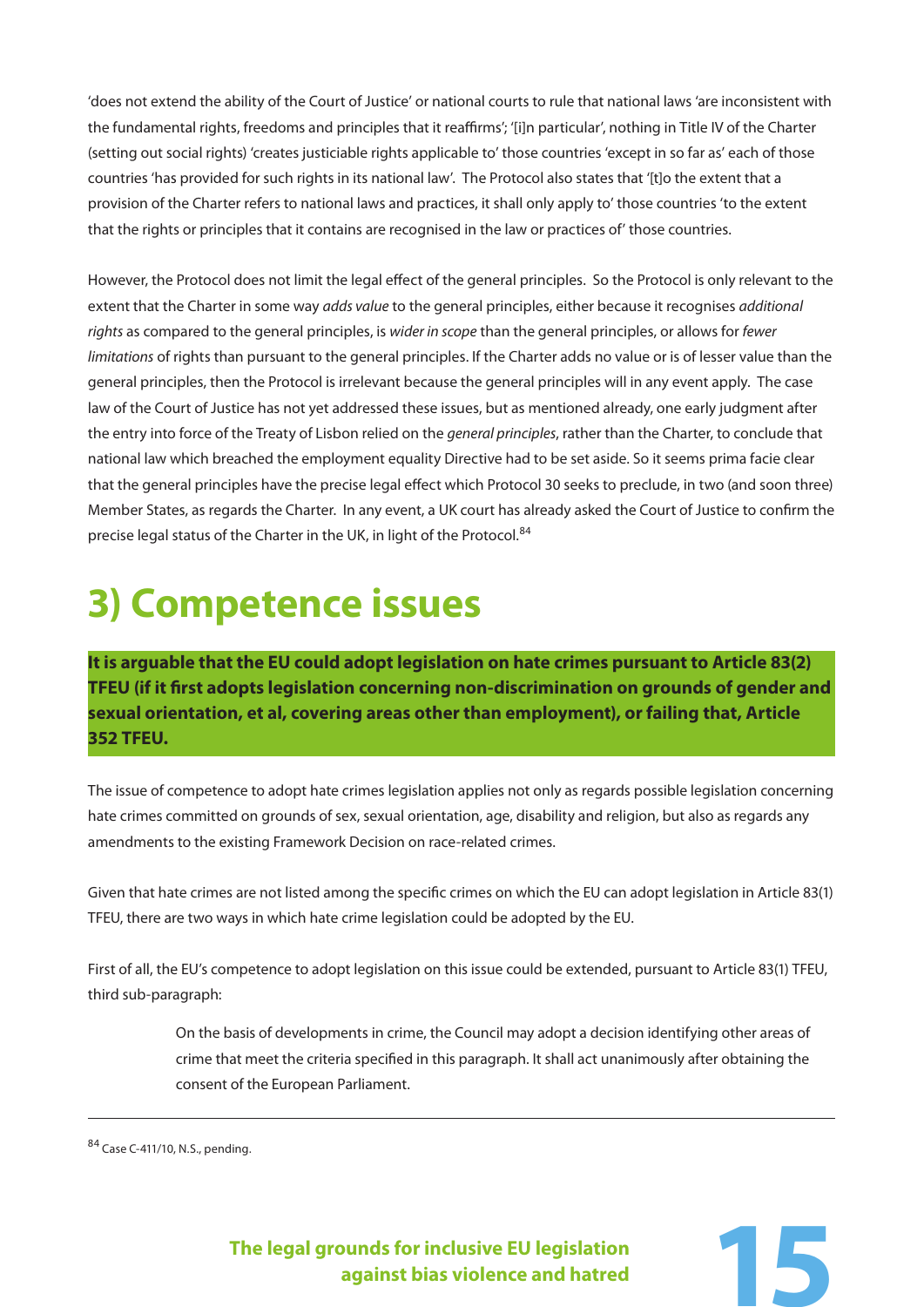The criteria referred to are that the acts in question constitute 'particularly serious crime with a cross-border dimension resulting from the nature or impact of such offences or from a special need to combat them on a common basis.'85 Since this provision falls within the scope of the JHA Title of the Treaty, Denmark could not participate in any Council decision and the UK and Ireland would be free to decide whether to opt in or not; if they opted in and blocked decision-making as regards the Council decision in question, they could be excluded from participation.<sup>86</sup> It is also arguable that the enhanced cooperation procedure could apply here, ie a group of Member States (at least nine) that wished to extend competence in this manner could do so, subject to various procedural and substantive rules.<sup>87</sup>

There might be greater difficulties in practice as regards the use of this provision (for example, national parliamentary approval requirements) than as regards the adoption of hate crimes legislation on the basis of the EU's current powers. It should also be noted that Article 48(6) TEU (the power to adopt minor Treaty amendments, first used as regards a Treaty amendment for a monetary union stabilisation fund) could not be used to extend competence on this issue, because the Treaty rules out its use as regards the extension of EU competence. It might also be argued that the extension clause cannot be used where the EU either already has some competence on the issue pursuant to Article 83(2) (see the discussion below), or where it *could* have some competence on this issue pursuant to Article 83(2) if it more fully harmonised national laws on a particular topic pursuant to other Treaty provisions.<sup>88</sup>

Secondly, EU legislation on hate crimes could be adopted pursuant to Article 83(2) TFEU, which was already discussed above briefly.<sup>89</sup> This would most likely entail application of the decision-making rules set out in Article 19 TFEU as regards non-discrimination legislation – unanimity in the Council and consent of the EP.

Conversely, Article 84 TFEU cannot be used to adopt legislation harmonising national law as regards 'crime prevention', since this legal base specifically 'exclud[es] any harmonisation of the laws and regulations of the Member States'. However, Article 84 can be compared to Article 19(2) TFEU, which provides for the adoption of measures supporting the exchange of information and experience, etc between Member States. Article 19(2) (or its predecessor, Article 13(2) EC) has been used wholly or partly as regards EU programmes relating to antidiscrimination law, which support Member States' actions in that field.<sup>90</sup> It follows that Article 84 TFEU could be used, if necessary in conjunction with Article 19(2) TFEU, to adopt legislation establishing an EU programme concerning the exchange of best practice, etc as regards prevention of hate crimes. Alternatively it may be simpler to amend the legislation establishing the existing 'Progress' programme to this effect.

89 Section 1.3 above.

<sup>&</sup>lt;sup>90</sup> See the legislation establishing the 'Progress' programme (OJ 2006 L 315/1), as amended (OJ 2010 L 87/6). See also the gender equality funding legislation: OJ 2004 L 157/18, as amended (OJ 2005 L 255/9).



<sup>85</sup> Art. 83(1) TFEU, first sub-paragraph.

<sup>86</sup> For more detail on the opt-outs, see section 4.2 below.

<sup>&</sup>lt;sup>87</sup> For more detail on this process, see section 4.1 below. Note that the special fast-track procedure described there which is applicable to enhanced cooperation as regards criminal law does not apply to the use of Art. 83(1), third sub-paragraph, since Art. 83(3) refers to a 'draft directive' (emphasis added), whereas Art. 83(1), third sub-paragraph confers power to adopt a decision.

<sup>88</sup> The underlying political and/or legal argument would be that the EU could or should not use the extension clause in Art. 83(1), which would entail the use of the ordinary legislative procedure for the subsequent adoption of legislation on the topic concerned, where the decisionmaking rule for the underlying harmonisation legislation remained a special legislative procedure (ie, unanimity in the Council, as regards anti-discrimination law).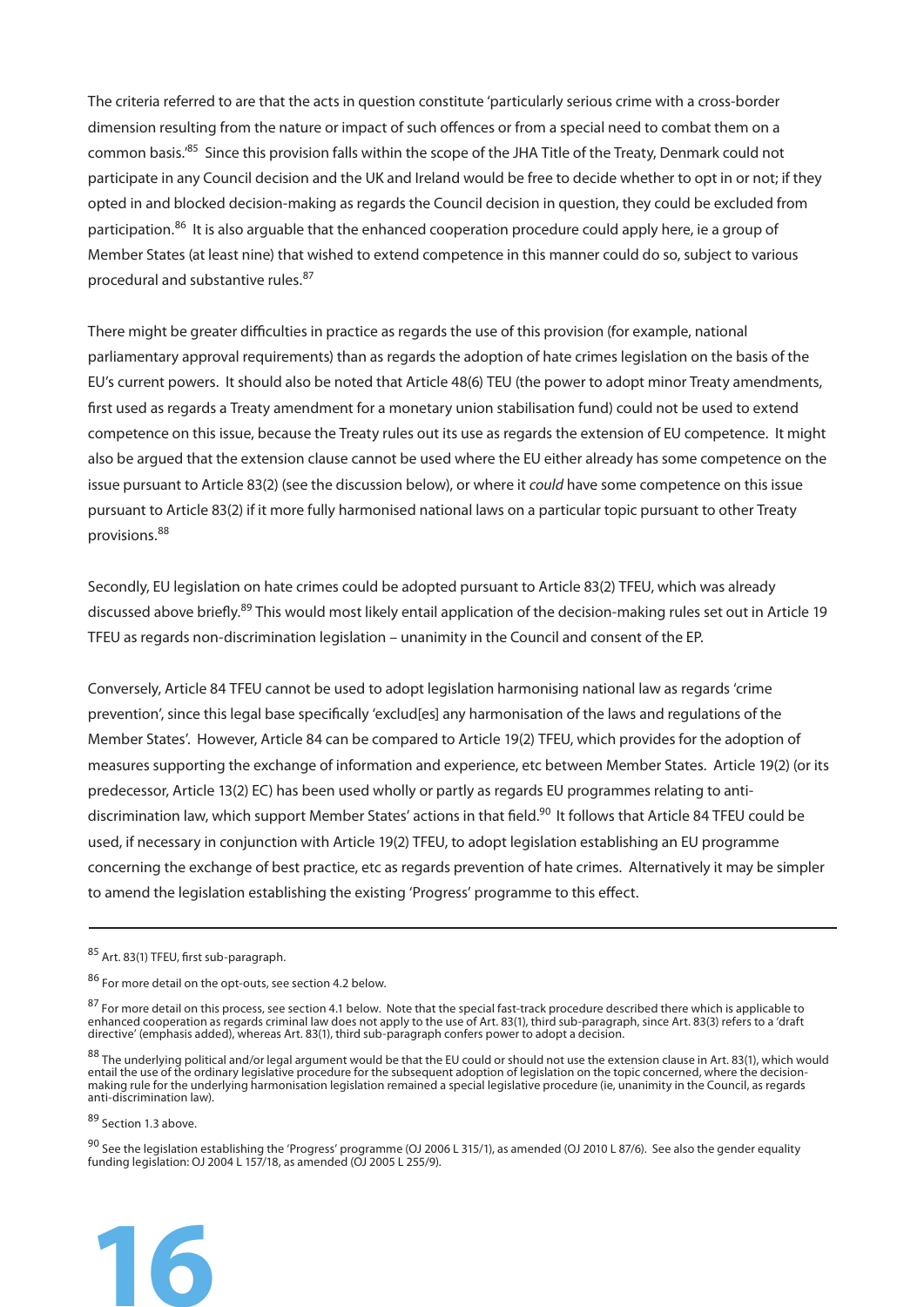But before embarking on a further discussion of the current competence issues, it is necessary to survey the background to the question of competence prior to the entry into force of the Treaty of Lisbon, since it is potentially relevant to interpreting Article 83(2).

Prior to the entry into force of the Treaty of Lisbon, there was no express provision of the TEU or the EC Treaty which concerned the powers of the Community (as is then was) to adopt criminal law legislation, except for some ambiguous provisions limiting the EC's criminal law powers to some extent as regards customs and fraud legislation.<sup>91</sup> The issue of whether the EC had any criminal law competence finally came to a head in a case involving a Framework Decision on environmental crime, which the Commission sued to annul on the grounds that a third pillar act could not be adopted in an area in which the EC could have acted, pursuant to its powers over environmental law.<sup>92</sup> The Commission was successful, on the grounds that:

> a) Article 47 TEU (since repealed by the Treaty of Lisbon), which provided that nothing in the TEU can affect the EC Treaty, meant that third pillar measures could not 'encroach upon' Community powers; b) in light of the scope of the EC's environmental powers, including the reference to the environment in the tasks and objectives of the EC, the horizontal requirement that EC policies must respect the environment, the specific EC powers over the environment and the requirement that the correct 'legal base' of a measure must be interpreted in light of its aim and its content, the Framework Decision had the aim of environmental protection and its content essentially concerned harmonisation of national criminal law;

c) although there was a 'general rule' that 'neither criminal law nor the rules of criminal procedure fall within the Community's competence', that 'does not prevent the Community legislature, when the application of effective, proportionate and dissuasive criminal penalties by the competent national authorities is an essential measure for combating serious environmental offences, from taking measures which relate to the criminal law of the Member States which it considers necessary in order to ensure that the rules which it lays down on environmental protection are fully effective'; and d) although the Framework Decision required Member States to establish criminal offences, it left to 'Member States the choice of the criminal penalties to apply'.

The Court of Justice also rejected a contrary argument based on the prior Articles 135 and 280 EC, because the specific restrictions regarding criminal law in relation to those legal bases did not mean that such restrictions applied as regards environmental law. So the provisions of the Framework Decision concerning criminal liability for natural persons and criminal or administrative liability for legal persons for specified offences encroached upon EC law. The Court did not rule on whether the provisions of the Framework Decision concerning jurisdiction and prosecution fell within the scope of EC powers.

This judgment left open two key questions: did EC criminal law powers extend beyond environmental law, and did the EC have the power not just to define offences, but also to define specific sanctions that Member Sates had to apply to punish the conduct concerned? These issues came back to the Court of Justice two years later, in a case concerning the validity of a Framework Decision concerning shipping pollution.<sup>93</sup> This judgment answered only one

 $91$  Arts. 135 and 280 EC. These specific limitations were removed by the Treaty of Lisbon (see Arts. 33 and 325 TFEU).

<sup>92</sup> Case C-176/03 Commission v Council [2005] ECR I-7879.

<sup>93</sup> Case C-440/05 Commission v Council [2007] ECR I- 9097.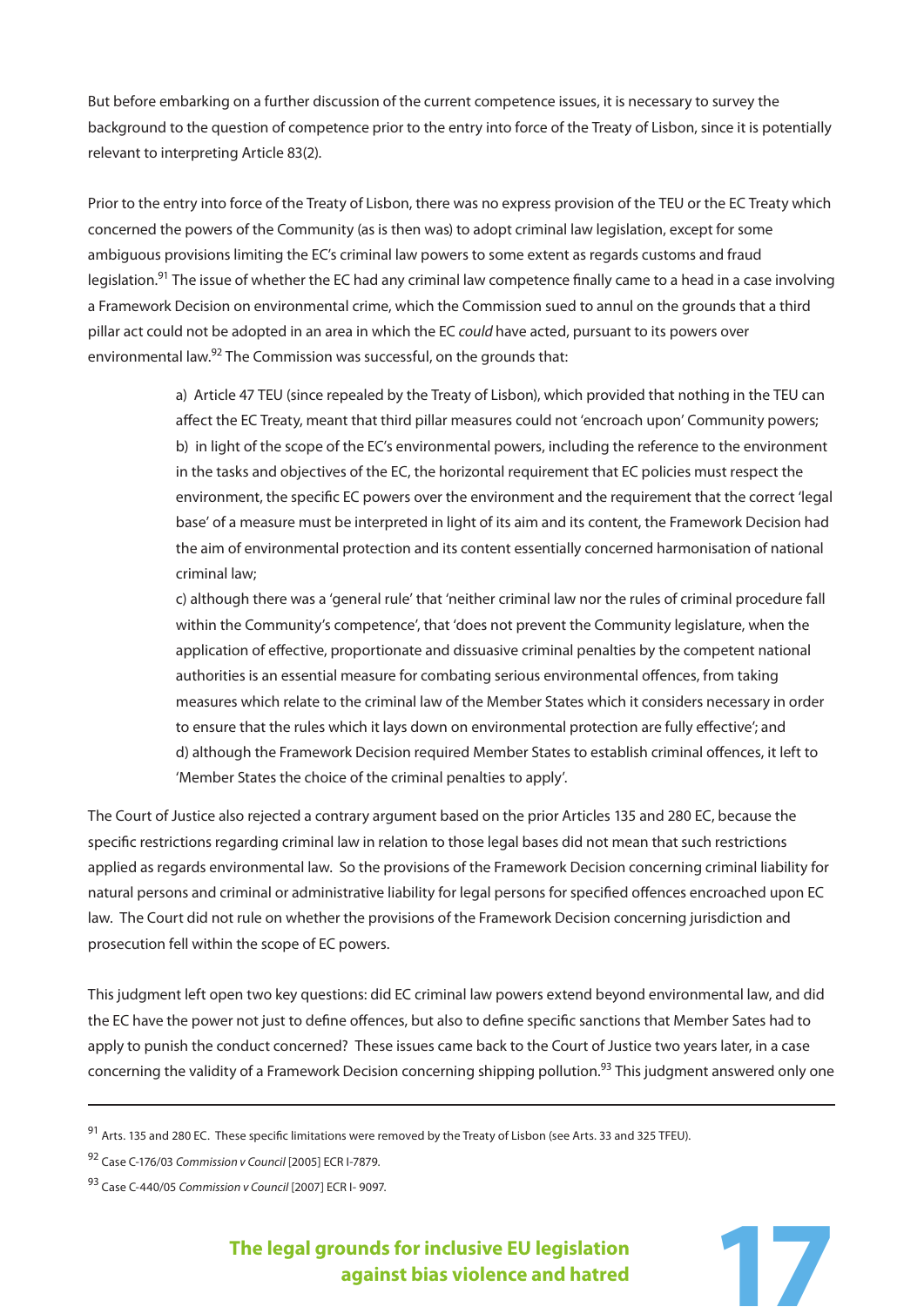of the two key questions. The Court ruled that the EC had no competence to define sanctions in relation to criminal offences, because 'the determination of the type and level of the criminal penalties to be applied does not fall within the Community's sphere of competence'. However, the Court did not rule on whether the EC had competence to define criminal offences in all areas of EC competence, deciding only that the EC's power to define criminal offences with a view to protecting the environment could be integrated into a transport law measure, as in this case. The Court also did not rule on whether the EC had competence to adopt measures as regards other aspects of criminal law (such as jurisdiction).

Following this judgment, the Community adopted Directives on environmental crime and shipping pollution.<sup>94</sup> These measures were limited to obliging Member States to impose criminal liability for specified acts, without addressing the content of sanctions or other issues such as criminal jurisdiction. The Community also adopted a Directive imposing criminal liabilities as regards the employment of unauthorised migrants;<sup>95</sup> again this measure did not define specific sanctions or address the issue of jurisdiction. There is no information yet available on the implementation of these measures, since the deadline to implement them has not yet passed or has passed only very recently.

With the entry into force of the Treaty of Lisbon, Article 83(2) can be regarded in part as an entrenchment of this case law, given that it refers to the 'effective implementation of a Union policy in an area which has been subject to harmonisation measures'. However, the general reference to 'Union policy' means that the debate over whether the EC's powers concerned environment-related measures only is now moot. Moreover, the express power to adopt legislation as regards 'criminal offences and sanctions' (emphasis added) must mean that unlike the prior EC competence, the power conferred by Article 83(2) extends to the power to set out minimum rules as regards specific criminal penalties. Furthermore, it can be argued that the power to set out rules relating to criminal jurisdiction is intrinsic in the power to define criminal offences, and by analogy with the agreed Directives on trafficking in persons and sexual exploitation of children, that ancillary rules on protection of victims can, where relevant, be included in legislation adopted on the basis of Article 83(2). This issue might obviously be relevant as regards hate crimes.

The competence under Article 83(2) is triggered where two cumulative conditions are satisfied: there must have been 'harmonisation measures', ie the EU cannot adopt the criminal law rules unless it has already acted to harmonise national law in an area; and the criminal law rules must be 'essential to ensure the effective implementation of a Union policy' which has been the subject of such measures. On the first point, Directives 2000/43 and 2000/78 (and, as regards sex discrimination, the overall corpus of legislation) can surely be regarded as harmonisation measures, even though Article 19 TFEU and the Directives adopted in 2000 do not expressly state that they 'harmonise' national law.<sup>96</sup> On the second point, only sex discrimination in employment falls within Part Three of the TFEU.<sup>97</sup> which is titled 'Union Policies and Internal Actions'. However, it seems strained to argue that Article 83(2) refers to such a technical meaning of 'Union policy', given that when the drafters of the Treaty of Lisbon intended a Treaty Article to apply to Part Three of

97 Art. 157 TFEU.



<sup>94</sup> Directives 2008/99 ([2008] OJ L 328/28), which Member States had to apply by 26 Dec. 2010 (Art. 8(1)) and 2009/123 ([2009] OJ L 280/52), which Member States had to apply by 16 Nov. 2010 (Art. 2).

<sup>95</sup> Directive 2009/52 (OJ 2009 L 168/24), which Member States must apply by 20 July 2011 (Art. 17(1)).

<sup>&</sup>lt;sup>96</sup> The same can be said about EU legislation banning nationality discrimination, and arguably to a certain extent as regards third-country nationals, pursuant to EU immigration and asylum legislation which includes some non-discrimination obligations. It follows, however, that in the absence even of any competence to adopt measures combating discrimination against groups not mentioned in Arts. 18 and 19 TFEU, Art. 83(2) TFEU cannot be satisfied as regards such groups.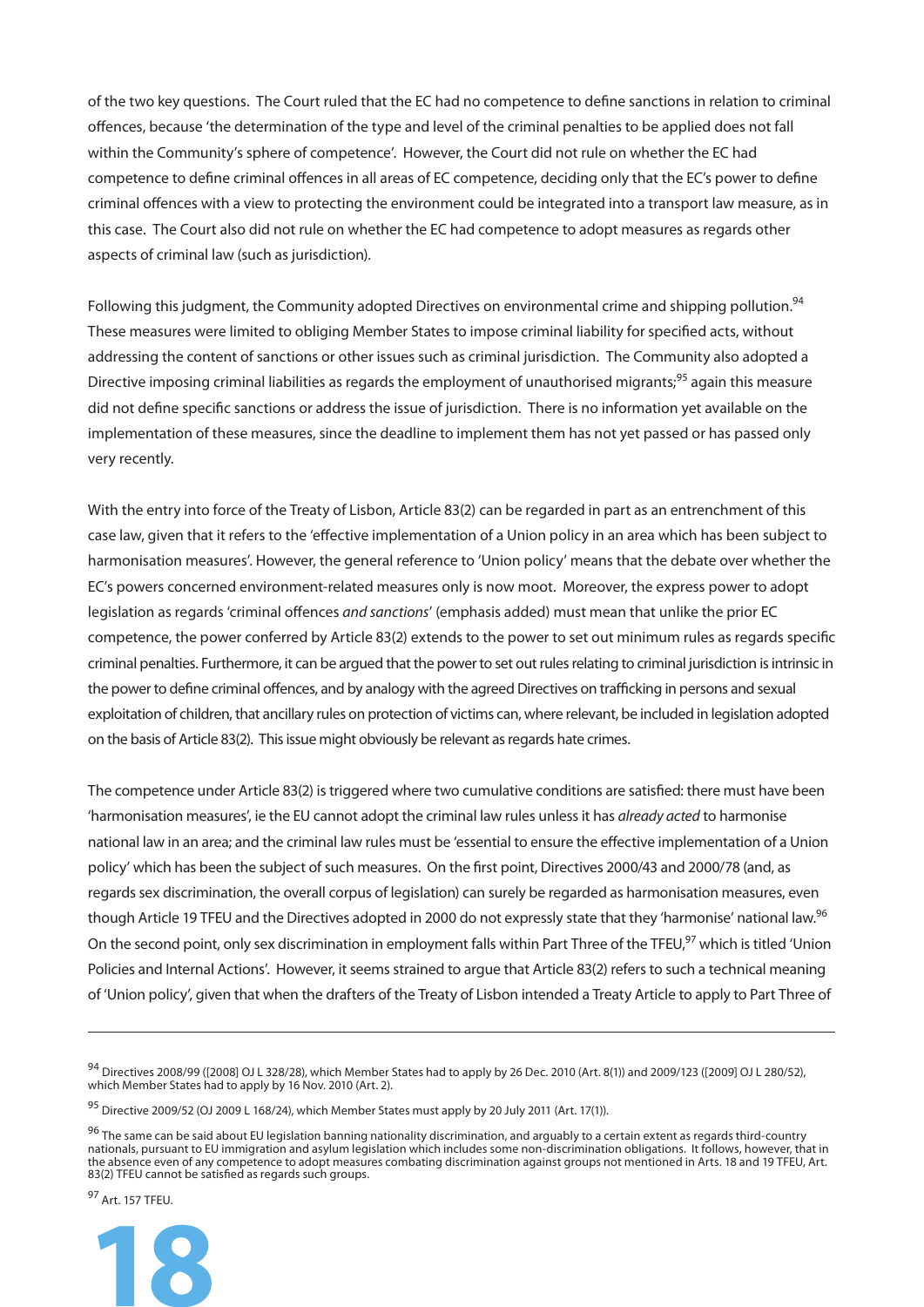the TFEU only, they did so expressly.<sup>98</sup> Furthermore, such a technical interpretation would undermine the obligation to apply non-discrimination principles to the whole of the EU Treaties.<sup>99</sup>

The more difficult question is whether measures on hate crimes are necessary to ensure 'effective implementation' of EU anti-discrimination legislation. On this point, it may be noted that the legislation on shipping pollution and irregular migration integrates the criminal law obligations within the general prohibitions set out in the legislation concerned, and the environmental crimes directive applies to certain breaches of specific Community legislation.<sup>100</sup> It therefore seems that the EU can only adopt criminal law rules pursuant to Article 83(2) to the extent that it has harmonised the underlying subject-matter. If the EU has not harmonised some aspect of the underlying subjectmatter, how can it be argued that criminal law penalties are necessary to ensure the effective implementation of a Union policy as regards the non-harmonised issues?

This point is highly relevant to the issue of EU competence over hate crimes because, of course, as regards discrimination on the grounds of sexual orientation, religion, age and disability, the EU has only harmonised national anti-discrimination law as regards employment. On the other hand, as regards race, the EU has also harmonised national anti-discrimination law as regards: 'social protection, including social security and healthcare'; 'social advantages'; 'education'; and 'access to and supply of goods and services which are available to the public, including housing'.101 There has also been harmonisation as regards sex discrimination as regards some of these issues, and the relevant legislation at least partially covers discrimination on the grounds of gender identity.<sup>102</sup> As regards these latter two categories, there is a strong argument that violence against women or hate crimes connected to the racial or ethnic origin of a person will necessary impact in particular upon the equal access of the persons belonging to the groups concerned to healthcare, education and public goods and services in general, including housing. The latter concept presumably includes access to transport, restaurants and public parks, and even if it does not (for instance) apply to use of public streets, one can hardly enjoy equal access to public goods and services while fearing to travel outside, even if that fear is limited to certain times and locations.

On the other hand, violence against the other four groups in the context of employment or self-employment is certainly connected to the legislation concerned, since (for example) an employee who feared violence at the workplace on the grounds of his or her religion could hardly be said to enjoy equality in employment. It would not matter whether the source of the violence was work colleagues, customers of member of the public, as long as equal access to employment was affected. While violence in public places might to some extent impact upon travel to work it would be difficult to argue that it did so in all cases, considering that such violence would likely also manifest itself (and should also be combated) where the persons concerned were (inter alia) unemployed or retired (or too young to be employed), shopping, performing religious ceremonies or studying in educational institutions. While the horizontal provisions of Articles 8 and 10 TFEU support the idea that the EU has competence as regards

102 Council Directive 2004/113, OJ 2004 L 373/37



<sup>&</sup>lt;sup>98</sup> See Art. 48(6) TEU, which expressly applies to Part Three of the TFEU only. See also Art. 48(7) TEU, which only applies to the TFEU and a specific Title of the TEU.

<sup>99</sup> See Arts. 8 and 10 TFEU.

<sup>&</sup>lt;sup>100</sup> The proposal on criminal enforcement of intellectual property rights (n. 31 above) would have applied also to rights which had not been the subject of harmonisation by EU legislation, but this aspect of the proposal was controversial.

<sup>101</sup> See Arts. 3(1)(e) to (h), Directive 2000/78.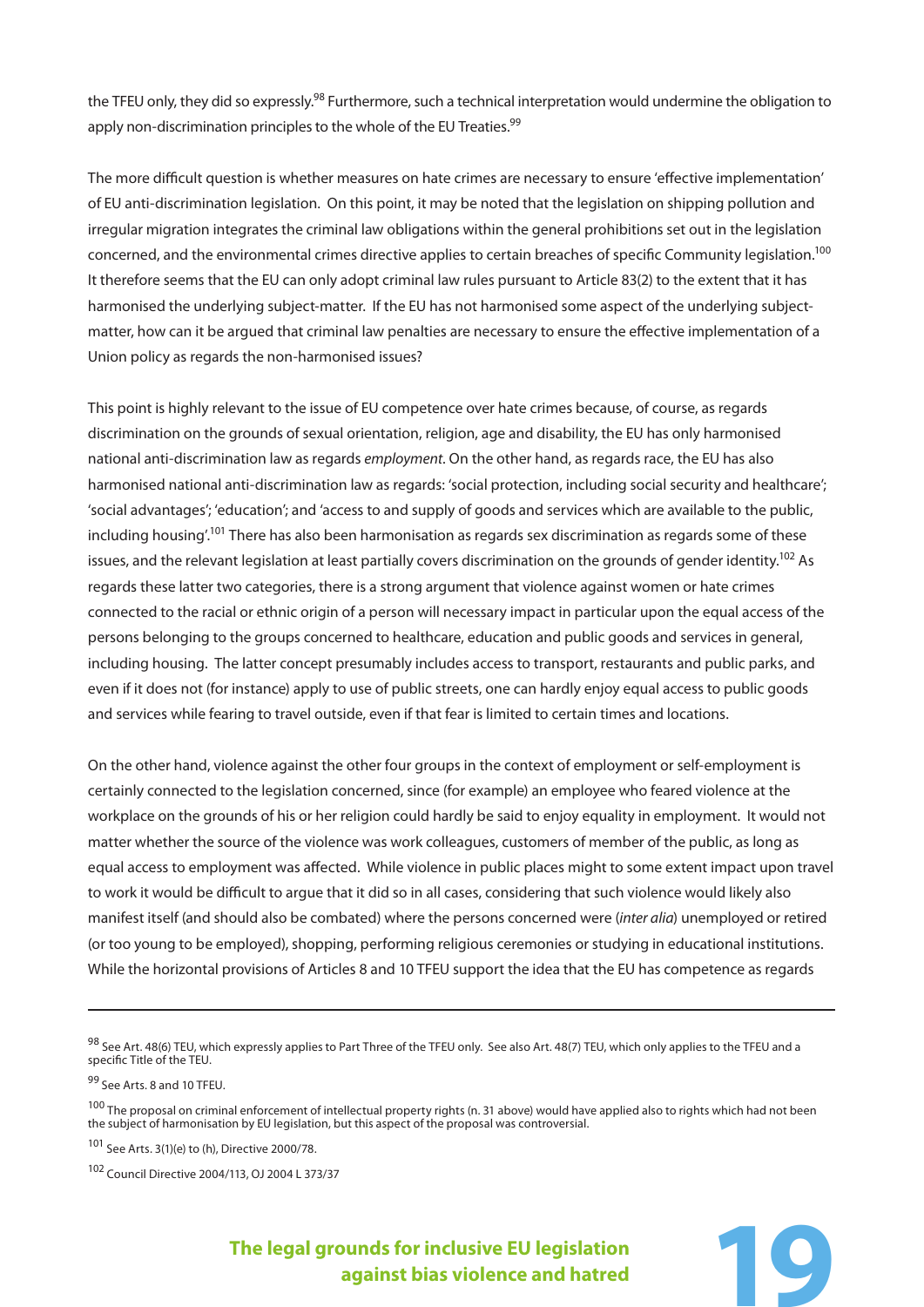hate crimes where necessary to ensure the effective implementation of anti-discrimination legislation, they cannot have the effect of overriding the limits on competence set out in Article 83(2).

It follows that for the Union to be able to use Article 83(2) as regards all groups listed in Article 19, the EU would first (or simultaneously) have to adopt legislation banning discrimination as regards those groups outside the workplace. Such legislation has, of course, been proposed, but has not been adopted.<sup>103</sup> It is arguable, however, that the limit of the proposed legislation to access to goods and services in a commercial or professional context would limit the competence the EU could exercise pursuant to Article 83(2) to adopt hate crimes legislation.<sup>104</sup>

Having said that, some other options for the adoption of hate crimes legislation could be examined. First of all, if legislation on this issue is to be confined to the workplace, at least at first, it is arguable that the EU's powers over workplace health and safety could be used.<sup>105</sup> The advantage of using these powers is that the ordinary legislative procedure, including qualified majority voting in Council, would apply. While legislation specifically concerning violence against the groups listed in Article 19 TFEU should arguably fall within the scope of that legal base, rather than the social policy legal base, legislation directed against violence at work more generally, which either includes a separate section on hate crimes in the workplace or does not specifically address that issue in detail, would correctly fall within the scope of Article 153 TFEU. Of course, such legislation could only address violence directly related to the workplace.

Another possibility is that at least the position of persons who have been subjected to hate crimes (but not the substantive criminal law on this issue) could be addressed in the context of legislation on crime victims' rights. The EU already has legislation on this issue, which is due to be revised this year, and it should be possible, if desired, to include specific provisions on the victims of hate crimes (and other specific crimes, if desirable) within this legislation, by analogy with the specific provisions on victims of sexual exploitation of children and trafficking in persons in the relevant legislation on these issues.

Finally, another possibility for the adoption of legislation in this area is Article 352 TFEU, which provides as follows:<sup>106</sup>

1. If action by the Union should prove necessary, within the framework of the policies defined in the Treaties, to attain one of the objectives set out in the Treaties, and the Treaties have not provided the necessary powers, the Council, acting unanimously on a proposal from the Commission and after obtaining the consent of the European Parliament, shall adopt the appropriate measures. Where the measures in question are adopted by the Council in accordance with a special legislative procedure, it shall also act unanimously on a proposal from the Commission and after obtaining the consent of the European Parliament.

3. Measures based on this Article shall not entail harmonisation of Member States' laws or regulations in cases where the Treaties exclude such harmonisation.

105 Art. 153 TFEU.

106 Art. 352(2) (not reproduced) provides that the Commission shall inform national parliaments about proposals based on this Article, while Art. 352(4) (also not reproduced) rules out the application of Art. 352 to foreign policy.



<sup>103</sup> COM (2008) 426, 2 July 2008.

<sup>&</sup>lt;sup>104</sup> Art. 3(1)(d) of the proposal (ibid). See, however, the latest available wording of this text, limiting it to goods and services which 'are offered outside the context of private and family life' (Council doc. 15174/10, 28 Oct. 2010).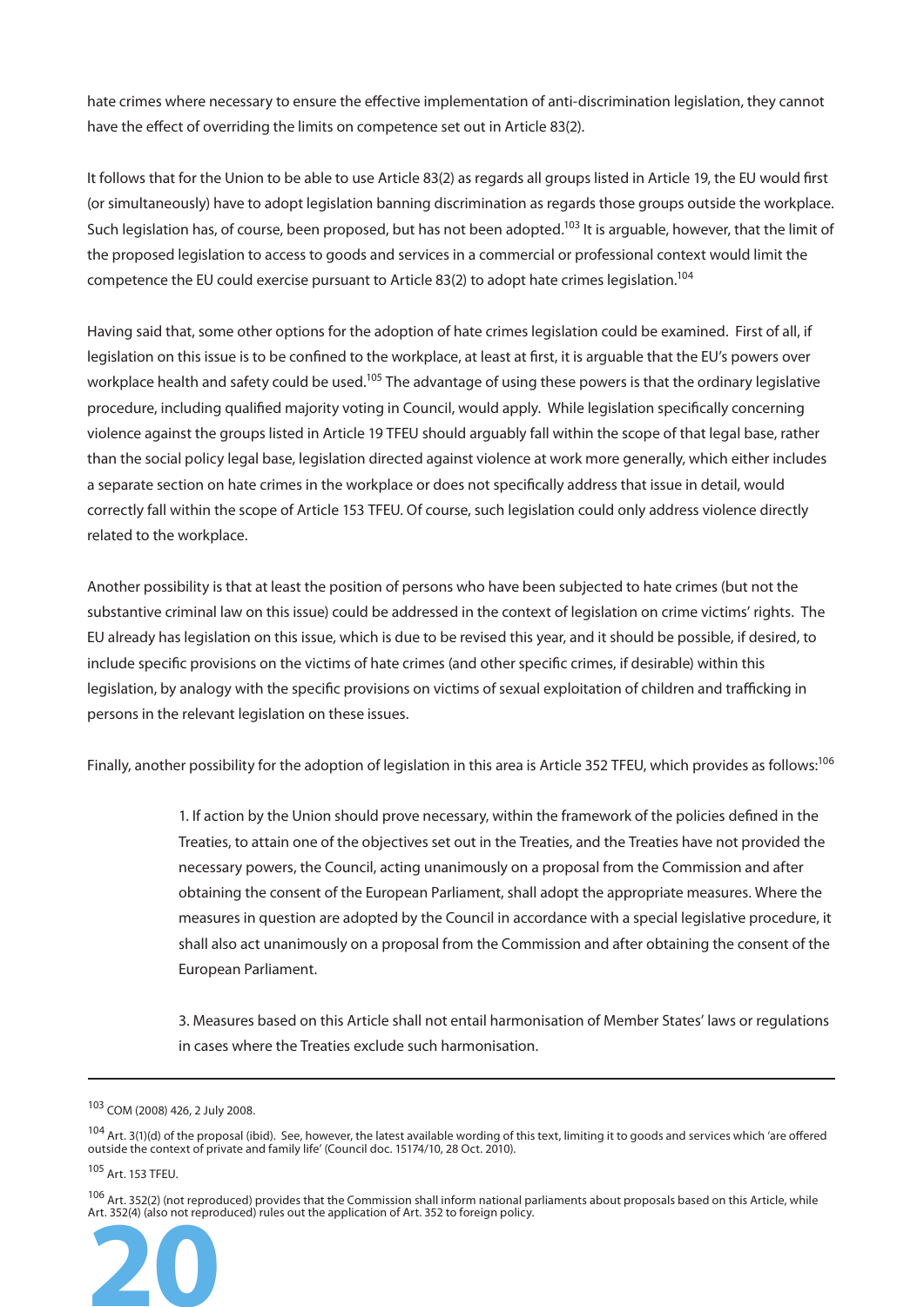The case law of the Court of Justice on the predecessor provision of the Treaty (Article 235 EC, later Article 308 EC) made clear that it could not be used if a more specific legal base existed in the rest of the Treaty.<sup>107</sup> So it is arguable that Article 352 could be used if Article 83(2) is not considered sufficient to adopt hate crimes legislation, in light of the limited scope of the criminal law measures that could presently be adopted in relation to the EU's current non-discrimination legislation. The 'objectives' set out in the Treaties arguably include the broad objectives set out in Article 3 TEU, which include 'combat[ing] social exclusion and discrimination' and 'promot[ing] social justice and protection' and 'equality between women and men'.108 The requirement to act within the 'framework' of EU policies replaced a prior requirement that the action must be necessary 'in the course of the operation of the common market', and so should be understood widely. As for the rule that Article 352 cannot be used where the Treaties rule out harmonisation, this only applies where the Treaties expressly rule out harmonisation,<sup>109</sup> for example as regards crime prevention or human health.<sup>110</sup>

It follows that Article 352 TFEU could potentially be used to adopt EU hate crimes legislation, if Article 83(2) TFEU is considered insufficient. The use of this Article would be subject to the same political constraints (in particular, unanimity of Member States) as Article 83(2), in conjunction with Article 19 TFEU. The next part of this paper examines the possibilities of escaping from those political constraints, by means of adopting hate crimes legislation with the participation of some Member States only.

## **4) Non-participation of some Member States**

The EU Treaties provide for various means of non-participation for certain Member States as regards participation in EU legislation. First of all, there are general rules on enhanced cooperation. Secondly, there are two sets of specific rules as regards JHA law: (a) special opt-out rules for the UK, Ireland and Denmark; and (b) a fast-track to the general enhanced cooperation rules, as regards (inter alia) substantive criminal law and victims' rights legislation.

### **4.1) Enhanced cooperation**

**It is arguable that the EU rules on enhanced cooperation could be used to facilitate the adoption of EU hate crimes legislation applying to some, but not all, Member States.**

As regards the general rules on enhanced cooperation, they could apply whenever several conditions are met:

a) the enhanced cooperation must fall within the scope of the EU's 'non-exclusive competences' (Article 20(1) TEU, first sub-paragraph); b) the enhanced cooperation 'shall aim to further the objectives of the Union, protect its interests and reinforce its integration process' (Article 20(1) TEU, second sub-paragraph);

107 See, for instance, Joined Cases C 402/05 P and C 415/05 P Kadi and Al Barakaat International Foundation v Council and Commission [2008] ECR I 6351.

109 See Case C-376/98 Germany v EP and Council [2000] ECR I-8419, para. 57.

110 Arts. 84 and 168(5) TFEU. See Art. 2(5) TFEU.

<sup>108</sup> Art. 3(3) TEU, second sub-paragraph. See also Arts. 8 and 10 TFEU.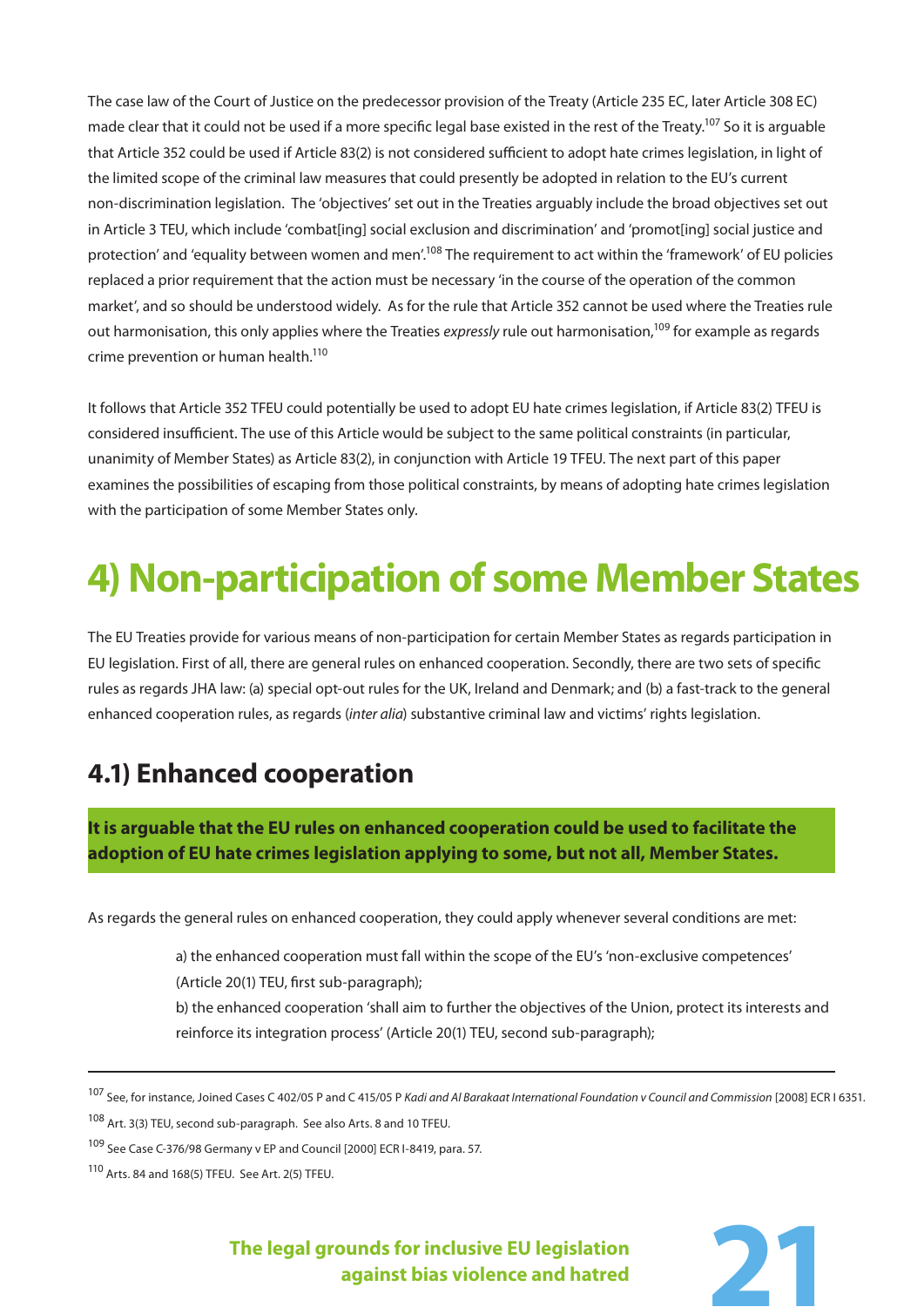c) the enhanced cooperation must be open to other Member States 'at all times' (Article 20(1) TEU, second sub-paragraph; see further Articles 328 and 330 TFEU);

d) the enhanced cooperation must 'comply with the Treaties and Union law' (Article 326 TFEU, first paragraph);

e) the enhanced cooperation 'shall not undermine the internal market or economic, social and territorial cohesion', 'constitute a barrier to or discrimination in trade between Member States', or 'distort competition between them' (Article 326 TFEU, second paragraph);

f) enhanced cooperation 'shall respect the competences, rights and obligations of those Member States which do not participate in it'; the latter 'shall not impede its implementation by the participating Member States' (Article 327 TFEU);

g) the enhanced cooperation must be a 'last resort', when the Council has 'has established that the objectives of such cooperation cannot be attained within a reasonable period by the Union as a whole' (Article 20(2) TEU);

h) it must involve at least nine Member States (Article 20(2) TEU);

i) the Member States which wish to participate in enhanced cooperation must request the Commission to make a request; the Commission 'may' do so; the request must then be authorised by the Council (with all Member States voting), by qualified majority vote, with the consent of the EP (Article 329(1) TFEU);

j) new Member States are not obliged to apply the enhanced cooperation decision (Article 20(4) TEU);

Only the participants vote on the legislation concerned, but other Council members can take part in discussions (Article 20(3) TEU; see also Article 330 TFEU). It is implicit that after the authorisation of enhanced cooperation, then the discussions continue or restart on the proposed legislation in question, which is now regarded as a measure 'implementing' enhanced cooperation, and which is still subject to the decision-making rules which would otherwise have applied to it – except with fewer Member States voting.111 However, the participating Member States may decide by means of a unanimous vote to change the decision-making rules applicable to the issue in question (Article 333 TFEU), ie from unanimity to QMV, or from a special legislative procedure to an ordinary legislative procedure.

In practice, enhanced cooperation has been approved twice by the Council, first of all as regards choice of law rules on divorce,<sup>112</sup> and secondly as regards unitary patent protection in the EU.<sup>113</sup> The Commission has subsequently proposed measures to implement enhanced cooperation as the latter issue,<sup>114</sup> although the authorisation and/or the implementation of enhanced cooperation on this issue is subject to pending legal challenges by dissenting Member States.<sup>115</sup> Prior to the Treaty of Lisbon, however, it was not possible to get sufficient support for approval of

113 OJ 2011 L 76/53, adopted in March 2011.

<sup>&</sup>lt;sup>115</sup> Case C-274/11 Spain v Council, pending. Italy has also announced that it has brought a legal challenge. The authorisation and implementation of enhanced cooperation as regards divorce law was not challenged by any Member State.



<sup>&</sup>lt;sup>111</sup> Note that on the other hand, the MEPs from the non-participating Member States can still vote. This could be significant where the EP has power pursuant to the ordinary legislative procedure, or (as regards Article 19 TFEU) the power of consent over the legislation concerned.

<sup>112</sup> OJ 2010 L 189/12, adopted in July 2010. The Regulation implementing enhanced cooperation was then adopted by the Council (with fourteen participating Member States) in Dec. 2010: Reg. 1259/2010, OJ 2010 L 343/10.

<sup>&</sup>lt;sup>114</sup> COM (2010) 215 and 216, 13 April 2011, under discussion in the Council and EP. The issue is complicated by a Court of Justice judgment of 8 Mar. 2011 (Opinion 1/2009, not yet reported) on the connected issue of patent litigation.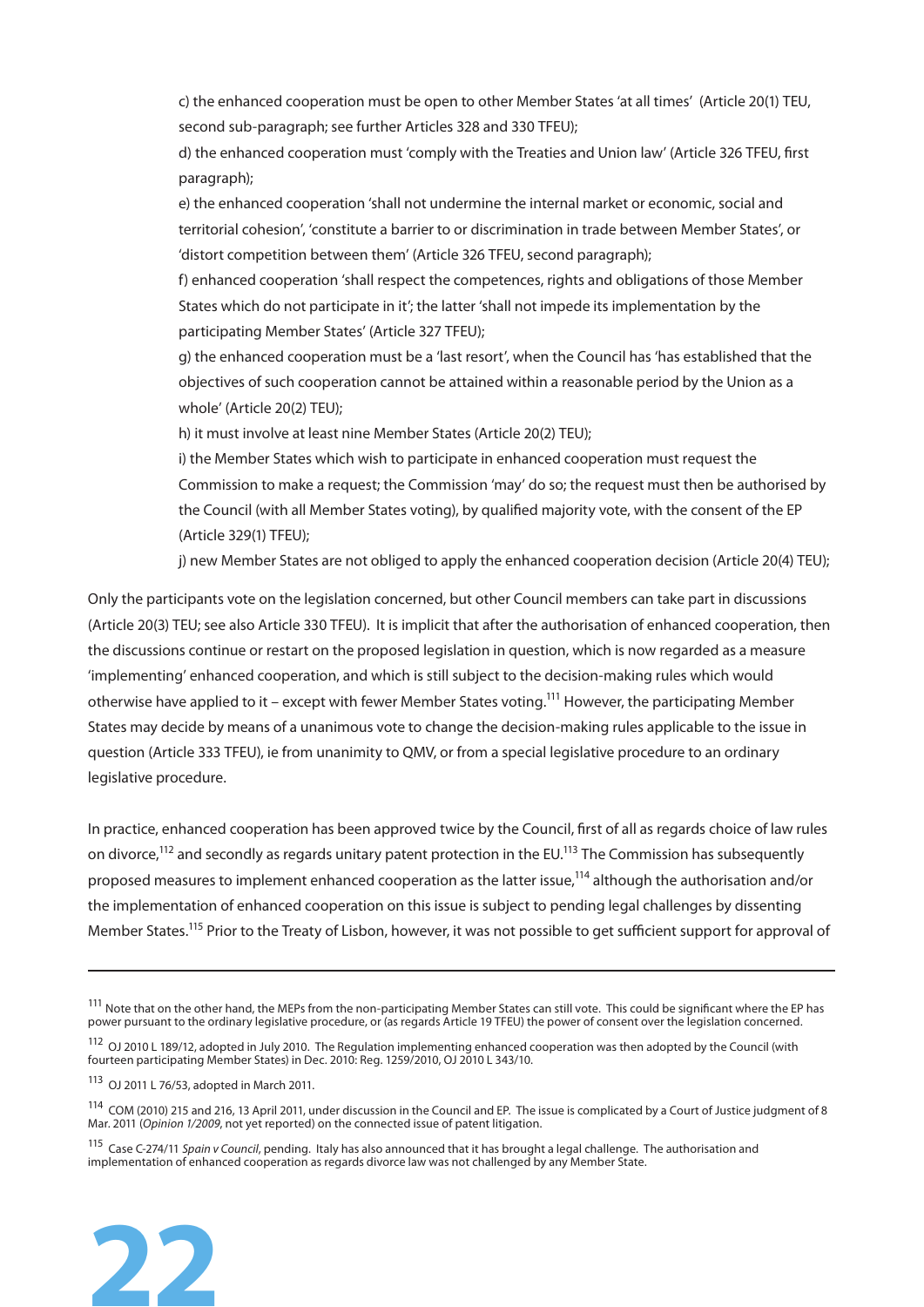enhanced cooperation when it was proposed as regards legislation on suspects' rights.<sup>116</sup> On other occasions, the threat of enhanced cooperation was sufficient to convince the dissenting Member States to vote in favour of the relevant measures.117 It is expected that enhanced cooperation might also be authorised as regards a third issue in the near future.<sup>118</sup> Arguably, it would also be possible to escape the current deadlock regarding the 2008 proposal for non-discrimination rules outside the field of employment on grounds of religion, age, disability and sexual orientation by means of the enhanced cooperation process.

Examining the criteria for enhanced cooperation as regards bias/hate crimes legislation (and/or underlying legislation on non-discrimination outside employment),<sup>119</sup> it would be necessary in the first place to have nine willing participants (point (h)). Those Member States would have to be willing to make a request to the Commission for enhanced cooperation, which would then have to suggest it; the Commission holds an important role here (point (i)). The enhanced cooperation would then need authorisation from the Council by QMV, which could be a difficult hurdle if relatively few Member States wish to participate (point (i)).<sup>120</sup> It seems likely, however, that the EP would consent to authorisation of enhanced cooperation in this area, given its history of support for legislation on this issue (point (i)). The question of whether a new Member State participates in future is not a barrier to the initial authorisation decision (point (j)), although if a new Member State joins before the authorisation is granted,<sup>121</sup> then the voting rules regarding QMV have to be recalculated to include it, so its position would then be important.<sup>122</sup> Equally the future participation of non-participating Member States (point (c)) is not a barrier to the initial authorisation of enhanced cooperation.

The 'last resort' requirement (point (g)) is presumably met when there is a deadlock in the Council as regards a legislative proposal, with any solution to the deadlock appearing to be impossible. This is how this rule was interpreted as regards the divorce law proposal, and how the Commission, the EP and the Council (although the Council's decision on this point has been challenged) interpret the rule as regards the patent proposal. It follows that a proposal would probably have to be on the table and subject to some discussion before the 'last resort' criterion was satisfied. It is not clear how much discussion would be necessary.<sup>123</sup> Of course, the 'last resort' criterion would be easier to satisfy as regards the underlying non-discrimination proposal, which has been on the table since 2008. This is nearly as long as the divorce law proposal was on the table before enhanced cooperation was proposed, and in fact there was a break in discussions on the divorce law proposal, whereas the

<sup>&</sup>lt;sup>116</sup> COM (2004) 328, 28 Apr. 2004. See the JHA Council conclusions of June 2007. In particular, there was not enough support in Council for approval of the proposed enhanced cooperation by QMV, even though there was a QMV in Council in support of the proposal itself (at that time, the Council had to be unanimous to adopt the legislation concerned).

 $117$  In particular, the European Arrest Warrant and the European Company Statute.

<sup>&</sup>lt;sup>118</sup> Namely the common consolidated corporate tax base; the Commission proposed a Directive on this subject in March 2011 (COM (2011) 121, 16 Mar. 2011).

<sup>&</sup>lt;sup>119</sup> Presumably the link made between criminal law and harmonisation made in Art. 83(2) TFEU would mean that only the Member States participating in the underlying legislation could participate in the relevant criminal law rules.

<sup>&</sup>lt;sup>120</sup> Note that as regards divorce law, only fourteen Member States participate, but a very large majority of Member States voted for authorisation. As regards patent protection, eleven Member States requested enhanced cooperation, and 14 others then joined them – ensuring, as noted above, that enough Member States are participating to ensure a QMV in Council without having to convince any non-participants to vote in favour of authorisation.

<sup>&</sup>lt;sup>121</sup> Croatia is expected to join the EU at the start of 2013. Iceland (which is more likely to be in favour of legislation in this area) could join shortly afterward, although it seems unlikely that there will be sufficient public support for accession in that State. No other new Member States are likely for several years afterward.

<sup>&</sup>lt;sup>122</sup> The new Member State's MEPs would also have a vote on whether to authorise enhanced cooperation. As with MEPs from other non-participating States, they would also have a vote as regards the legislation implementing enhanced cooperation.

<sup>&</sup>lt;sup>123</sup> The divorce law measure was proposed in 2006, and a deadlock was apparent in 2008, before the Commission proposed enhanced cooperation in 2010. The EU had adopted a patent law convention in 1976, amended in 1989, which was not ratified. The Commission then proposed legislation on the issue in 2000, which was subject to deadlock in 2003-04. The issue was then revived in 2007-08, with a new proposal on the most difficult issue (translation) in May 2010, which was blocked by the end of 2010. However, translation issues had also proved difficult in the past; they had been the main reason for the deadlock in 2003-04.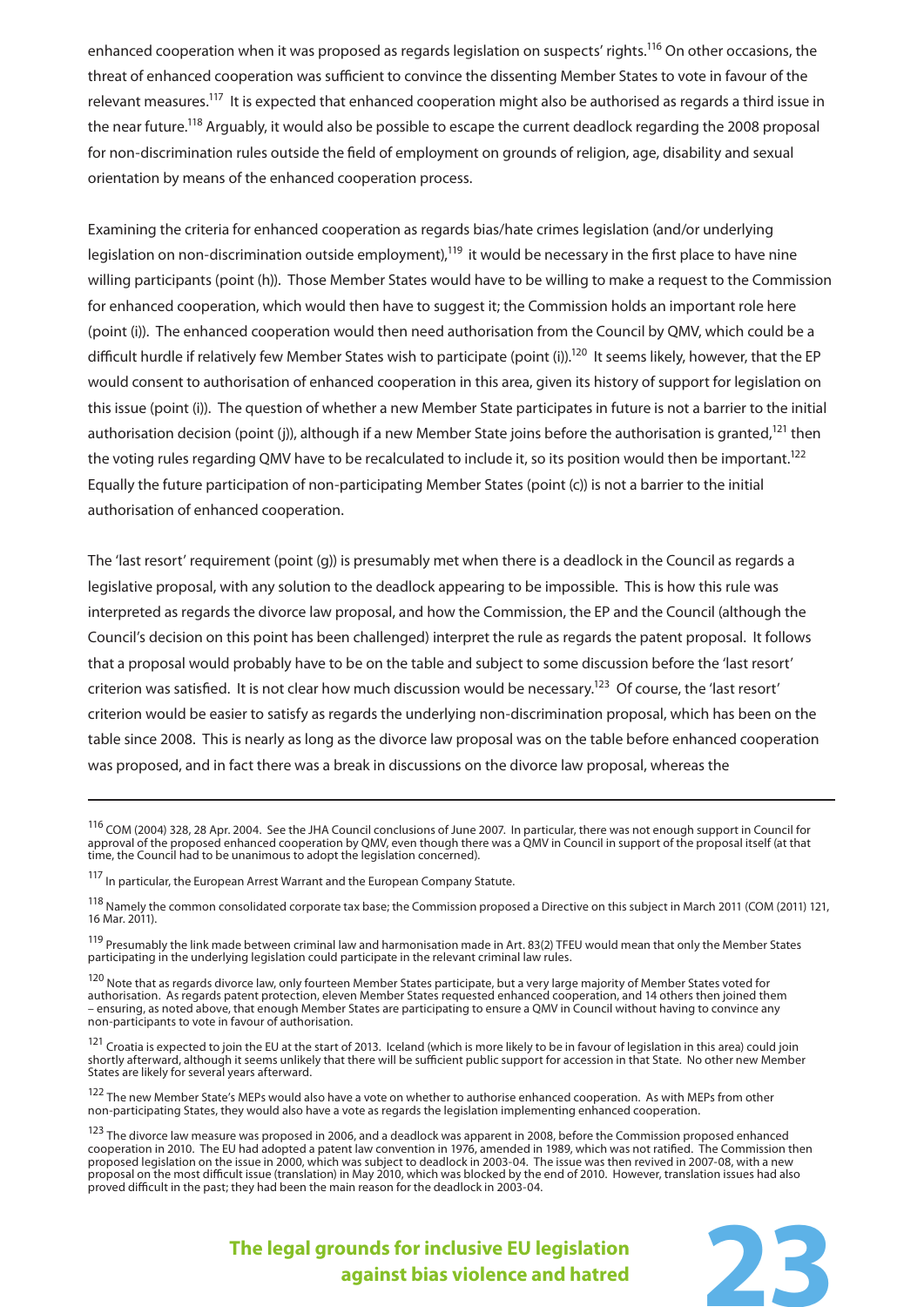anti-discrimination proposal has been discussed during every Council Presidency since July 2008.

It seems clear that the interests, et al of non-participating Member States would not be affected by a measure on non-discrimination or bias/hate crimes in which they did not participate (point (f)), unless it might be argued that any provisions extending jurisdiction for such crimes beyond the territory of the Member States concerned affected the interests of the non-participants. This argument should be rejected since it would anyway have been open to the participating Member States to extend their criminal jurisdiction as a matter of domestic law, or by means of participating in other international treaties.<sup>124</sup> Anyway, the non-participants could reduce the impact of the participants' exercise of extra-territorial jurisdiction by invoking the exceptions to the EU's measures on mutual recognition in criminal law which permit Member States not to recognise other Member States' decisions where the act in question took place on the executing Member State's territory.<sup>125</sup>

As for other substantive criteria, it seems hard to argue that enhanced cooperation on this issue would 'undermine the internal market or economic, social and territorial cohesion', 'constitute a barrier to or discrimination in trade between Member States', or 'distort competition between them' (point (e)), although there is a stronger argument that the authorisation of enhanced cooperation as regards the underlying non-discrimination proposal would have an effect on the internal market, to the extent that companies in the participating Member States might have higher costs than those in non-participating Member States. On this point, it might however be argued that the 'internal market' requirement as regards enhanced cooperation only aims to prevention of any direct or indirect trade barriers as between the participating or non-participating Member States; it does not preclude the participating Member States accepting the higher costs that might result from such participation.<sup>126</sup> But on the other hand, the participating Member States' economies might benefit from the legislation concerned, to the extent that they receive more tourism from the persons protected by the hate crimes legislation and/or there is some form of private economic boycott against the non-participating Member States.

The requirements to comply with the Treaties and EU law (point (d)) presumably amounts to a requirement to remain within the EU's competences, a point discussed already above. If the EU has competence on this issue, then there is no doubt that this competence would be non-exclusive, complying with the requirement of point (a).<sup>127</sup> Finally, it has been argued as regards furthering the EU's objectives, et al (point (b)) that the authorisation of enhanced cooperation normally meets this criterion because continuing integration with a smaller number of Member States within the EU framework is better than the alternatives of either no integration at all, or integration with a smaller number outside the EU framework – the 'half a loaf is better than none' argument.

However, it should be noted that there is a possible fast-track route to enhanced cooperation as regards certain criminal law provisions of the Treaties, including Article 83(2) TFEU.<sup>128</sup> This fast-track procedure would not apply as



<sup>124</sup> For example, by ratifying the Council of Europe domestic violence convention, which was opened for signature in 2011.

<sup>125</sup> For example, Art. 4 of the Framework Decision on the European Arrest Warrant (OJ 2002 L 190/1).

<sup>126</sup> Similarly, EU social policy and environment legislation can set only minimum standards, leaving Member States free to impose higher standards if they wish to accept the higher costs, as long as they do not restrict the free movement of goods, etc to or from the other Member States. See Arts. 153(4) and 193 TFEU. See also the case law on this point as regards the internal market, for instance Case C-1/96 CWF [1998] ECR I-1251. Logically this principle would apply mutatis mutandis to the authorisation of enhanced cooperation.

<sup>&</sup>lt;sup>127</sup> The EU's exclusive competences are listed in Art. 3(1) TFEU, and concern: customs union; competition; monetary policy; fisheries conservation; and trade policy. Art. 4(1) TFEU makes clear that shared competence applies where the EU's competence is not exclusive or confined to a supporting rule (as set out in Art. 6 TFEU; there is no mention of issues related to hate crime in Art. 6). Art. 4(2)(j) mentions the 'area of freedom, security and justice' (ie JHA) as a shared competence, while Art. 4(2)(b) mentions social policy as a shared competence.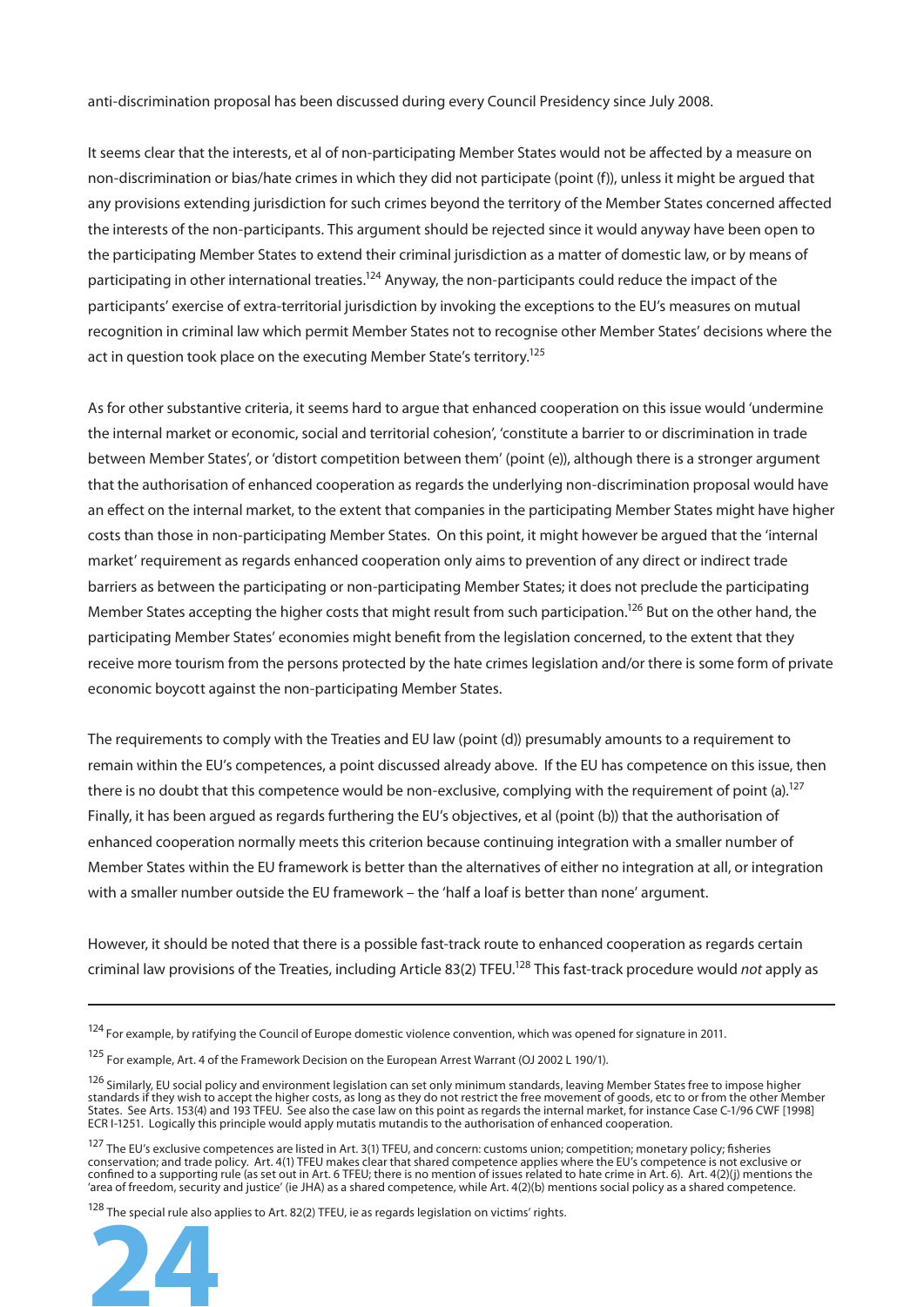regards the underlying non-discrimination legislation, or any measure based on the social policy provisions of the TFEU or on Article 352 TFEU. Only the usual rules on enhanced cooperation would apply in those cases.

The fast-track rule, as set out in Article 83(3) TFEU, provides that:

Where a member of the Council considers that a draft directive as referred to in paragraph 1 or 2 would affect fundamental aspects of its criminal justice system, it may request that the draft directive be referred to the European Council. In that case, the ordinary legislative procedure shall be suspended.

After discussion, and in case of a consensus, the European Council shall, within four months of this suspension, refer the draft back to the Council, which shall terminate the suspension of the ordinary legislative procedure. Within the same timeframe, in case of disagreement, and if at least nine Member States wish to establish enhanced cooperation on the basis of the draft directive concerned, they shall notify the European Parliament, the Council and the Commission accordingly. In such a case, the authorisation to proceed with enhanced cooperation referred to in Article 20(2) of the Treaty on European Union and Article 329(1) of this Treaty shall be deemed to be granted and the provisions on enhanced cooperation shall apply.

As an initial point, it might be questioned whether this procedure could apply to hate crimes legislation at all, given that it provides for the suspension of the 'ordinary legislative procedure' (emphasis added), whereas the adoption of hate crimes legislation pursuant to Article 19 in conjunction with Article 83(2) TFEU would entail the use of a special legislative procedure, as noted already. However, another way to read Article 83(3) is that the fast-track to enhanced cooperation could apply regardless of the relevant procedure; the distinction would be that while the ordinary legislative procedure would be suspended, a special legislative procedure would not be. It could be argued that such a distinction would make sense because there are no time limits in any special legislative procedures, and so there is no need to provide for suspension of that procedure.<sup>129</sup> If the drafters of the Treaty of Lisbon had meant to exclude the application of Article 83(3) completely to cases where the special legislative procedure applies, they would have worded that exclusion more clearly.<sup>130</sup> This interpretation is consistent with other provisions in the Treaty of Lisbon which provide for similar fast-tracks to enhanced cooperation where there is a deadlock as regards criminal law or policing measures subject to unanimous voting.<sup>131</sup>

Assuming that the fast-track route can apply as regards hate crime legislation, certain features of the process should be noted. First of all, the fast-track would only apply where a Member State (or perhaps more than one Member State) objected to a proposal on the grounds that, in its opinion, the measure 'would affect fundamental aspects of its criminal justice system'. This process is referred to informally as an 'emergency brake' procedure.<sup>132</sup> There seems limited if any grounds to question the judgment of the Member State concerned as regards the use of the emergency brake.<sup>133</sup> However, since the Treaty provides that either the fast-track procedure or the general route to

<sup>133</sup> For a discussion of this issue in further detail, see S. Peers, 'EU Criminal Law and the Treaty of Lisbon', 33 ELRev. (2008).



<sup>&</sup>lt;sup>129</sup> For the time limits applicable to the ordinary legislative procedure, see Art. 294 TFEU.

<sup>&</sup>lt;sup>130</sup> For example, '[w]here a member of the Council considers that a draft directive as referred to in paragraph 1 or 2 which has been proposed pursuant to an ordinary legislative procedure would aff ect fundamental aspects…'.

<sup>131</sup> See Arts. 86(1) and 87(3) TFEU.

<sup>&</sup>lt;sup>132</sup> Note that this procedure has never been used, whether in the context of criminal law or social security (Art. 48 TFEU), or as regards foreign policy, where it has applied since 1999 (Art. 31 TEU).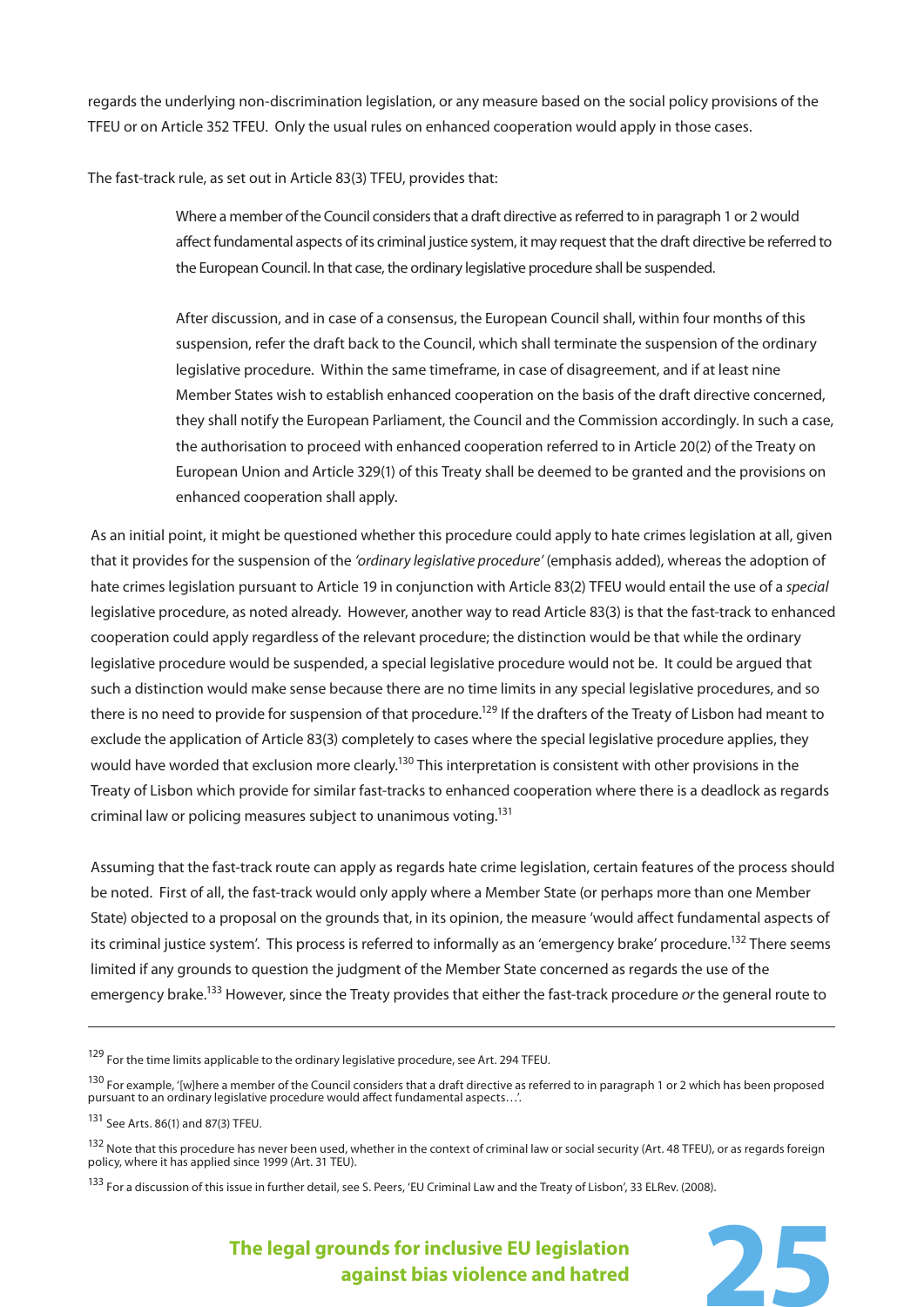enhanced cooperation can apply as regards criminal law, $134$  the opponents of proposed hate crime legislation might decide not to bother with pulling the emergency brake, but rather to block the adoption of the proposal via the normal means of a 'blocking minority' (where there are enough opponents or abstentions in the Council to stop adoption of the legislation).<sup>135</sup> The reason for this tactic would be to prevent the legislation from being adopted, even by means of enhanced cooperation – assuming that the Member States opposing the legislation would also oppose authorisation of enhanced cooperation.<sup>136</sup> This will not always be the case, however.<sup>137</sup>

In the event that the 'emergency brake' is pulled, then either there is a consensus in the European Council, in which case the ordinary legislative procedure resumes,<sup>138</sup> or in the absence of consensus, then at least nine Member States can notify their intention to proceed with the proposal on the basis of enhanced cooperation,<sup>139</sup> and authorisation for enhanced cooperation is 'deemed' to be granted. This means that the basic procedural and substantive hurdles standing in the way of enhanced cooperation (other than the requirement of at least nine Member States' participation) would be circumvented: namely, a proposal from the Commission, $140$  consent of the EP, $141$  authorisation from a qualified majority of all Council members, and consideration of whether the proposal falls within the scope of the EU's non-exclusive competences,<sup>142</sup> furthers the objectives etc of the EU, complies with the Treaties etc,<sup>143</sup> undermines the internal market etc,<sup>144</sup> respects the competences etc of non-participants, and is a 'last resort'.<sup>145</sup>

136 Note. however, that as noted above, the blocking minority must be calculated differently as regards authorisation of enhanced cooperation, since all Member States have a right to vote on that issue, whereas at least Denmark (and perhaps the UK and Ireland) would not be participating in the substance of the proposed measure on hate crimes, so would not have the right to vote on it. Furthermore, if the hate crimes legislation were proposed by a group of Member States instead of the Commission, there is a higher voting threshold as regards adoption of the measure (two-thirds of Member States, rather than a majority: see Art. 3(3) of the transitional protocol). This higher threshold would not apply as regards authorisation of enhanced cooperation, since such authorisation can only be proposed by the Commission.

<sup>137</sup> This assumption is not necessarily correct; as noted above, more Member States voted to authorise enhanced cooperation for divorce law than were willing to participate in the legislation concerned. Conversely it is possible that some Member States supporting the substantive proposal will not want to support the authorisation of enhanced cooperation: see the example of the procedural rights proposal (n. 113 above). Compare Art. 83(3) with Arts. 86(1) and 87(3) TFEU, where the Member States in favour of enhanced cooperation can simply trigger a fast-track to enhanced cooperation in light of the opposition to a proposal of any single Member State. It is anomalous that the drafters of the Treaty of Lisbon did not provide for the same procedure in the event that a single Member State vetoes a proposal which is subject to a special legislative procedure in accordance with Art. 83(2).

<sup>138</sup> As noted above, if the fast-track process applies to a special legislative procedure such as that applying to hate crime legislation, then the legislative procedure would never have been suspended in the first place.

<sup>139</sup> The Treaty does not specify what happens in the event that there is no consensus in the European Council and fewer than nine Member States want to proceed on the basis of enhanced cooperation.

 $140$  This point is particularly significant as regards criminal law, since the Commission shares the underlying power to propose legislation with groups of Member States. Note that the threshold of seven Member States to make a legislative proposal is close to the threshold of nine Member States to participate in enhanced cooperation.

<sup>141</sup> But note that as regards hate crimes legislation, the EP would still have the power of consent over the substantive legislation concerned, pursuant to Arts. 19 or 352 TFEU.

<sup>142</sup> As noted above, any JHA measure, if it is within EU competence at all, clearly falls within its non-exclusive competence anyway. Presumably the Treaty drafters took this point into account when providing for the fast-track to enhanced cooperation in criminal law.

<sup>143</sup> Although surely any measure adopted by the EU must comply with the Treaties and EU law regardless. It would presumably still be open to the Commission or a non-participating Member State to bring a legal challenge to EU hate crimes legislation on the grounds that the EU was not competent at all to adopt it.

<sup>144</sup> However EU legislation must still comply with the Treaties (see ibid), which includes the hierarchically superior Treaty rules guaranteeing free movement of goods, persons etc. Presumably the Treaty drafters considered that a fast-track to enhanced cooperation in criminal law was unobjectionable in this regard due to the limited connection between the internal market and criminal law. However, see the discussion below of the Declaration to the Treaty of Lisbon dealing with this issue.

<sup>145</sup> Given that a dispute settlement procedure in the European Council would have failed following the pulling of an emergency brake, the 'last resort' criterion would arguably be satisfied anyway.



<sup>&</sup>lt;sup>134</sup> Criminal law measures are not expressly excluded from the scope of the general rules, and Art. 83(3) does not exclude the possible application of the general rules either. It is assumed that since the issue of exclusions from the scope of the enhanced cooperation procedure was discussed in detail during the Treaty of Amsterdam negotiations and then the drafters of the Treaty of Nice had the clear intention of reducing those exclusions, there are no exclusions from the enhanced cooperation process other than those expressly referred to therein.

<sup>&</sup>lt;sup>135</sup> The current Council voting rules are set out in Art. 3(3) of the transitional protocol to the Treaties. At least four Member States would have to be opposed. However, up to three Member States might opt out of such a proposal (see further below), and their votes would in that case not count either for or against the proposal. On the recalculation of votes due to the non-participation of some Member States, see Art. 3(3) of the transitional protocol. It should be noted that all MEPs have the right to vote, regardless of any opt-outs or enhanced cooperation.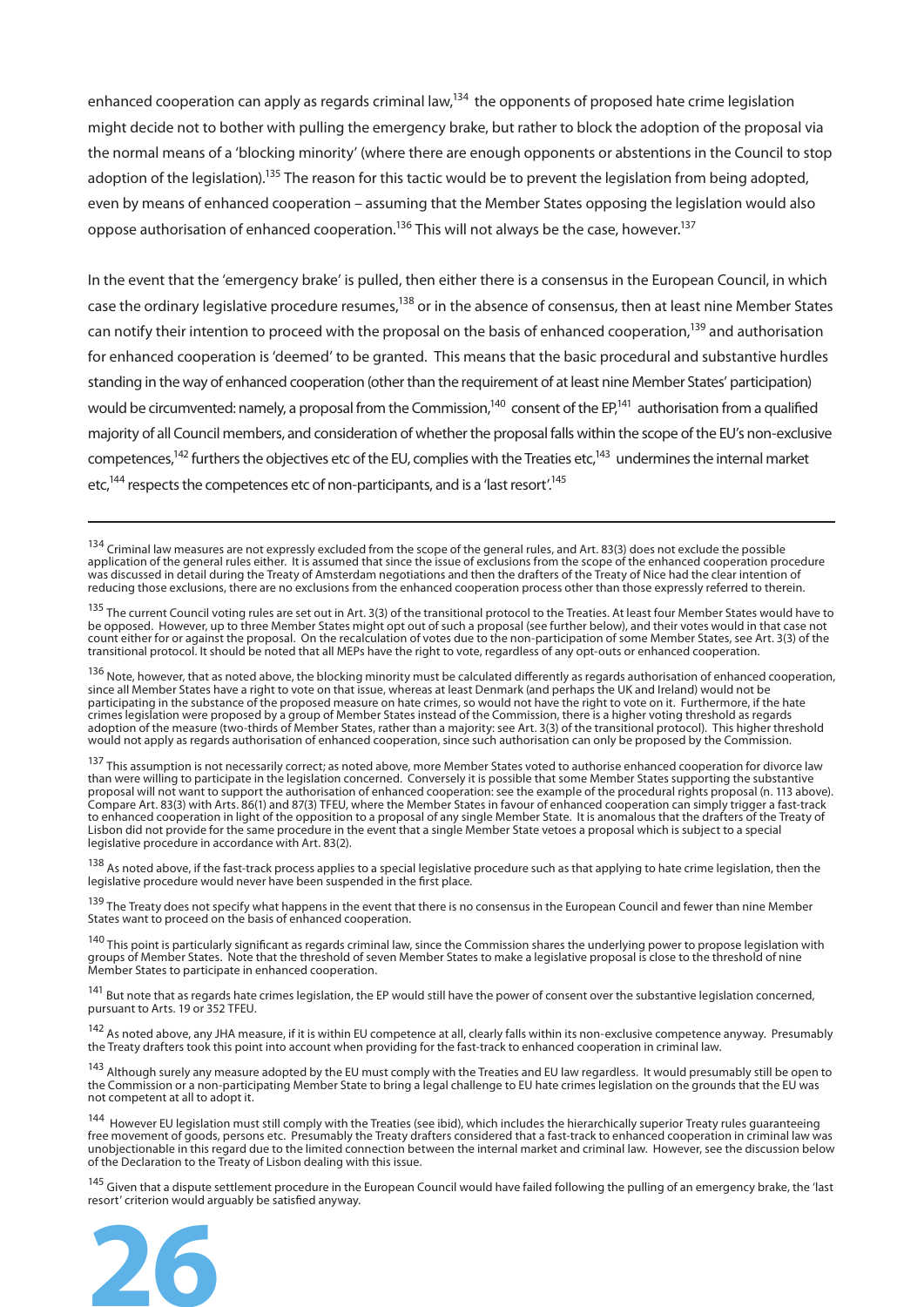The enhanced cooperation process then applies as regards the subsequent adoption of the proposed legislation, and the possible participation in future of other Member States (or, following enlargement, the optional participation of Member States joining the EU later).

From the point of view of promoting the adoption of EU hate crimes legislation, the enhanced cooperation would seem to be a desirable option to consider in the event that, as seems possible, some Member States have substantive and/or legal objections to the adoption of EU legislation on this subject. Politically speaking, it could be argued that (again) 'half a loaf is better than none' as the adoption of a hate crimes measure with the participation of only some Member States would be better in principle than no EU hate crimes measure at all. Equally, given the enhanced possibility for enforcement of EU legislation as compared to international treaties and the enhanced visibility of EU measures, the adoption of a measure within the EU framework by some Member States is preferable to the adoption of a measure outside that framework by some Member States.

On the other hand, the political judgment might be different if the comparison is made between a measure adopted by a number of EU Member States on the one hand, and a measure adopted within a broader multilateral framework on the other hand, given the high number of hate crimes which occur outside the Member States of the European Union.146 But this comparison begs the question, because there is no legal reason that the two avenues could not be pursued in parallel. While the EU will gain some external competence over hate crimes issues if it adopts legislation on this issue, it presumably already enjoys some competence in this regard anyway, due to the adoption of the Framework Decision on racism and xenophobia.1<sup>47</sup> The existence of EU competence does not necessarily make it less likely that the Council of Europe will act on this issue, or more difficult to agree on a text.<sup>148</sup> In practice, the Council of Europe might defer to the EU while it is actively considering the measure, or the other way around, but there are several examples of one institution acting shortly after the other has completed its work on an issue.<sup>149</sup>

One legal question which would arise if an EU hate crimes measure were adopted by means of enhanced cooperation would be the legal status of the EU Framework Decision on racism and xenophobia, if the later EU hate crimes Directive incorporated its content (perhaps with amendments).150 The Framework Decision could either be: left in force as regards all Member States; repealed as regards all Member States; or repealed only as regards relations between Member States participating in the Directive, but left in force as regards relations between non-participating Member States and relations between participating and non-participating Member States. Obviously, it would be highly undesirable politically to repeal that legislation as regards all Member States, thereby

<sup>146</sup> For details, see the ILGA submission to the Council of Europe committee on violence against women:<http://www.coe.int/t/dghl/ standardsetting/violence/ILGA-Europe%20VAW%20Convention%20submission%208%2009%2009.pdf>.

<sup>&</sup>lt;sup>147</sup> The case law of the Court of Justice has not yet addressed the question of whether the normal rules on EU external competence apply as regards third pillar measures adopted before the entry into force of the Treaty of Lisbon (on those rules, see Arts. 3(2) and 216(1) TFEU). Since the Framework Decision only sets minimum standards, and since any further EU hate crimes legislation could also only set minimum standards, the EU shares (or would share) the external competence on this issue with its (participating) Member States (Art. 3(2) TFEU).

<sup>&</sup>lt;sup>148</sup> The European Commission would have to be given a mandate to negotiate on behalf of the EU (as regards the participating Member States): see Art. 218 TFEU. This would likely concern EU competence to sign and conclude the treaty concerned, as well as compatibility between the treaty and the adopted EU legislation, or at least a 'disconnection' clause (as found in several recent Council of Europe criminal law treaties) specifying that the (participating) EU Member States are free to apply the EU rules on the subject-matter among themselves.

<sup>&</sup>lt;sup>149</sup> For instance, the EU's proposal to revise its rules on sexual exploitation, etc of children in 2009 followed soon after the agreement on the Council of Europe Convention on this issue in 2007. Equally the proposal for revision of the EU rules on trafficking in persons in 2009 took account of the Council of Europe Convention on this issue agreed in 2005, which in any event took account of EU measures adopted in 2002 (as regards criminal law) and 2004 (as regards immigration law).

<sup>&</sup>lt;sup>150</sup> If the hate crimes Directive did not cover the issue of racist hate crimes, the issue of the status of the Framework Decision would not arise.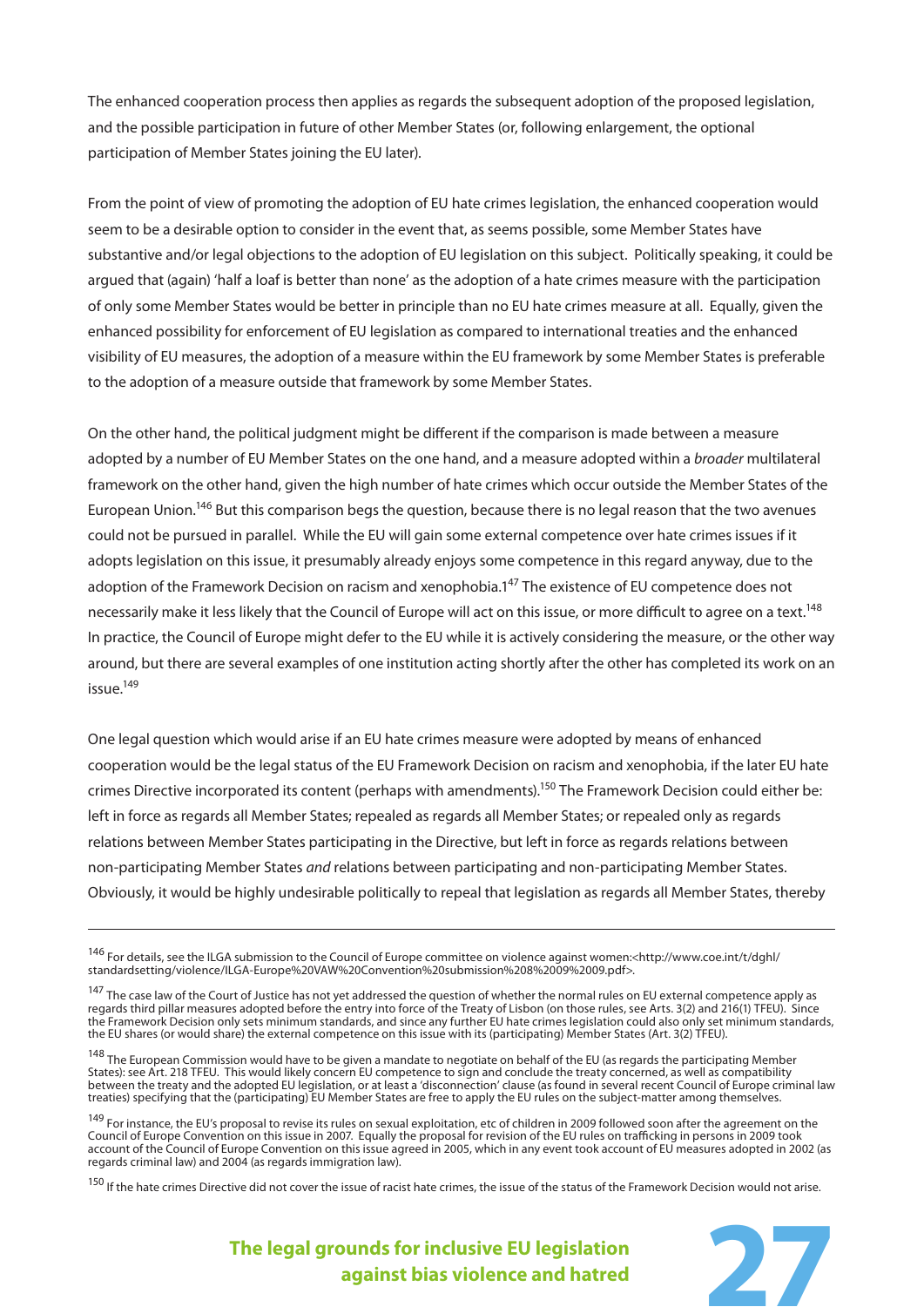reducing the obligations which some Member States are subject to in this regard. The first option would lead to legal complications, since some Member States would be subject to two separate sets of obligations, although in principle there would not be a conflict between those obligations since they each set only minimum standards.<sup>151</sup> The third option would be preferable since it would leave intact the existing obligations of non-participants in the hate crime legislation while avoiding overlapping obligations as between the participating Member States. There is an underlying question as to whether the EU institutions actually may choose between any of these three options, or whether one of these options is mandatory (or alternatively, whether there is a choice between only two of the options).

This issue has already arisen as regards the position of the UK, Denmark and Ireland in JHA measures pursuant to their specific JHA opt-outs.<sup>152</sup> To date in practice the EU institutions have taken the third option, ie repeal of the prior legislation only as regards relations between the Member States participating in the new legislation. The Court of Justice has not yet been asked to clarify which position is correct. However, there are special rules in the various protocols relating to those Member States' opt-outs, so the legal position is not necessarily the same as regards other Member States.

There is a special declaration to the Treaty of Lisbon addressing the issue:<sup>153</sup>

#### **26. Declaration on non-participation by a Member State in a measure based on Title IV of Part Three of the Treaty on the Functioning of the European Union**

The Conference declares that, where a Member State opts not to participate in a measure based on Title IV of Part Three of the Treaty on the Functioning of the European Union, the Council will hold a full discussion on the possible implications and effects of that Member State's non-participation in the measure.

In addition, any Member State may ask the Commission to examine the situation on the basis of Article 96 of the Treaty on the Functioning of the European Union.

The above paragraphs are without prejudice to the entitlement of a Member State to refer the matter to the European Council.

It is not clear whether this Declaration was meant only to apply to the specific opt-outs for the UK, Ireland and Denmark, or whether it applies also to the possible use of enhanced cooperation (on the one hand, it refers to a single Member State's non-participation, while on the other hand, the Declaration is not attached to the specific opt-out protocols). In any event, the Declaration has not been applied in practice.

<sup>&</sup>lt;sup>153</sup> Title IV has been renumbered Title V, while Art. 96 has been renumbered Art. 116. This Art. provides that if the Commission finds that differences between national laws are 'distorting the conditions of competition in the internal market and that the resultant distortion needs to be eliminated, it shall consult the Member States concerned.' In the absence of agreement, to eliminate the distortion, directives 'shall' be adopted by means of the ordinary legislative procedure. Also, '[a] Any other appropriate measures provided for in the Treaties may be adopted.' Of course, measures adopted pursuant to enhanced cooperation cannot 'distort competition' in the first place – except that the fast-track to enhanced cooperation would circumvent this rule.



<sup>&</sup>lt;sup>151</sup> It might be conceivable, however, that by analogy with the issue of conflict of human rights, some tension could arise as regards reconciling different non-discrimination rules, ie if a particular religious group practiced race discrimination. The more likely scenario is, however, tension between non-discrimination on grounds of sexual orientation and non-discrimination on grounds of religion, in which case a conflict with the prior Framework Decision would not arise.

<sup>152</sup> See section 4.2 below.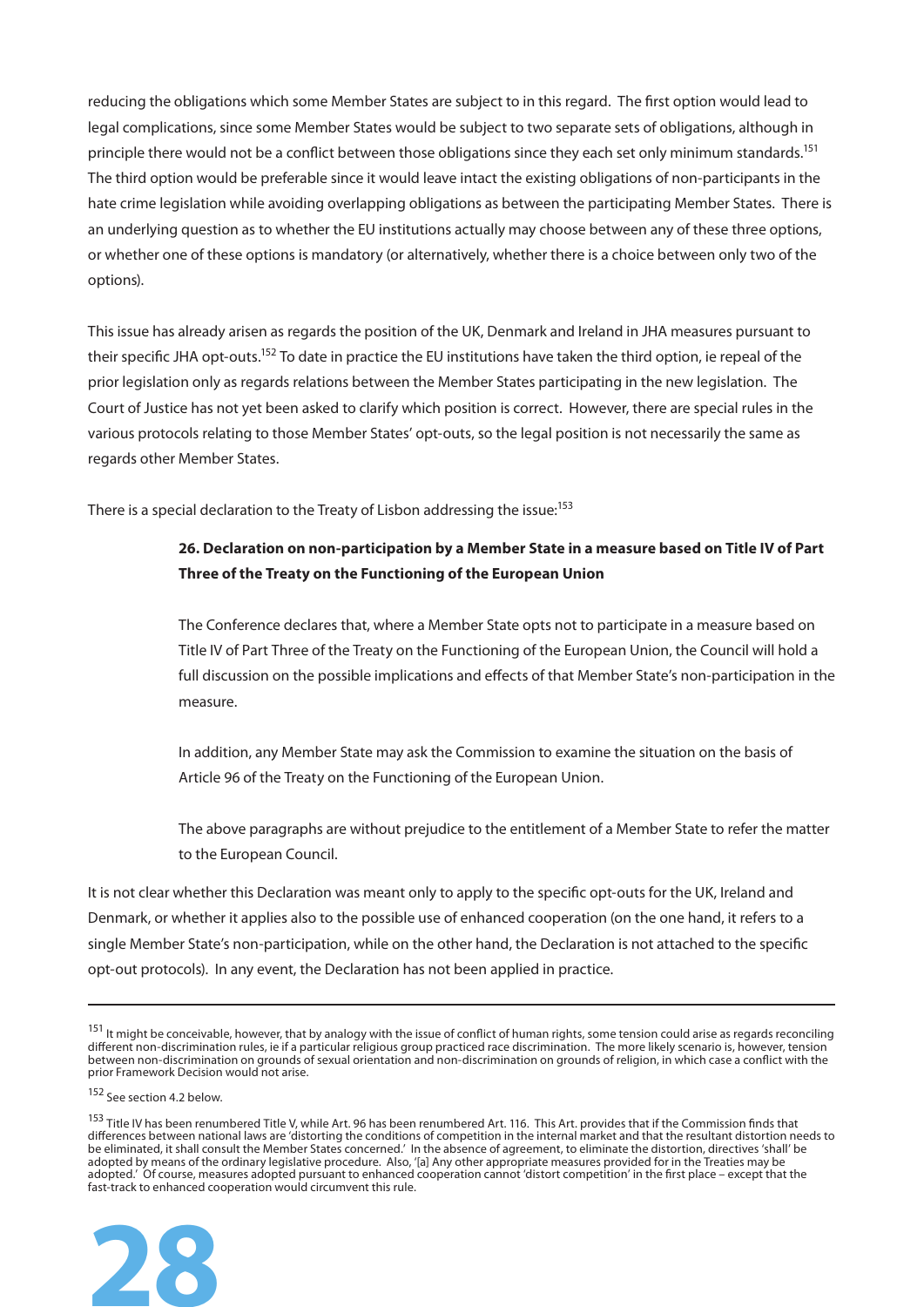This issue could also arise as regards enhanced cooperation in other fields, ie if a measure adopted by means of enhanced cooperation amended or repealed another measure in which more Member States participated. Any legal challenges on this issue would be relevant by analogy to the possible adoption of a bias/hate crimes measure that repealed the Framework Decision on racism and xenophobia. However, to date the issue has not arisen, since the divorce legislation adopted by means of enhanced cooperation and probably the patent legislation to be adopted by this route do not (or will not) amend or repeal prior legislation in which a greater number of Member States take part.<sup>154</sup>

Another solution to the issue is to adopt separate acts relating to racism on the one hand, and other hate crimes on the other. But that approach would still raise questions about Denmark's participation in the anti-racism measure.

### **4.2) Specific opt-outs**

**The potential adoption of EU bias/hate crimes legislation is subject to special rules governing the possible non-participation of the UK, Ireland and Denmark.**

The UK and Ireland on the one hand, and Denmark on the other, are subject to special rules concerning their possible non-participation in JHA legislation. Leaving aside the separate rules relating to the Schengen acquis, because they are not relevant to the possible adoption of bias/hate crimes legislation, the UK and Ireland decide (separately) within three months after a proposal for JHA legislation whether they wish to participate in that legislation.<sup>155</sup> If they do not opt in to the original proposal during this time, they may participate at any point after its adoption, subject to approval by the Commission or (failing that) the Council.<sup>156</sup> If they do opt in and then they block the proposal (either by vetoing it, if a veto applies, or by participating in a blocking minority, if qualified majority voting applies) the Council can decide to go ahead without them, after a 'reasonable time'.<sup>157</sup>

There is a particular rule where the UK and/or Ireland refuse to participate in a measure which amends a measure which they already participate in. This could be relevant in the event that EU bias/hate crimes legislation amended or repealed the Framework Decision on racism and xenophobia. The rule provides that:<sup>158</sup>

> 2. However, in cases where the Council, acting on a proposal from the Commission, determines that the non-participation of the United Kingdom or Ireland in the amended version of an existing

<sup>&</sup>lt;sup>154</sup> In fact, it should be noted that the Commission's revised proposal on divorce rules (COM (2010) 105, 24 March 2010) left out the proposed amendments to other legislation binding 26 Member States which had appeared in the earlier proposal on this issue (COM (2006) 499, 17 July 2006).

<sup>155</sup> Art. 3(1), JHA protocol on the UK and Ireland.

<sup>156</sup> Art. 4, JHA protocol on the UK and Ireland, referring to Art. 331(1) TFEU, which applies equally to Member States which wish to join enhanced cooperation in progress. In practice, this provision has been applied five times to authorise the UK (twice) and Ireland (three times) to participate in JHA legislation. The UK has also announced its intention to participate in the Directive on trafficking in persons.

<sup>&</sup>lt;sup>157</sup> Art. 3(2), JHA protocol on the UK and Ireland. This has only been considered once in practice, as regards the proposal for a European Protection Order (see the press release of the June 2010 JHA Council). However, the threat to exclude the UK at that time has not in fact been carried out.

<sup>158</sup> Art. 4a(2), JHA protocol on UK and Ireland.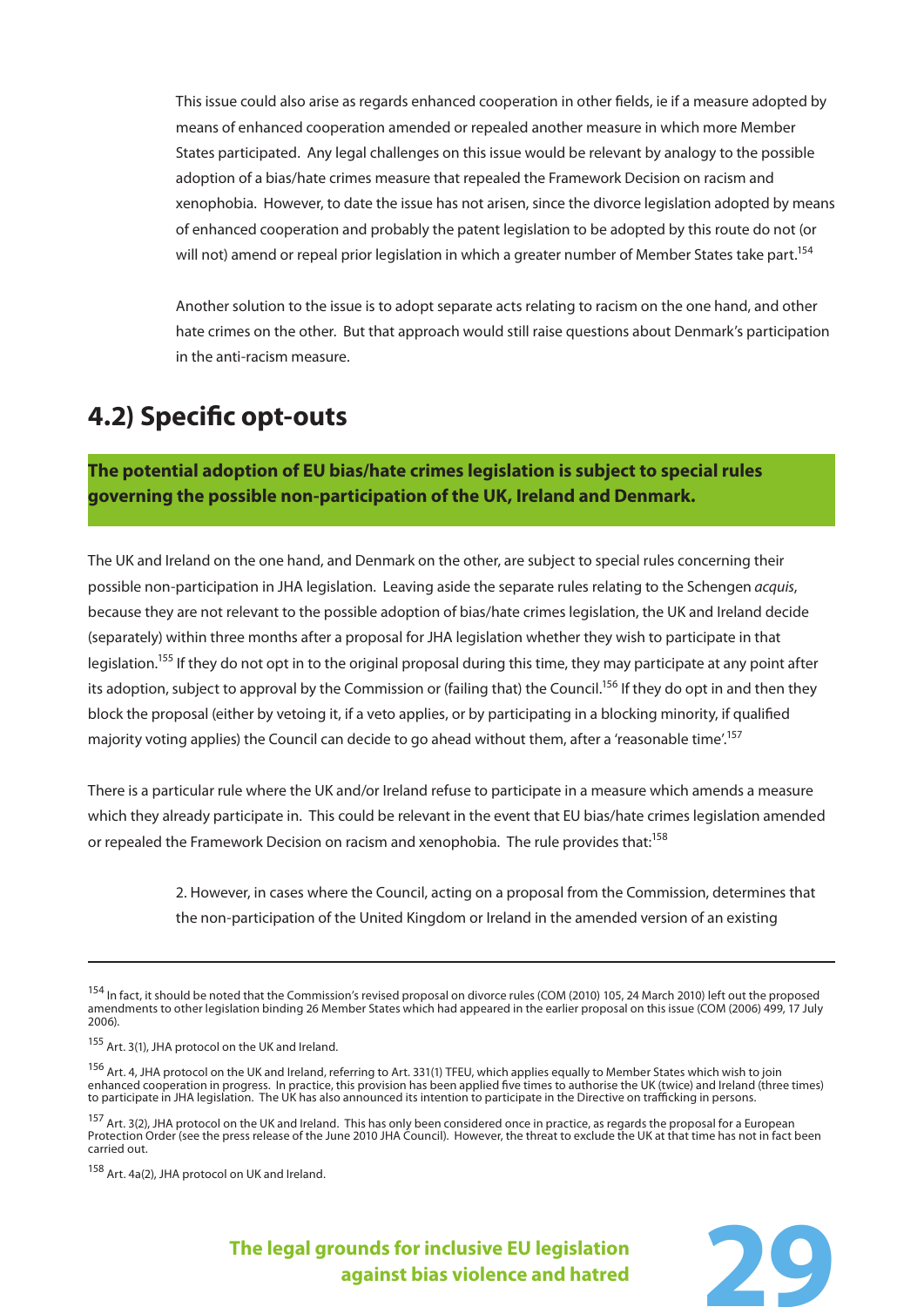measure makes the application of that measure inoperable for other Member States or the Union, it may urge them to make a notification under Article 3 or 4. For the purposes of Article 3, a further period of two months starts to run as from the date of such determination by the Council.

If at the expiry of that period of two months from the Council's determination the United Kingdom or Ireland has not made a notification under Article 3 or Article 4, the existing measure shall no longer be binding upon or applicable to it, unless the Member State concerned has made a notification under Article 4 before the entry into force of the amending measure. This shall take effect from the date of entry into force of the amending measure or of expiry of the period of two months, whichever is the later.

So far, this provision has not been applied in practice, even though (inter alia) the UK has opted out of three proposed asylum Directives repealing prior Directives and (initially) the Directive replacing the Framework Decision on trafficking in persons, and Ireland has opted out of two of the same asylum Directives and another proposed measure (the European Investigation Order) which would repeal the Framework Decision on the European evidence warrant and parts of several other EU measures. In two cases, the Council and EP have, as noted already, agreed to specify that the new legislation repeals the old legislation only as regards relations between Member States participating in the new legislation.<sup>159</sup> This means that the prior legislation continues to apply to those Member States which do not participate in the new legislation. Otherwise, the issue is still under discussion (or not discussed yet).<sup>160</sup>

It should be noted that this rule can only apply when non-participation of one or both Member States would make the situation 'inoperable', which is *prima facie* a very high threshold.<sup>161</sup> Even in such a case, there is no obligation to apply this rule (ie the Commission need not make a proposal, and the Council is not obliged to act on the proposal even if it does).

It might be argued that where a measure entirely repeals a prior act, the rules on 'amendments' do not apply, and the act is necessarily (or at least *could* be) repealed also as regards the Member States which do not participate in the later measure. This issue has not yet been settled by the Court of Justice, although as noted already, in practice the Council and EP have either expressly repealed the prior legislation only as regards the Member States participating in the new legislation,<sup>162</sup> or have additionally expressly stated that the repeal constitutes an amendment of the prior legislation.163 Any assertion by the UK or Ireland that a repealed act no longer applied to them could be challenged either by the Commission (in infringement proceedings) or by an individual or NGO in the national courts.<sup>164</sup>

162 See Reg. 1231/2010 (n. 159 above).

 $163$  See recital 30 in the preamble to the the Directive on trafficking in persons (ibid).

<sup>164</sup> The former scenario is only relevant for now to asylum issues, since the Court does not yet have jurisdiction over infringement proceedings as regards pre-Lisbon third pillar measures. As for the latter scenario, an argument relating to the applicability of prior criminal law acts could be raised in national courts but could not (yet) be referred to the Court of Justice from the UK or Irish courts as regards pre-Lisbon third pillar acts. It is conceivable that another Member State's courts could ask, for instance, whether Ireland is still covered by previous rules on



<sup>&</sup>lt;sup>159</sup> See Art. 2 of Req. 1231/2010 (OJ 2010 L 344/1), and Art. 21 and recital 30 of the Directive on trafficking in persons (Directive 2011/36, OJ 2011 L 101/1).

<sup>&</sup>lt;sup>160</sup> For instance, Art. 22 of the agreed text of the Directive on sexual exploitation of children (Council doc. 17583/10, 15 Dec. 2010) is still in square brackets, due to the discussion on this issue (the opt-out issue as regards this Directive is only relevant to Denmark, however). On the Council legal service's view of this issue as regards the European Investigation Order, see: <http://www.statewatch.org/analyses/no-112-eu-eioupdate.pdf>. The latest available drafts of two of the asylum proposals would expressly specify that the UK and Ireland will remain bound by the prior legislation: COM (2011) 319 and 320, 1 June 2011.

<sup>&</sup>lt;sup>161</sup> Even if the UK or Ireland did not challenge their exclusion, it could be challenged by the EP or a Member State which did not want them to be excluded. The validity of the decision could also be challenged in a national court by an individual or NGO, although the position is awkward as regards criminal law, since the UK and Ireland have not opted in to the Court's jurisdiction as regards pre-Lisbon third pillar measures. On the other hand, it could reasonably be argued that the measure being attacked (ie the decision to exclude the UK and Ireland from participation in the prior measure) is actually a post-Lisbon measure. However, there is no such jurisdictional constraint if the UK or Ireland were to be excluded from an asylum measure pursuant to the same rules.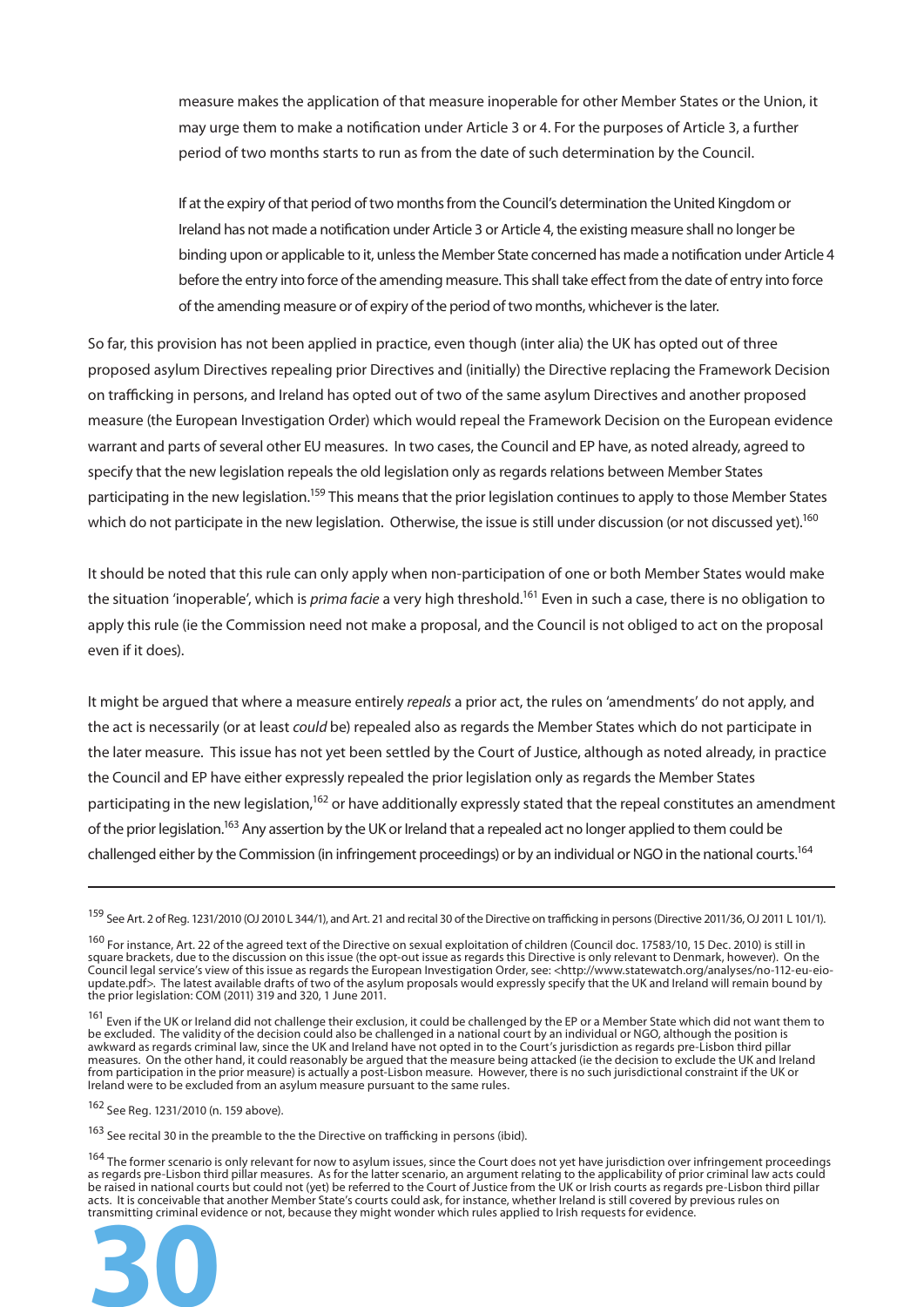The UK (but not Ireland or Denmark) also has an option to terminate its participation in all pre-Lisbon third pillar measures that have not been amended as of 1 December 2014, if it notifies this intention by 1 June 2014.<sup>165</sup> This decision would apply to the Framework Decision on racism and xenophobia, if it has not been amended in the meantime. The UK could apply to opt back in to some of the measures concerned if it wished,<sup>166</sup> ie this decision might amount in practice to renouncing only part of the pre-Lisbon third pillar acquis.

As for Denmark, it cannot opt in at all to EU criminal law measures adopted after the entry into force of the Treaty of Lisbon. While the Protocol on Denmark permits Denmark to decide either to relinquish its opt-out entirely or to switch to a system of ad hoc opt-ins very similar to the rules applicable to the UK and Ireland,<sup>167</sup> Denmark has not yet taken a decision to either end, which would require a referendum in Denmark in either case.

As for pre-Lisbon third pillar measures, the Protocol on Denmark specifies that:<sup>168</sup>

…acts of the Union in the field of police cooperation and judicial cooperation in criminal matters adopted before the entry into force of the Treaty of Lisbon which are amended shall continue to be binding upon and applicable to Denmark unchanged.

It follows that the power to exclude the UK and Ireland from participation in prior measures in the event that those Member States do not participate in acts amending those prior measures cannot apply to Denmark. Neither can it be claimed that pre-Lisbon third pillar acts which are repealed will cease to apply to Denmark, at least to the extent that a repeal constitutes an amendment.<sup>169</sup> As noted above, the early post-Lisbon EU practice is to repeal pre-Lisbon measures only as between the Member States which participate in a new measure, there leaving those pre-Lisbon measures in force for Denmark as well as (where relevant) Ireland and the UK.<sup>170</sup>

For the UK, Ireland and Denmark, there is a fundamental question as to whether their JHA opt-out Protocols apply at all to measures based on Article 83(2) TFEU, given that the measures concerned will arguably be wholly or at least jointly adopted on the basis of other provisions of the Treaties.<sup>171</sup> The Treaty and the relevant protocols are silent on this issue, and there is no case law or practice yet on this point. In any event, the enhanced cooperation rules would apply in the event that those Member States blocked the decision-making concerned.

<sup>165</sup> Art. 10(4), protocol on transitional provisions.

166 Art. 10(5), protocol on transitional provisions.

167 Arts. 7 and 8 and Annex, Protocol on Denmark.

168 Art. 2 of the Protocol on Denmark.

<sup>169</sup> It is obviously relevant to the Protocol on Denmark that the Directive on trafficking in persons indicates that it amends the prior Framework Decision (n. 159 above).

<sup>170</sup> In two cases, the UK and Ireland have both opted in to post-Lisbon measures which would repeal pre-Lisbon acts, so the issue of the status of the prior measures will only be relevant as regards Denmark. The measures concerned are the proposed Directive on sexual exploitation of children (n. 160 above) and the proposed Directive on attacks on information systems (COM (2010) 517, 30 Sep. 2010).

<sup>171</sup> The JHA opt-outs would anyway apply to the extent that any proposals concern criminal law linked to immigration law. The UK and Denmark would also be able to invoke their opt-out from monetary union as regards any criminal law measures linked to the Treaty provisions on economic and monetary union.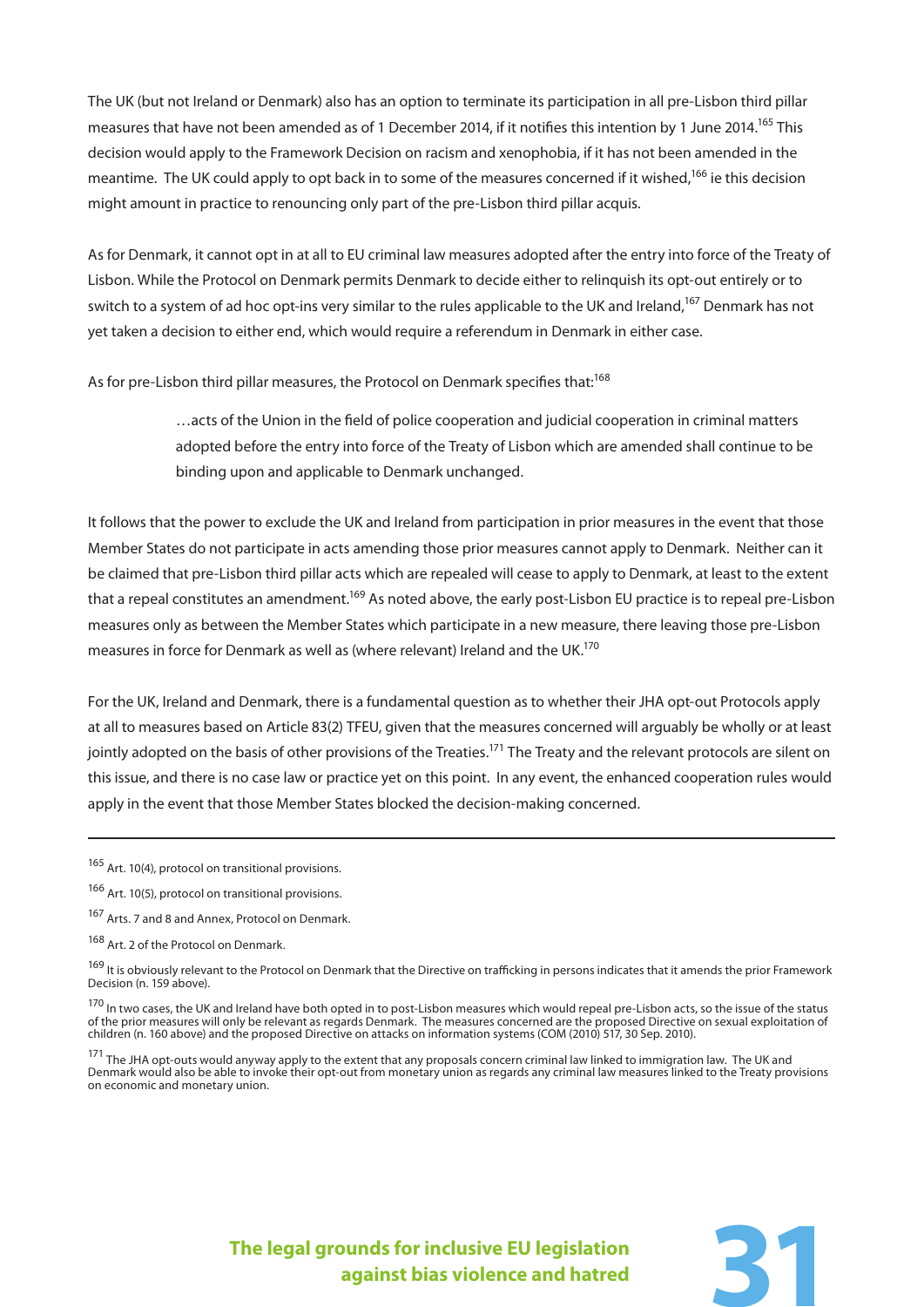## **5) Council of Europe measures**

#### **Measures at the level of the Council of Europe could possibly address hate crime issues.**

The Council of Europe adopted a Convention on violence against women and domestic violence and opened it for for signature on 11 May 2011 (CETS 210). This Convention comprehensively addresses the hate crimes issue as far as women are concerned, and is open to non-EU States and EU States alike (as well as to the EU as such) for ratification.<sup>172</sup> There is still an argument that action by the EU on this issue would be desirable to ensure that the principles of the Convention are applied by EU Member States in a more enforceable form as early as possible. This is the principle that guided EU action as regards the adoption of legislation on (inter alia) cyber-crime and sexual exploitation of children.

One way forward on the bias/hate crimes issue is to work for possible protocol(s) to this Convention, which can be adapted to the specific features of bias/hate crimes against other groups.<sup>173</sup> There would be no need to limit this process to the protection of the specific groups listed in Article 19 TFEU, and obviously the process would not be limited to (some) EU Member States only. For the reasons discussed already, addressing bias/hate crimes by this route does not exclude dealing with them by means of the EU route simultaneously, or subsequently.

The specific features of the Council of Europe Convention which might be relevant to bias/hate crimes against other groups are:

- a) state responsibility (Article 5);
- b) discrimination sensitivity (Article 6);
- c) comprehensive policies (Article 7);
- d) financial resources (Article 8);
- e) non-governmental organisations (Article 9);
- f) coordinating bodies (Article 10);
- g) data collection (Article 11);
- h) general obligations (Article 12);
- i) awareness-raising (Article 12);
- j) education (Article 13);
- k) training of professionals (Article 14);
- l) preventive programmes (Article 15);
- m) the private sector and the media (Article 16);
- n) protection and support measures (Chapter IV);
- o) substantive law (Chapter V), as regards civil lawsuits, compensation, stalking, physical violence,
- harassment, aiding and abetting, honour crimes, the application of offences, jurisdiction, aggravating
- circumstances, penalties, the recognition of foreign sentences and the prohibition of mediation;
- p) investigative measures (Chapter VI);
- q) immigration and asylum (Chapter VII);
- r) international cooperation (Chapter VIII);
- s) the monitoring mechanism (Chapter IX); and
- t) the remaining provisions of the Convention (Chapters X to XII).

172 Thirteen States have signed the Convention: ten Member States (Austria, Finland, France, Germany, Greece, Luxembourg, Portugal, Slovakia, Spain and Sweden) and three non-Member States (Iceland, Montenegro and Turkey).

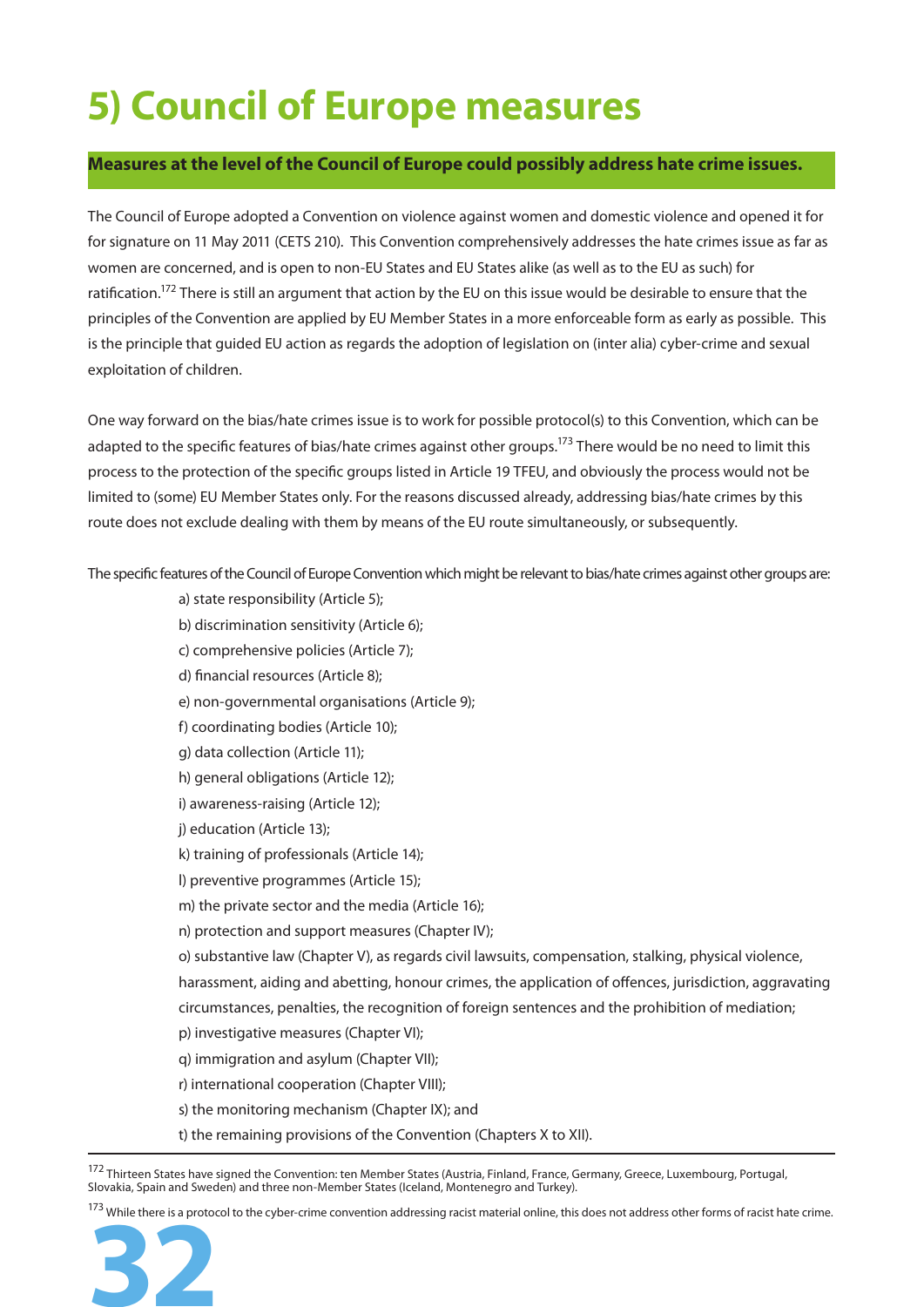## **6) Possible political recommendations**

a) At EU level, there is a good argument that the EU has competence on the basis of Article 83(2) TFEU to address bias/hate crimes against all of the groups listed in Article 19 TFEU, after the general anti-discrimination directive proposed in 2008 is adopted, and in the meantime already as regards race and sex discrimination. **Such a measure could therefore be advocated by a coalition of groups, as regards all of the groups listed in Article 19 TFEU**. A discussion on a draft directive could get underway alongside discussions on the 2008 proposal. It could include the Framework Decision on racism and xenophobia, to improve its enforceability. The best way forward would be to adopt a Directive concerning bias/hate crimes as regards all groups listed in Article 19 TFEU, which would incorporate and strengthen the existing Framework Decision on racism and xenophobia, but other options are possible (see section 1.4 above);

**b**) A draft directive could be drawn up for discussion and advocacy (cf the race discrimination directive drawn up by NGOs in the 1990s). Such a draft is annexed to this report in order to facilitate further discussion.

*c)* Alternatively it is arguable that Article 352 TFEU could already be used to adopt such a measure, or that EU competence could be extended pursuant to Article 83(1) in order to adopt it. **Either of these routes could be advocated as an alternative.** 

*d)* **A Protocol to the Council of Europe convention on violence against women could be drawn up to address bias/hate crimes. Such a measure could also be advocated by a coalition of groups**, which could extend outside the EU and outside the groups listed in Article 19 TFEU. There is no necessary conflict between the Council of Europe process and the EU process.

*e)* **An alternative strategy in the short term** (which could be combined with lobbying for hate crimes legislation in the longer term) would be to **lobby for specific provisions on hate crime victims in the forthcoming proposal on crime victims' rights.** 

*f)* **A further alternative strategy is to lobby for EU legislation on violence at work** (which might attract broader support from trade unions as well); this also does not preclude lobbying for EU hate crimes legislation.

*g)* There is a need to identify a **lobbying strategy as regards Member States** (especially those holding the EU Council presidency in the near future) which might wish to make a joint proposal at EU level or place bias/hate crimes issues on the Council of Europe agenda, as well as regards the **EU Commission, the European Parliament, and the Assembly of the Council of Europe**.

*h)* The possible use of **enhanced cooperation to adopt hate crimes legislation** at EU level could be considered as a technique to avoid vetoes by Member States which are not interested in EU legislation on hate crimes. A lobbying strategy on this issue should keep this factor in mind.

*i*) Since the adoption of the general anti-discrimination directive proposed in 2008 will likely be necessary in practice before EU bias/hate crimes legislation is adopted (except as regards race and sex), it may be necessary to consider lobbying for the use of **enhanced cooperation to adopt the general anti-discrimination proposal, if adoption of this proposal** by all Member States does not seem likely for the foreseeable future.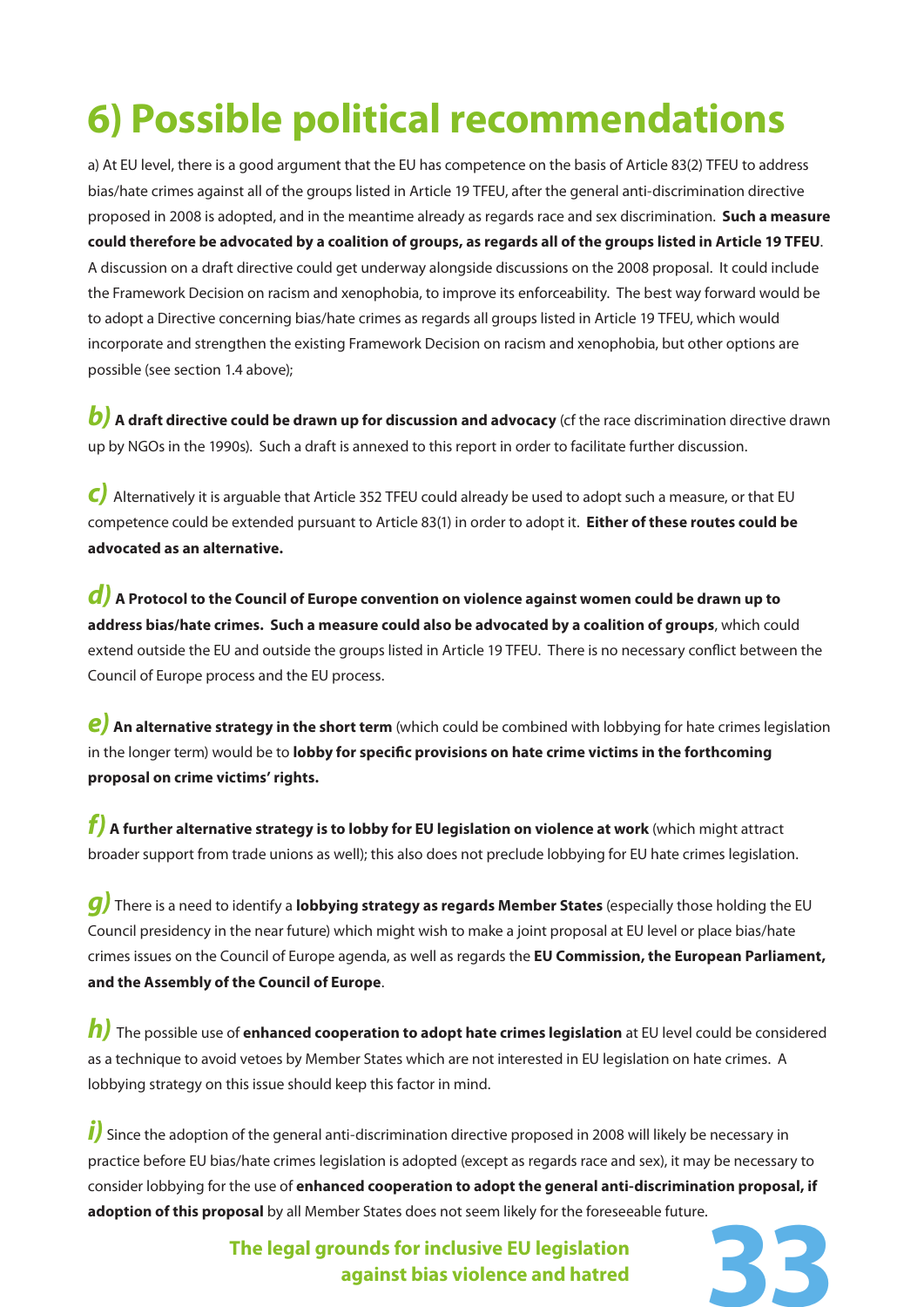## **Annex I**

### **Relevant EU decision-making processes**

#### **Right of initiative**

- under Articles 82 (as regards victims' rights) or 83(2) (as regards substantive criminal law) by at least one-quarter of Member States or the Commission
- the EP can request the Commission to act
- the public can, from April 2012, use the citizens' initiative mechanism to suggest that the Commission make a proposal
- nb the use of Article 83(2) for hate crimes legislation will require the prior adoption of some form of
- $\bullet$  under Article 153 or 352 only the Commission can made a proposal

#### **Adoption of legislation**

- under Articles 82 or 83(2), in connection with Art. 153 by qualified majority in Council, with joint decision-making powers for the EP (ordinary legislative procedure)
- under Article 83(2), in connection with Article 19 unanimity in Council, with consent of EP (special legislative procedure)
- under Article 352 unanimity in Council, with consent of EP (special legislative procedure)

#### **Emergency brake process**

- applies to Articles 82 and 83(2), not to Arts 153 or 352
- any Member State can claim a threat to its criminal justice system
- $\bullet$  in that case, decision-making suspended discussions in the European Council
- $\bullet$  in the event of a deal discussions continue under the ordinary (or special?) legislative procedure
- **•** if no deal nine Member States can trigger fast-track to enhanced cooperation if they wish usual

substantive and procedural requirements for enhanced cooperation do not apply

#### **Enhanced cooperation (normal route, ie where fast-track does not apply)**

- $\bullet$  a proposal has encountered a deadlock in the Council
- **a** a group of Member States make a request to the Commission
- $\bullet$  the Commission may propose authorisation for enhanced cooperation
- the authorisation may be granted by the Council, by qualified majority vote (of all Member States) after consent of the EP

 $\bullet$  if enhanced cooperation is authorised, discussions continue on the original proposal, or a revised version of it, among the participating Member States

- the underlying decision-making rules apply as regards the substantive proposal ie unanimity in the Council and consent of the EP as regards non-discrimination and/or hate crimes legislation
- only the participating Member States can vote on the substantive proposal, but all MEPs can vote
- **34** some or all non-participating Member States can join in after adoption of the measure concerned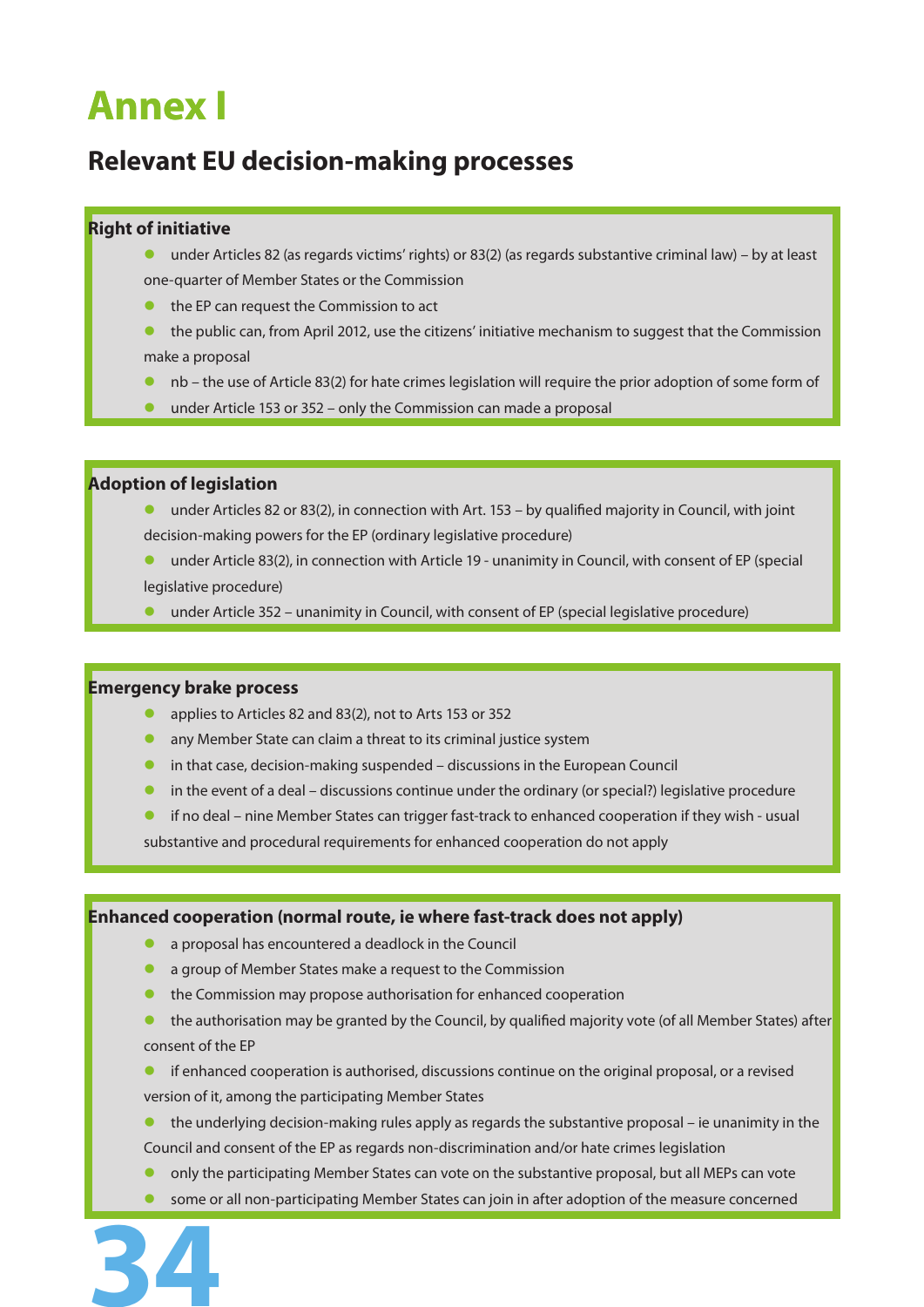## **Annex II**

### **Flow charts on decision-making**

#### **Article 84 – crime prevention**

**Initiative:** either Commission or group of Member States **Procedure:** need qualified majority in Council, joint power of EP (ordinary legislative procedure) **Opt-outs:** Denmark cannot participate, UK and Ireland can choose whether to participate; also enhanced cooperation could apply (see below)

#### **Article 352 – residual powers clause**

**Initiative:** Commission only **Procedure:** need unanimity in Council, consent of EP (special legislative procedure) **Opt-outs:** none – although enhanced cooperation could apply (see below)

#### **Article 83(2), with Article 19 – criminal law harmonisation**

**Initiative:** Commission only (for Article 19); Commission or (probably) group of Member States (for Article 83.2) **Procedure:** need unanimity in Council, consent of EP (special legislative procedure) **Opt-outs:** none on Article 19 proposal – although enhanced cooperation could apply (see below); for Article 83 proposal, Denmark cannot participate, UK and Ireland can choose whether to participate; also enhanced cooperation could apply (see below)

#### **Enhanced cooperation – authorisation**

**Initiative:** Commission only, following request by a group of Member States

**Procedure:** qualified majority of all Member States in Council, consent of EP (non- legislative procedure)

**Opt-outs:** at least nine MS must participate in the enhanced cooperation

**Note –** decision-making on measures implementing enhanced cooperation would follow the procedures described above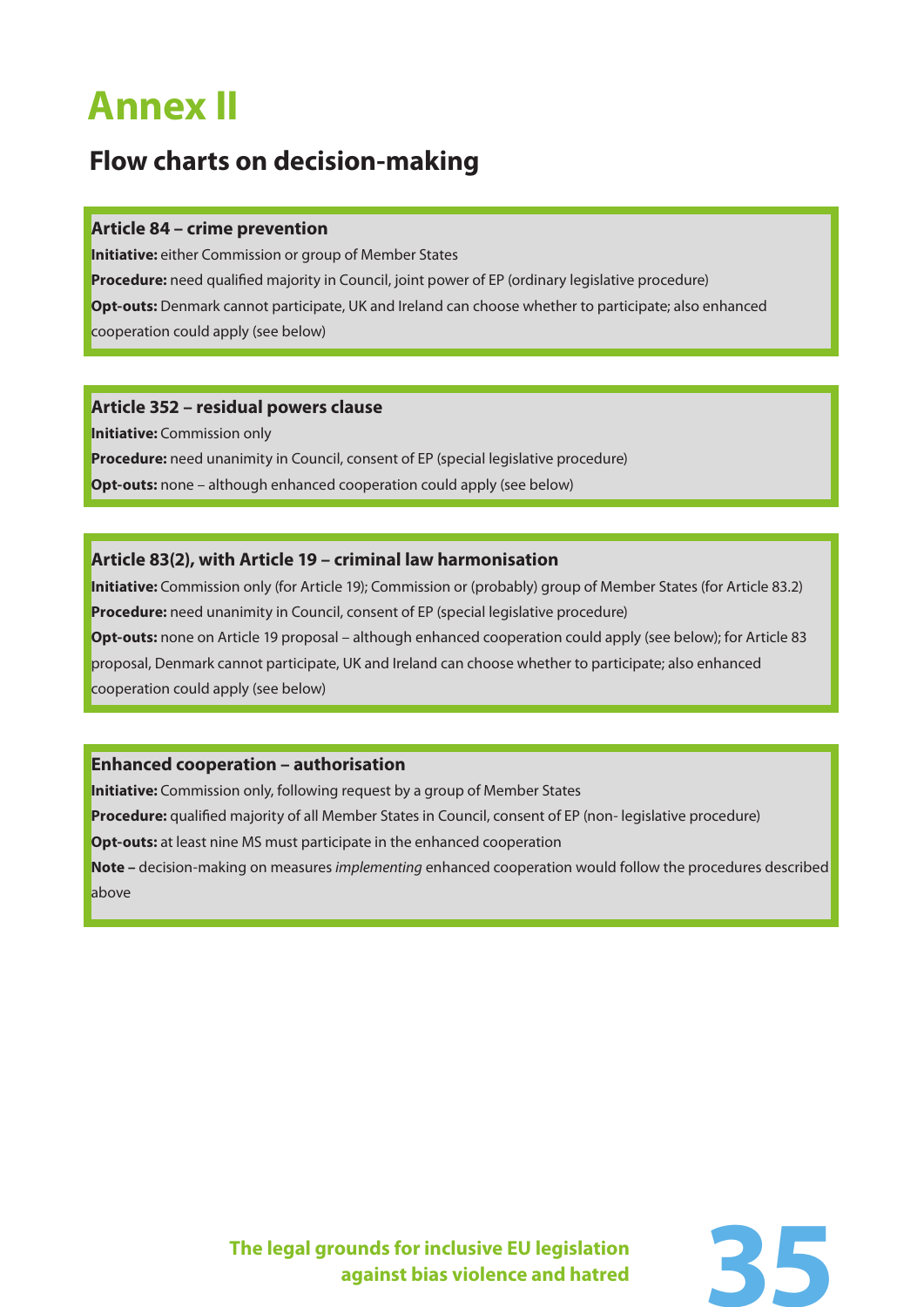## **Annex III**

### **Draft Directive on bias/hate crimes**

#### *Article 1*

#### **Subject matter**

This Directive establishes minimum rules concerning the definition of criminal offences and sanctions in the area of violence or hatred directed against a group of persons or a member of such a group defined by reference to sex (including gender identity), racial or ethnic origin, religion or belief, disability, age or sexual orientation ('hate crimes'). It also introduces common provisions to strengthen the prevention of these crimes and the protection of the victims thereof.

Comment: adapted from Art. 1 of the Directive on trafficking in persons. The scope of the Directive is defined in the same way as the scope of Art. 19 TFEU. The reference to 'gender identity' is based on the preamble to Directive 2006/54 on sex discrimination, which mentions "gender reassignment", and it confirms the application of EU sex discrimination law to this form of discrimination. Otherwise the grounds for discrimination are not further defined; this is consistent with the existing EU anti-discrimination legislation.

#### *Article 2*

#### **Offences concerning bias/hate crimes**

1. Each Member State shall take the measures necessary to ensure that the following intentional conduct is punishable:

(a) publicly inciting to violence or hatred directed against a group of persons or a member of such a group defined by reference to sex (including gender identity), racial or ethnic origin (including colour, descent or national origin), religion or belief, disability, age or sexual orientation, where the presumed inclusion of the victim in, or association of the victim with, one or more such grounds is reasonably suspected to have constituted a motive for the perpetrator;

(b) the commission of an act referred to in point (a) by public dissemination or distribution of tracts, pictures or other material;

(c) publicly condoning, denying or grossly trivialising crimes of genocide, crimes against humanity and war crimes as defined in Articles 6, 7 and 8 of the Statute of the International Criminal Court, directed against a group of persons or a member of such a group defined by reference to racial or ethnic origin (including colour, descent or national origin) or religion or belief, when the conduct is carried out in a manner likely to incite to violence or hatred against such a group or a member of such a group;

(d) publicly condoning, denying or grossly trivialising the crimes defined in Article 6 of the Charter of the International Military Tribunal appended to the London Agreement of 8 August 1945, directed against a group of

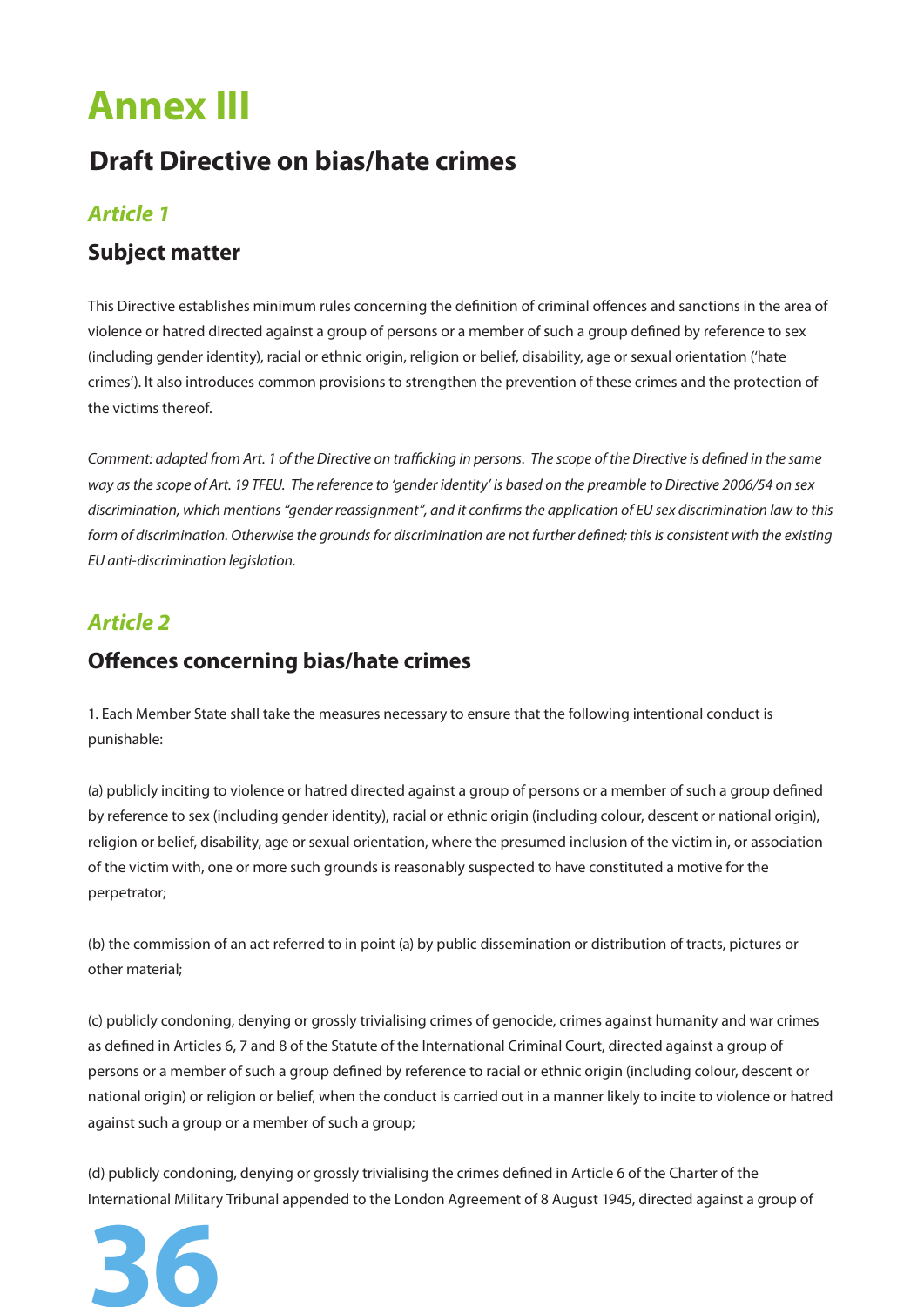persons or a member of such a group defined by reference to racial or ethnic origin (including colour, descent or national origin), religion or belief, when the conduct is carried out in a manner likely to incite to violence or hatred against such a group or a member of such a group.

2. For the purpose of paragraph 1, Member States may choose to punish only conduct which is either carried out in a manner likely to disturb public order or which is threatening, abusive or insulting.

3. Any Member State may, on adoption of this Directive or later, make a statement that it will make punishable the act of denying or grossly trivialising the crimes referred to in paragraph 1(c) and/or (d) only if the crimes referred to in these paragraphs have been established by a final decision of a national court of this Member State and/or an international court, or by a final decision of an international court only.

Comment: Art. 1 of the Framework Decision on racism and xenophobia, adapted to include all of the groups referred to in Article 19 TFEU. Religion is now a free-standing ground, so Art. 1(3) of the Framework Decision, which limited criminalisation of religious hatred to cases where it was a pretext for racial hatred, should be deleted.<sup>174</sup> In order to make sure that the obligations under the Framework Decision are not reduced, it is made clear that the concept of racial and ethnic origin still includes the concepts of descent, colour and national origin, as specified in the Framework Decision. The specific provisions relating to racial and religious discrimination in Art.  $1(1)(c)$  and (d) of the Framework Decision are retained, to take account of the historical circumstances of Holocaust denial.

The definition of the key offence in Art.  $2(1)(a)$  is amended to include the concept of a 'reasonable' suspicion of the perpetrator's grounds; this concept is taken from the Council of Europe's Committee of Ministers recommendation to Member States on measures to combat discrimination on grounds of sexual orientation or gender identity (Rec (2010) 5 of 31 March 2010). The concept of 'association with' one of the prohibited grounds is included, based on the jurisprudence of the Court of Justice (Case C-303/06 Coleman [2008] ECR I-5603); this would cover, for instance, an attack upon a non-Muslim person on the grounds that they had a married or had relationship with a Muslim. The reference to the 'presumed' inclusion or association of the victim is based on Art. 10(2) of the EU's Directive on qualification for refugee status; it would ensure that the Directive would still apply if a person were attacked because his or her attacked had wrongly assumed (for example) that he or she was a Muslim, or gay or lesbian; the possibility of arguing a type of 'impossible attempt' defence would therefore be ruled out. As with Article 1, the reference to sex discrimination is confirmed to include discrimination on grounds of gender identity. Finally, the reference to inclusion in or association with 'one or more' such grounds addresses the issue of bias or hatred motivated by multiple grounds.

#### *Article 3*

#### **Instigation, aiding and abetting, and attempt**

1. Each Member State shall take the measures necessary to ensure that instigating, aiding and abetting or attempting to commit an offence referred to in Article 2 is punishable.

 $174$  Art. 1(3) reads: 'For the purpose of paragraph 1, the reference to religion is intended to cover, at least, conduct which is a pretext for directing acts against a group of persons or a member of such a group defined by reference to race, colour, descent, or national or ethnic origin'.

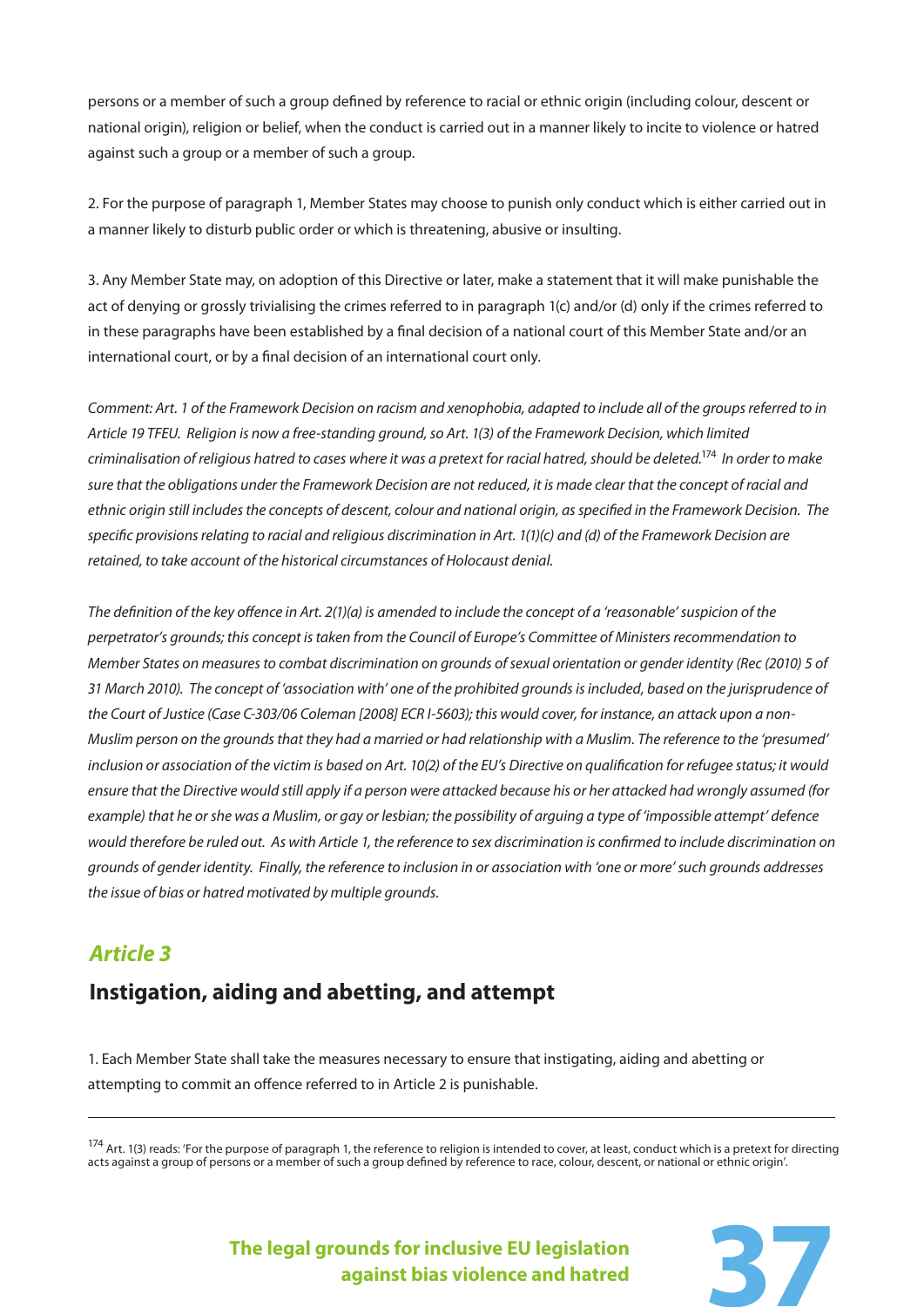2. Each Member State shall take the measures necessary to ensure that aiding and abetting in the commission of the conduct referred to in Article 1 is punishable.

Comment: Art. 2 of the Framework Decision on racism and xenophobia, adapted to include all of the groups referred to in Article 19 TFEU, to criminalise attempts (in line with most EU criminal law measures (see for instance Art. 3 of the Directive on trafficking in persons), and to criminalise instigation of the conduct concerned in all cases, not just those listed in Art.  $1(1)(c)$  and (d) of the Framework Decision (now Art.  $2(1)(c)$  and (d) of this Directive).

#### *Article 4*

#### **Criminal penalties**

1. Member States shall take the necessary measures to ensure that an offence referred to in Article 2 is punishable by a maximum penalty of at least between 1 and 3 years of imprisonment.

2. Member States shall take the necessary measures to ensure that an offence referred to in Article 2 is punishable by a maximum penalty of at least 5 years of imprisonment where that offence:

(a) was committed against a victim who was particularly vulnerable, which, in the context of this Directive, shall include at least child victims, which, for the purposes of this Directive, means any person below 18 years of age;

(b) was committed within the framework of a criminal organisation within the meaning of Council Framework Decision 2008/841/JHA of 24 October 2008 on the fight against organised crime;

(c) deliberately or by gross negligence endangered the life of the victim; or

(d) was committed by use of serious violence or has caused particularly serious harm to the victim.

3. Member States shall take the necessary measures to ensure that the fact that an offence referred to in Article 2 was committed by public officials in the performance of their duties, in particular acts committed by law enforcement officials, is regarded as an aggravating circumstance.

4. Member States shall take the necessary measures to ensure that an offence referred to in Article 3 is punishable by effective, proportionate and dissuasive penalties, which may entail surrender.

Comment: Art. 3 of the Framework Decision, adapted to take account of elements of Art. 4 of the Directive on trafficking in persons. The 'basic' liability for criminal acts remains at 1-3 years (as in Art. 3(1) of the Framework Decision), but the idea of aggravated penalties is introduced, at the level of a possible minimum sentence of five years (the Directive on trafficking in persons provides for ten years). Such aggravated penalties are commonly provided for in EU criminal law measures. The proposal retains the list of aggravated circumstances provided for in the Directive on trafficking in persons, which are broadly similar to those in other EU measures. The definition of 'child' is taken from Art. 2(6) of the Directive on trafficking in persons. The idea of unspecified extra penalties for action by public officials is also retained from the Directive on trafficking in persons, and is supplemented by a particular reference to law enforcement officials (adapted from the

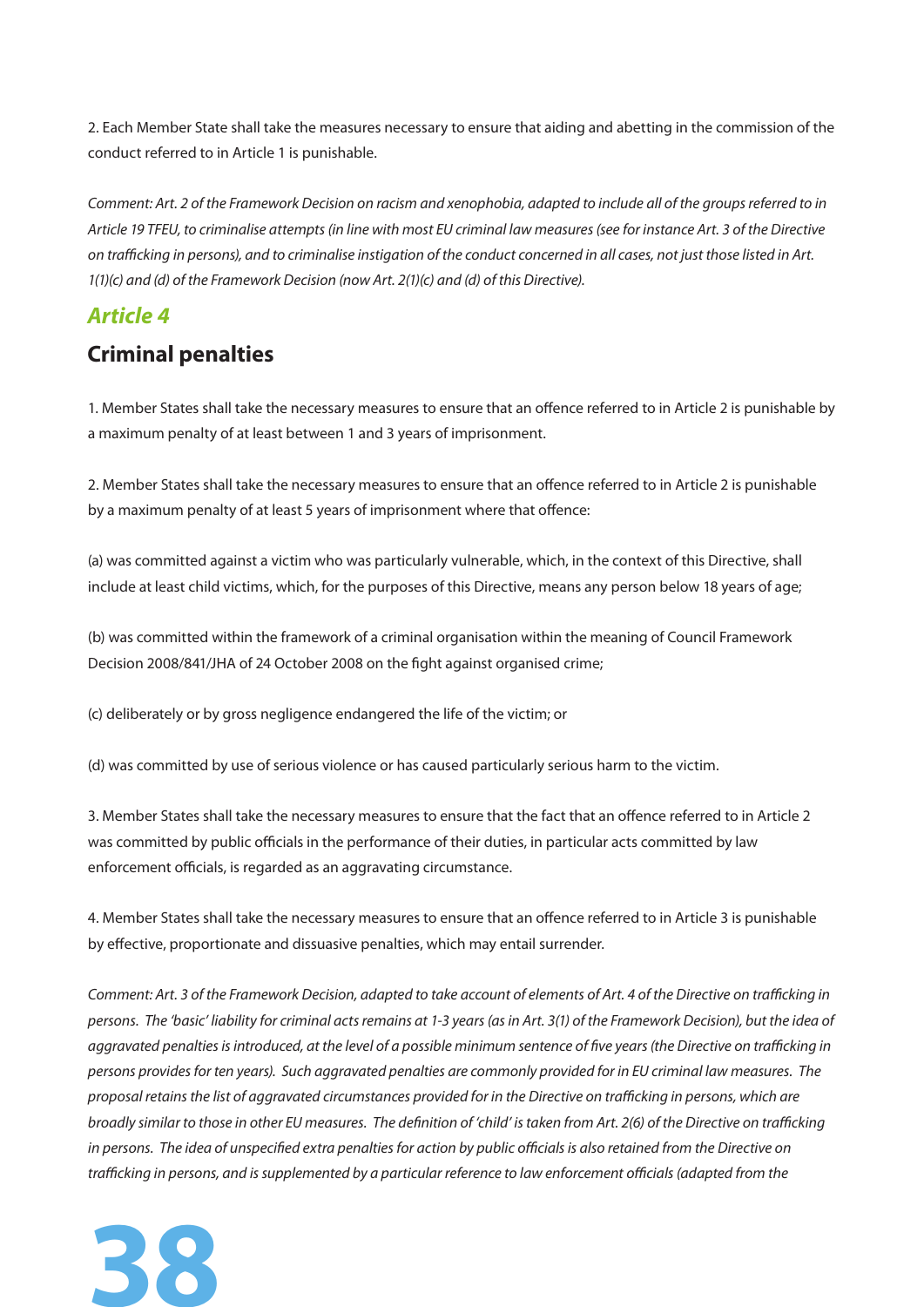Council of Europe recommendation referred to above). Finally, the liability for inchoate offences (Art. 4(4) of this proposal, Art. 3(2) of the Framework Decision) is amended to clarify that the penalties concerned must at least entail surrender pursuant to the Framework Decision establishing the European Arrest Warrant.

#### *Article 5*

#### **Bias/Hate-related motivation**

For offences other than those referred to in Articles 2 and 3, Member States shall take the necessary measures to ensure that motivation based on bias or hatred on grounds of sex, racial or ethnic origin, religion or belief, disability, age or sexual orientation is considered an aggravating circumstance, or, alternatively that such motivation may be taken into consideration by the courts in the determination of the penalties.

Comment: Art. 4 of the Framework Decision, adapted to take account of the enlarged scope of this Directive.

#### *Article 6*

#### **Liability of legal persons**

1. Each Member State shall take the necessary measures to ensure that a legal person can be held liable for the conduct referred to in Articles 2 and 3, committed for its benefit by any person, acting either individually or as part of an organ of the legal person, who has a leading position within the legal person, based on:

- (a) a power of representation of the legal person;
- (b) an authority to take decisions on behalf of the legal person; or
- (c) an authority to exercise control within the legal person.

2. Apart from the cases provided for in paragraph 1 of this Article, each Member State shall take the necessary measures to ensure that a legal person can be held liable where the lack of supervision or control by a person referred to in paragraph 1 of this Article has made possible the commission of the conduct referred to in Articles 2 and 3 for the benefit of that legal person by a person under its authority.

3. Liability of a legal person under paragraphs 1 and 2 of this Article shall not exclude criminal proceedings against natural persons who are perpetrators or accessories in the conduct referred to in Articles 2 and 3.

4. 'Legal person' means any entity having such status under the applicable national law, with the exception of States or other public bodies in the exercise of State authority and public international organisations.

Comment: Art. 5 of the Framework Decision. This provision is standard in EU criminal law measures (see, for instance, Art. 5 of the Directive on trafficking in persons), so there is no need to suggest an amendment to it.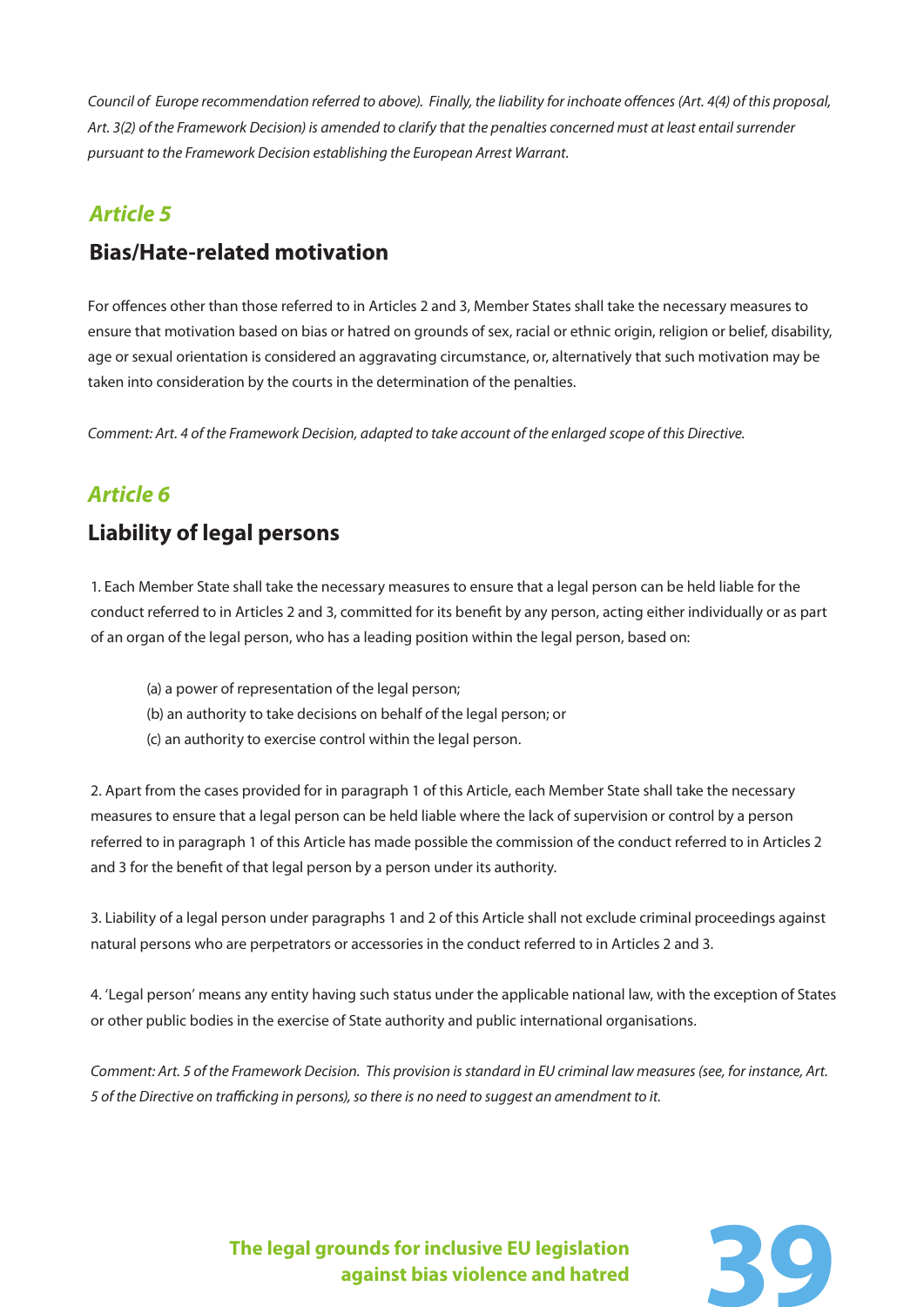#### *Article 7*

#### **Penalties for legal persons**

1. Each Member State shall take the necessary measures to ensure that a legal person held liable pursuant to Article 6(1) is punishable by effective, proportionate and dissuasive penalties, which shall include criminal or non-criminal fines and may include other penalties, such as:

- (a) exclusion from entitlement to public benefits or aid;
- (b) temporary or permanent disqualification from the practice of commercial activities;
- (c) placing under judicial supervision;
- (d) a judicial winding-up order.

2. Member States shall take the necessary measures to ensure that a legal person held liable pursuant to Article 6(2) is punishable by effective, proportionate and dissuasive penalties or measures.

Comment: Art. 6 of the Framework Decision. This provision is standard in EU criminal law measures (see, for instance, Art. 6 of the Directive on trafficking in persons), so there is no need to suggest an amendment to it.

#### *Article 8*

#### **Constitutional rules and fundamental principles**

1. This Directive shall not have the effect of modifying the obligation to respect fundamental rights and fundamental legal principles, including freedom of expression and association, as enshrined in Article 6 of the Treaty on European Union and the EU Charter of Fundamental Rights.

2. This Directive shall not have the effect of requiring Member States to take measures in contradiction to fundamental principles relating to freedom of association and freedom of expression, in particular freedom of the press and the freedom of expression in other media as they result from constitutional traditions or rules governing the rights and responsibilities of, and the procedural guarantees for, the press or other media where these rules relate to the determination or limitation of liability.

Comment: adapted from Art. 7 of the Framework Decision, with the addition of a reference to the EU Charter of Fundamental Rights.

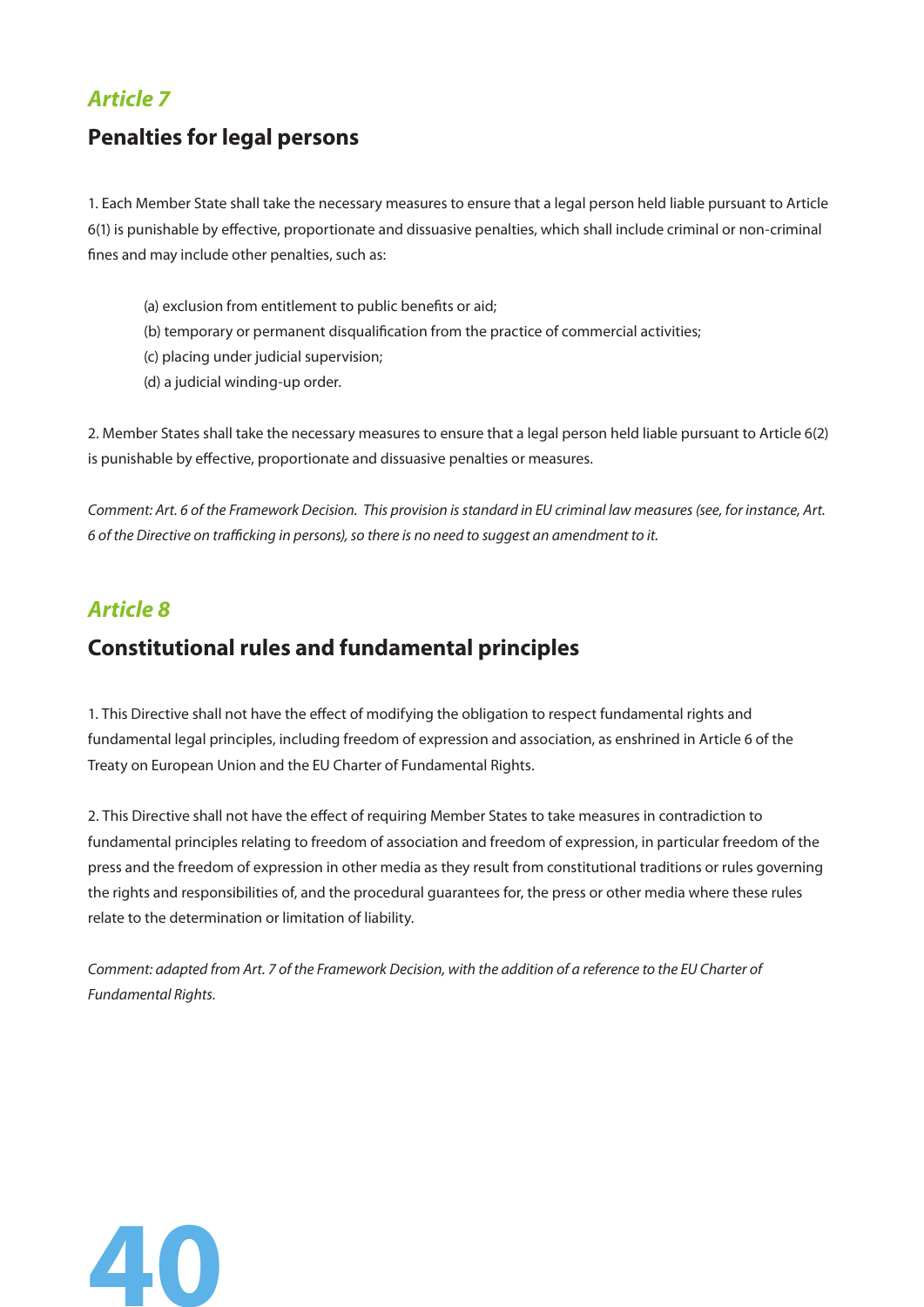#### *Article 9*

#### **Initiation of investigation or prosecution**

1. Each Member State shall take the necessary measures to ensure that investigations into or prosecution of the conduct referred to in Articles 2 and 3 shall not be dependent on a report or an accusation made by a victim of the conduct, and that criminal proceedings may continue even if the victim has withdrawn his or her statement.

2. Member States shall take the necessary measures to enable, where the nature of the act calls for it, the prosecution of an offence referred to in Articles 2 and 3 for a sufficient period of time after the victim has reached the age of majority.

3. Member States shall take the necessary measures to ensure that persons, units or services responsible for investigating or prosecuting the offences referred to in Articles 2 and 3 are trained accordingly, and undertake effective, prompt and impartial investigations into alleged cases of crimes and other incidents within the scope of this Directive.

4. Member States shall take the necessary measures to ensure that effective investigative tools, such as those which are used in organised crime or other serious crime cases are available to persons, units or services responsible for investigating or prosecuting the offences referred to in Articles 2 and 3.

5. Member States should take appropriate measures to ensure that victims and witnesses of the offences referred to in Articles 2 and 3 are encouraged to report these crimes and incidents; for this purpose, Member States should take all necessary steps to ensure that law enforcement structures, including the judiciary, have the necessary knowledge and skills to identify such crimes and incidents.

Comment: paras 1-4 adapted from Art. 8 of the Framework Decision, with the addition of provisions taken from Art. 9 of the Directive on trafficking in persons (paras 2-4, and amendments to para. 1 to provide for proceedings to continue even if a victim has withdrawn his or her statement, and to delete the restriction on the first part of para. 1 in the Framework Decision).<sup>175</sup> Paragraph 5 is based on the Council of Europe recommendation referred to above; para 3 also takes account of this recommendation.

#### *Article 10*

#### **Jurisdiction**

1. Each Member State shall take the necessary measures to establish its jurisdiction with regard to the conduct referred to in Articles 2 and 3 where the conduct has been committed:

 (a) in whole or in part within its territory; or (b) by one of its nationals; or (c) for the benefit of a legal person that has its head office in the territory of that Member State.

<sup>&</sup>lt;sup>175</sup> This restriction provides that the obligation to prosecute in the absence of a complaint by a victim only applies 'at least in the most serious cases where the conduct has been committed in its territory'.

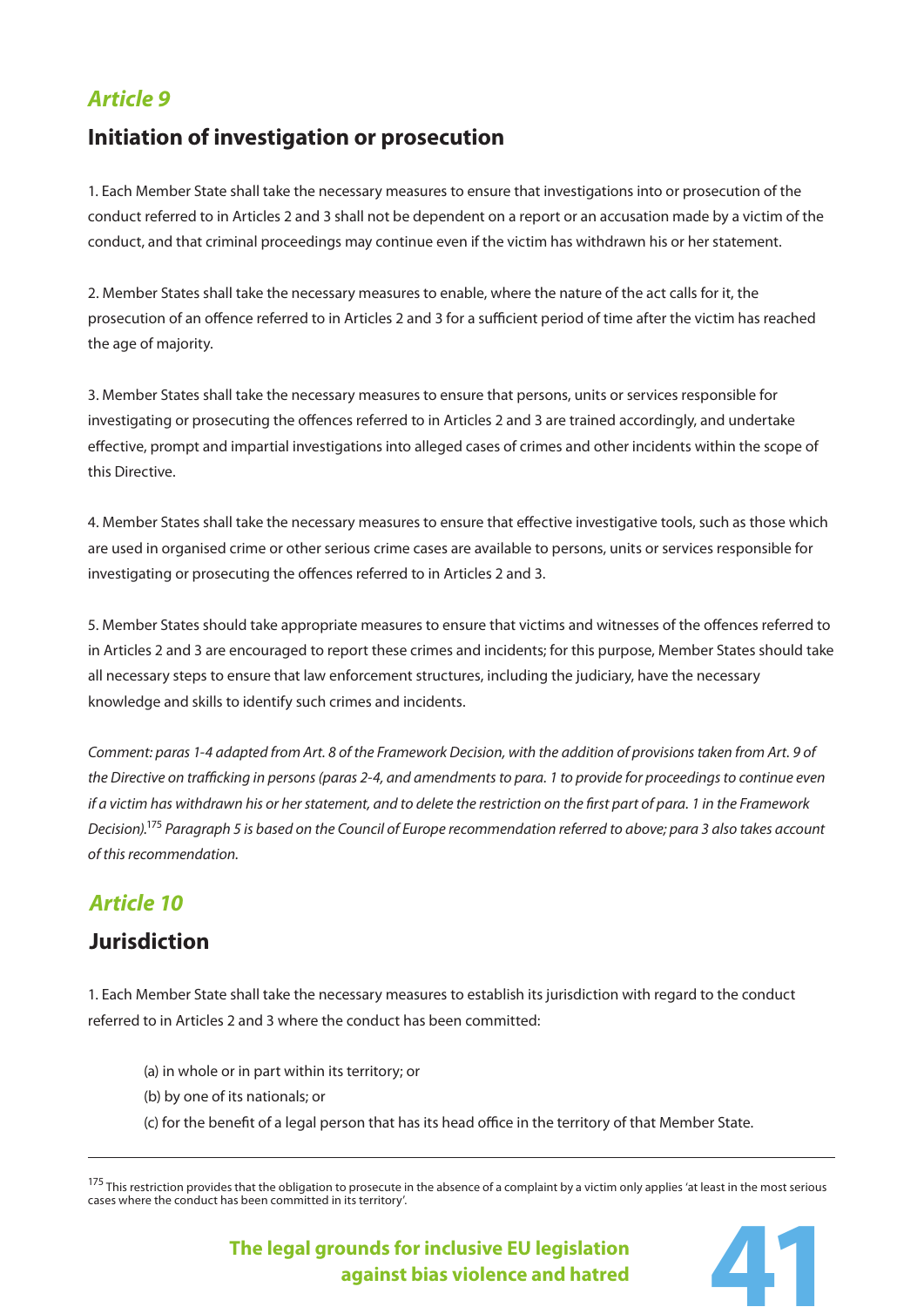2. When establishing jurisdiction in accordance with paragraph 1(a), each Member State shall take the necessary measures to ensure that its jurisdiction extends to cases where the conduct is committed through an information system and:

(a) the offender commits the conduct when physically present in its territory, whether or not the conduct involves material hosted on an information system in its territory;

 (b) the conduct involves material hosted on an information system in its territory, whether or not the offender commits the conduct when physically present in its territory.

3. A Member State shall inform the Commission where it decides to establish further jurisdiction over the offences referred to in Articles 2 and 3 committed outside its territory, inter alia, where:

(a) the offence is committed against one of its nationals or a person who is an habitual resident in its territory; (b) the offender is an habitual resident in its territory.

4. For the prosecution of the offences referred to in Articles 2 and 3 committed outside the territory of the Member State concerned, each Member State shall, in those cases referred to in point (b) of paragraph 1, and may, in those cases referred to in paragraph 3, take the necessary measures to ensure that its jurisdiction is not subject to either of the following conditions:

(a) the acts are a criminal offence at the place where they were performed; or

 (b) the prosecution can be initiated only following a report made by the victim in the place where the offence was committed, or a denunciation from the State of the place where the offence was committed.

Comment: adapted from Art. 9 of the Framework Decision, with the addition of a usual clause referring to acts carried out for the benefit of a legal person (para. 1) and provisions taken from Art. 10(2) and (3) of the Directive on trafficking in persons (paras 3 and 4). The distinct rule in the Framework Decision which further defines territorial jurisdiction is retained (Art. 9(2) of the Framework Decision, Art. 10(2) of this proposal). The possibility for Member States to refuse to apply extraterritorial jurisdiction in cases involving their own nationals (Art. 9(3) of the Framework Decision) is dropped; this is consistent with the Directive on trafficking in persons and the other criminal law Directives agreed or proposed since the entry into force of the Treaty of Lisbon.

#### *Article 11*

#### **Assistance and support for victims of bias/hate crimes**

1. Member States shall take the necessary measures to ensure that assistance and support are provided to victims before, during and for an appropriate period of time after the conclusion of criminal proceedings in order to enable them to exercise the rights set out in [Framework Decision 2001/220/JHA] [Directive 2011/xx], and in this Directive.

2. Member States shall take the necessary measures to ensure that a person is provided with assistance and support as soon as the competent authorities have a reasonable-grounds indication for believing that the person might have been subjected to any of the offences referred to in Articles 2 and 3.

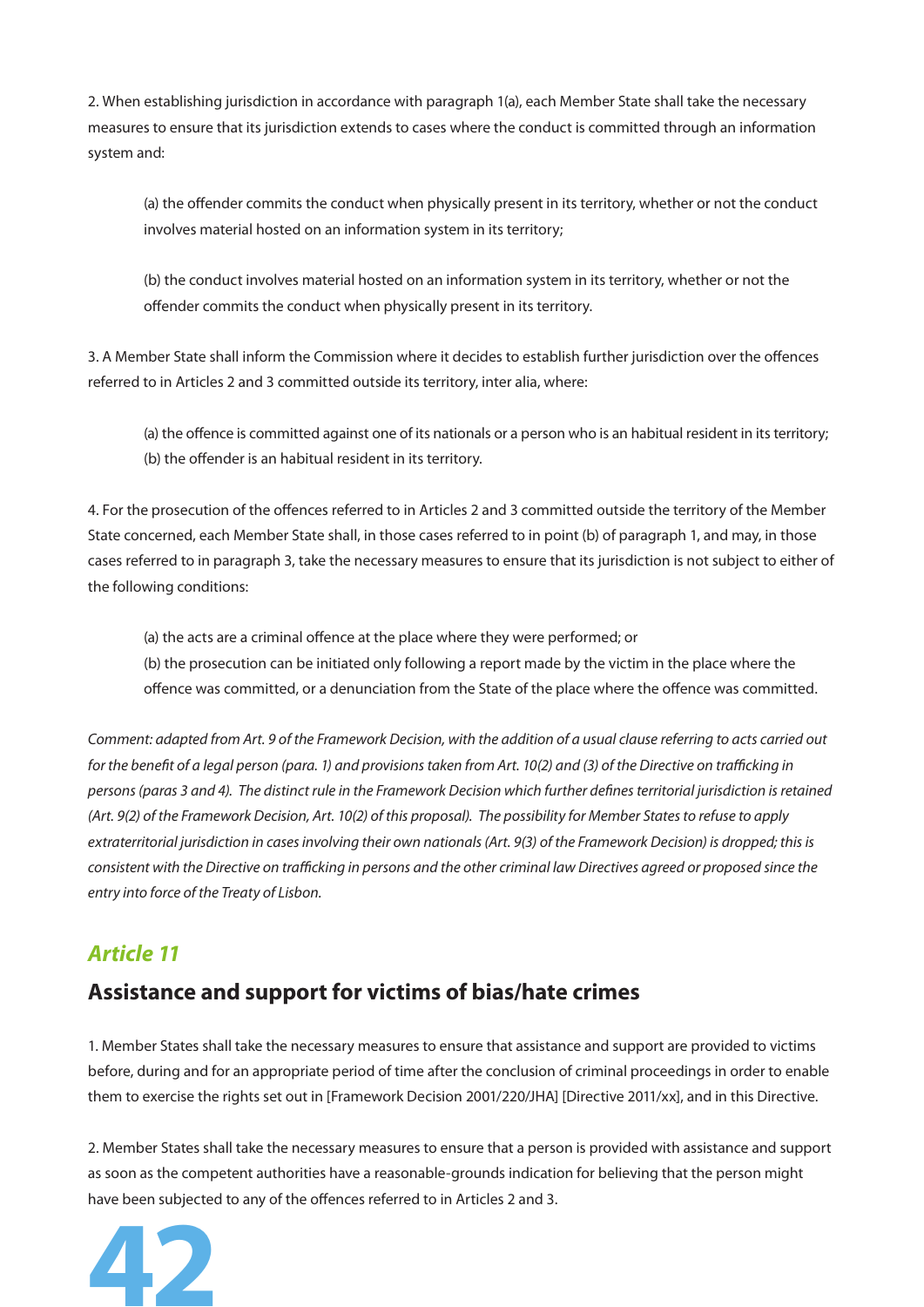3. Member States shall take the necessary measures to ensure that assistance and support for a victim are not made conditional on the victim's willingness to cooperate in the criminal investigation, prosecution or trial.

4. Member States shall take the necessary measures to establish appropriate mechanisms aimed at the early identification of, assistance to and support for victims, in cooperation with relevant support organisations.

5. The assistance and support measures referred to in paragraphs 1 and 2 shall be provided on a consensual and informed basis, and shall include at least standards of living capable of ensuring victims' subsistence through measures such as the provision of appropriate and safe accommodation and material assistance, as well as necessary medical treatment including psychological assistance, counselling and information, and translation and interpretation services where appropriate.

6. The information referred to in paragraph 5 shall cover, where relevant, information on the possibility of granting international protection pursuant to Council Directive 2004/83/EC of 29 April 2004 on minimum standards for the qualification and status of third country nationals or stateless persons as refugees or as persons who otherwise need international protection and the content of the protection granted and Council Directive 2005/85/EC of 1 December 2005 on minimum standards on procedures in Member States for granting and withdrawing refugee status or pursuant to other international instruments or other similar national rules.

7. Member States shall attend to victims with special needs, where those needs derive, in particular, from whether they are pregnant, their health, a disability, a mental or psychological disorder they have, or a serious form of psychological, physical or sexual violence they have suffered.

Comment: there is no provision on victim protection in the Framework Decision. This provision has been adapted from Art. 11 of the Directive on trafficking in persons, with the deletion of cross-references to Directive 2004/81, which comprises immigration rules which are specific to victims of trafficking. The 2001 Framework Decision referred to is the general Framework Decision on the status of crime victims; the possibility of its replacement by a Directive proposed in May 2011 (COM (2011) 276) is also addressed. This proposal is more specific than the provision on victim support in the 2011 proposal (Art. 7 of that proposal). It should be noted that the explanatory memorandum and the preamble to that proposal expressly mention the need for specific victim support for victims of bias/hate crimes.

### *Article 12*

### **Protection of victims of bias/hate crimes in criminal investigation and proceedings**

1. The protection measures referred to in this Article shall apply in addition to the rights set out in [Framework Decision 2001/220/JHA] [Directive 2011/xx].

2. Member States shall ensure that victims of bias/hate crimes have access without delay to legal counselling, and, in accordance with the role of victims in the relevant justice system, to legal representation, including for the purpose of claiming compensation. Legal counselling and legal representation shall be free of charge where the victim does not have sufficient financial resources

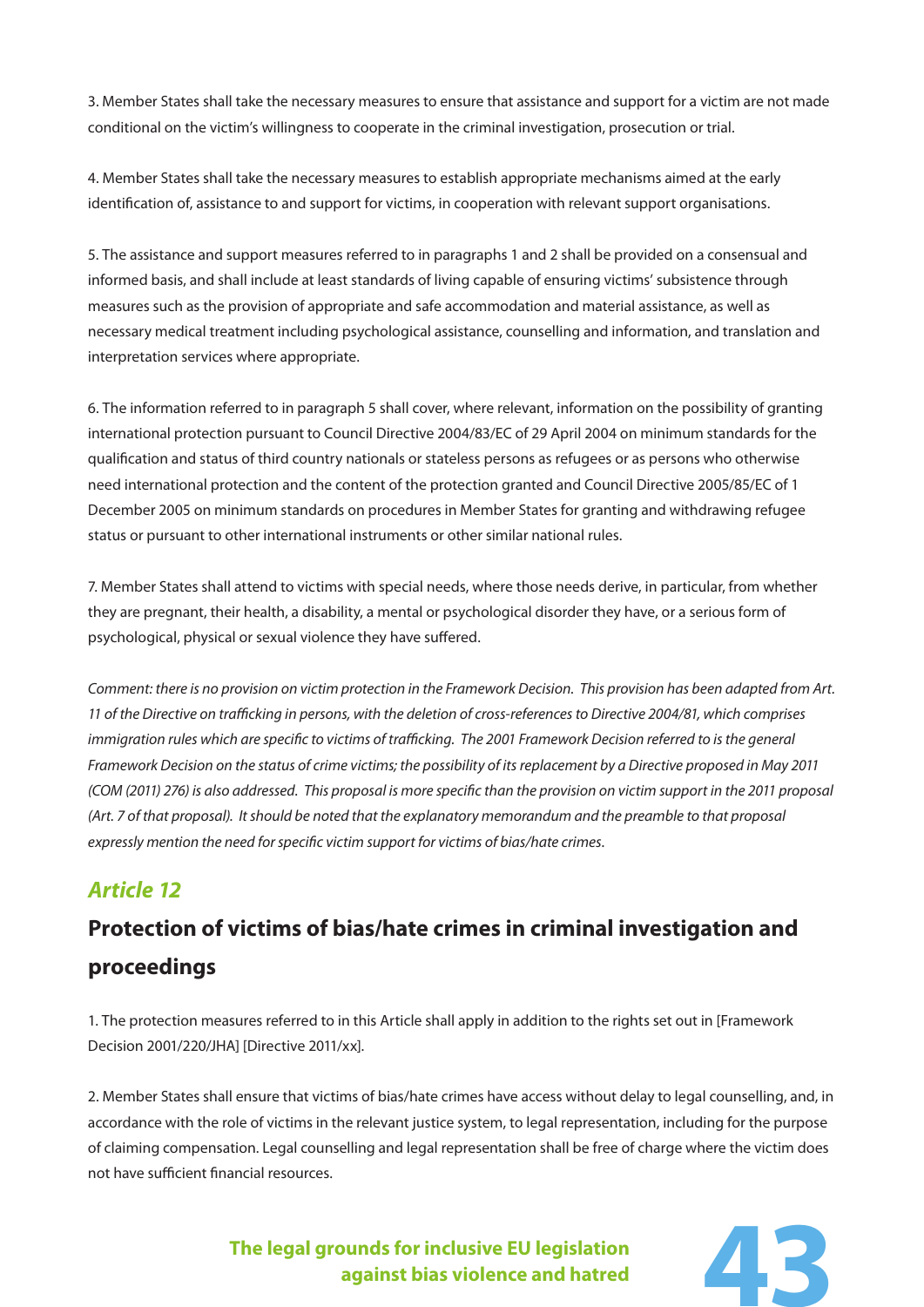3. Member States shall ensure that victims of bias/hate crimes receive appropriate protection on the basis of an individual risk assessment, inter alia, by having access to witness protection programmes or other similar measures, if appropriate and in accordance with the grounds defined by national law or procedures.

4. Without prejudice to the rights of the defence, and according to an individual assessment by the competent authorities of the personal circumstances of the victim, Member States shall ensure that victims of hate/bias crimes receive specific treatment aimed at preventing secondary victimisation by avoiding, as far as possible and in accordance with the grounds defined by national law as well as with rules of judicial discretion, practice or guidance, the following:

(a) unnecessary repetition of interviews during investigation, prosecution or trial;

 (b) visual contact between victims and defendants including during the giving of evidence such as interviews and cross-examination, by appropriate means including the use of appropriate communication technologies;

(c) the giving of evidence in open court; and

(d) unnecessary questioning concerning the victim's private life.

Comment: there is no equivalent provision in the Framework Decision. This provision has been adapted from Art. 12 of the Directive on trafficking in persons. Paragraph 4 could be replaced by a cross-reference to Art. 21(3) of the proposed Directive on crime victims' rights – if that Directive is adopted as proposed by the Commission.

#### *Article 13*

#### **Compensation to victims**

Member States shall ensure that victims of bias/hate crimes have access to existing schemes of compensation to victims of violent crimes of intent.

Comment: there is no equivalent provision in the Framework Decision. This provision has been adapted from Art. 17 of the Directive on trafficking in persons.

#### *Article 14*

#### **Prevention**

1. Member States shall take appropriate measures, such as education and training, to discourage and reduce bias/ hate crimes.

2. Member States shall take appropriate action, including through the Internet, such as information and awarenessraising campaigns, research and education programmes, where appropriate in cooperation with relevant civil

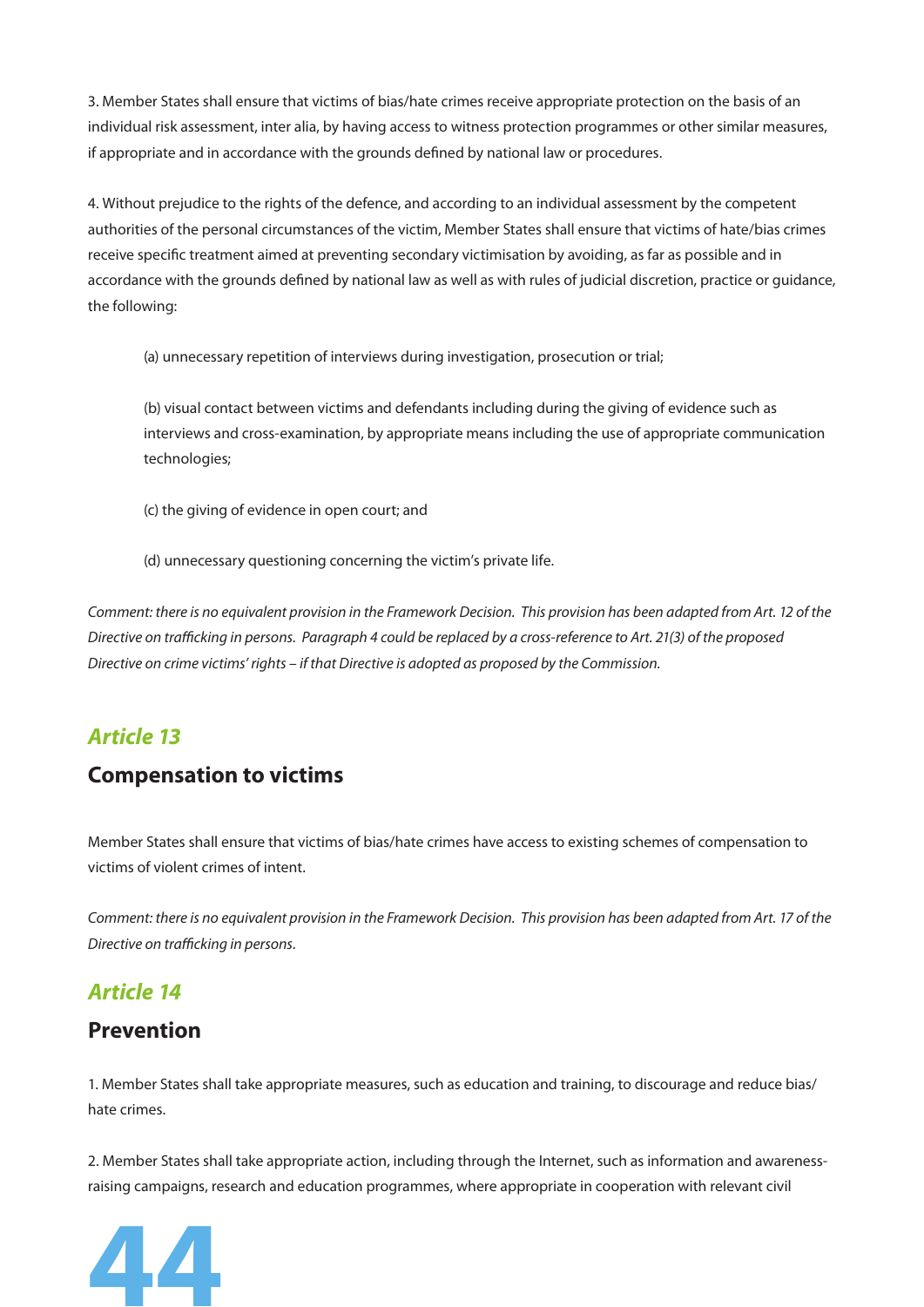society organisations and other stakeholders, aimed at raising awareness and reducing the risk of people, especially children, becoming victims of bias/hate crimes.

3. Member States shall promote regular training for officials likely to come into contact with victims or potential victims of bias/hate crimes, including front-line police officers, aimed at enabling them to identify and deal with victims and potential victims of bias/hate crimes.

4. Member States shall promote changes in social and cultural patterns of behaviour with a view to eradicating prejudices, customs, traditions and all other practices which are based on the idea of the inferiority of any of the groups of persons falling within the scope of this Directive or on stereotyped roles for members of those groups.

5 Member States shall ensure that culture, custom, religion, tradition or so-called 'honour' shall not be considered as justification for any acts of violence covered by the scope of this Directive.

6. Member States should raise awareness among public authorities and public institutions at all levels of their responsibility to refrain from statements, in particular to the media, which may reasonably be understood as legitimising bias or hatred which could lead to the offences referred to in Articles 2 or 3.

7. Public officials and other State representatives should promote tolerance and respect for the human rights of the persons who could be subject to the offences referred to in Articles 2 and 3 whenever they engage in a dialogue with key representatives of the civil society, including media and sports organisations, political organisations and religious communities.

Comment: there is no equivalent provision in the Framework Decision. Paras 1-3 of this provision have been adapted from Art. 18 of the Directive on trafficking in persons, except for Article 18(4), which concerns the possible criminalisation of the use of victims' services. Paras 4 and 5 have been adapted from Art. 12(2) and (5) of the Council of Europe Convention on violence against women. Paras 6 and 7 have been adapted from the Council of Europe recommendation referred to above.

#### *Article 15*

#### **Exchange of information**

1. Member States shall designate operational contact points or may use existing operational structures for the exchange of information and for other contacts between Member States for the purposes of applying this Directive.

2. Each Member State shall inform the General Secretariat of the Council and the Commission of its operational contact points or operational structure for the purposes of paragraph 1. The General Secretariat shall notify that information to the other Member States.

3. Where a Member State has information relating to the storage in its territory of material containing expressions of hatred within the scope of this Directive for the purposes of distribution or dissemination in another Member State it shall provide that information to the other Member State to enable the latter to initiate, in accordance with its law,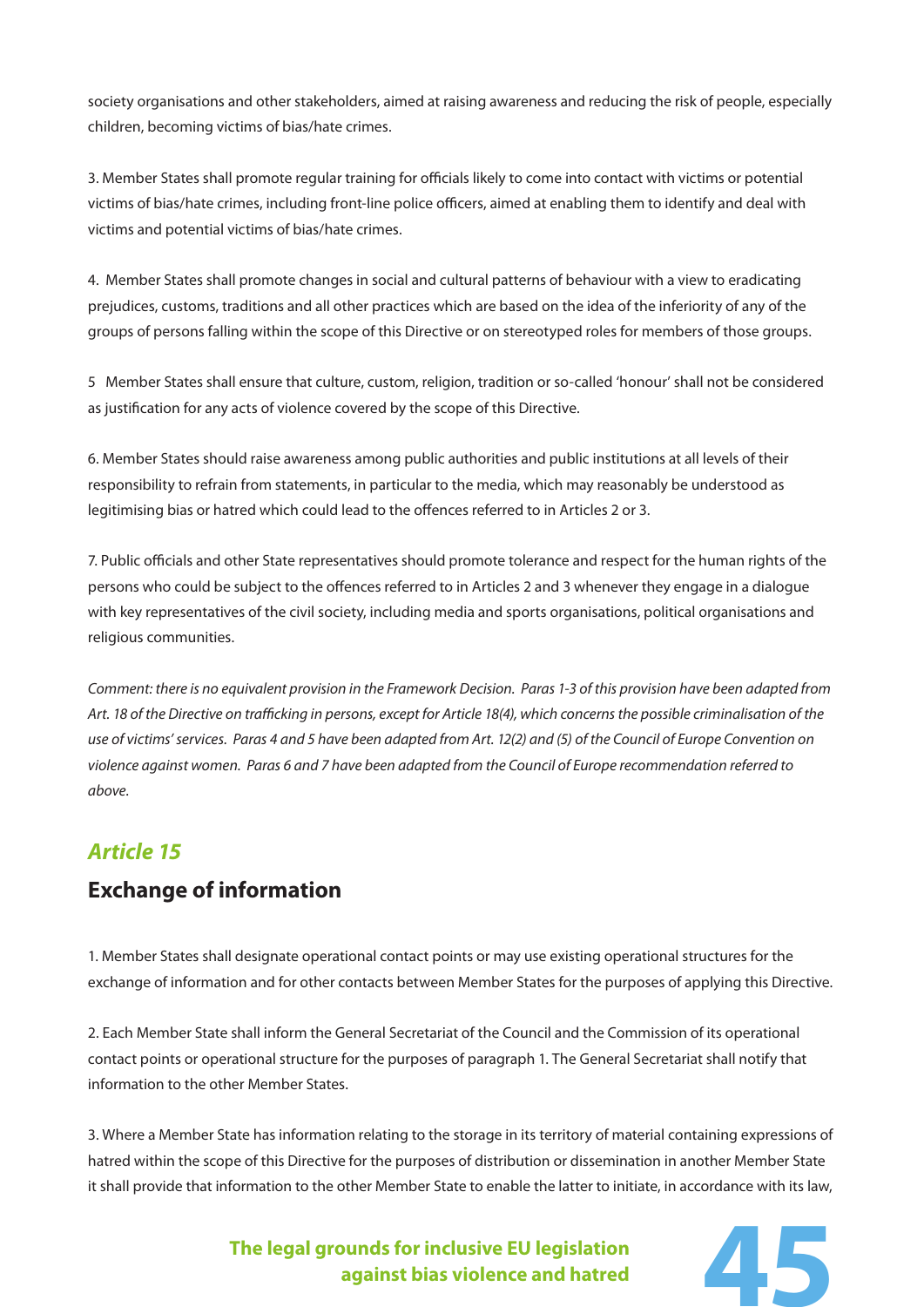legal proceedings or proceedings for confiscation. For that purpose, the operational contact points referred to in paragraph 1 may be used.

Comment: this provision is based on Art. 15 of the proposal for a Framework Decision on racism and xenophobia. It concerns operational cooperation, as distinct from the more general collection of statistics and their analysis referred to in Arts. 16 and 17.

#### *Article 16*

#### **Collection of statistics**

1 For the purpose of the implementation of this Directive, Member States shall:

 (a) collect disaggregated relevant statistical data at regular intervals on cases of all forms of violence covered by the scope of this Directive;

(b) support research in the field of all forms of violence covered by the scope of this Directive in order to study its root causes and effects, incidences and conviction rates, as well as the efficacy of measures taken to implement this Directive.

2 Member States shall conduct population-based surveys at regular intervals to assess the prevalence of and trends in all forms of violence covered by the scope of this Directive.

Comment: there is no equivalent provision in the Framework Decision. This provision has been adapted from Art. 11 of the Council of Europe Convention on violence against women.

#### *Article 17*

#### **National rapporteurs or equivalent mechanisms**

Member States shall take the necessary measures to establish national rapporteurs or equivalent mechanisms. The tasks of such mechanisms shall include the carrying out of assessments of trends in hate crimes, the measuring of results of actions against hate crimes, including the assessment and analysis of the statistics referred to in Article 16, in close cooperation with relevant civil society organisations active in this field, and reporting.

Comment: there is no equivalent provision in the Framework Decision. This provision has been adapted from Art. 19 of the Directive on trafficking in persons, as amended to take account of the specific provision on statistics.

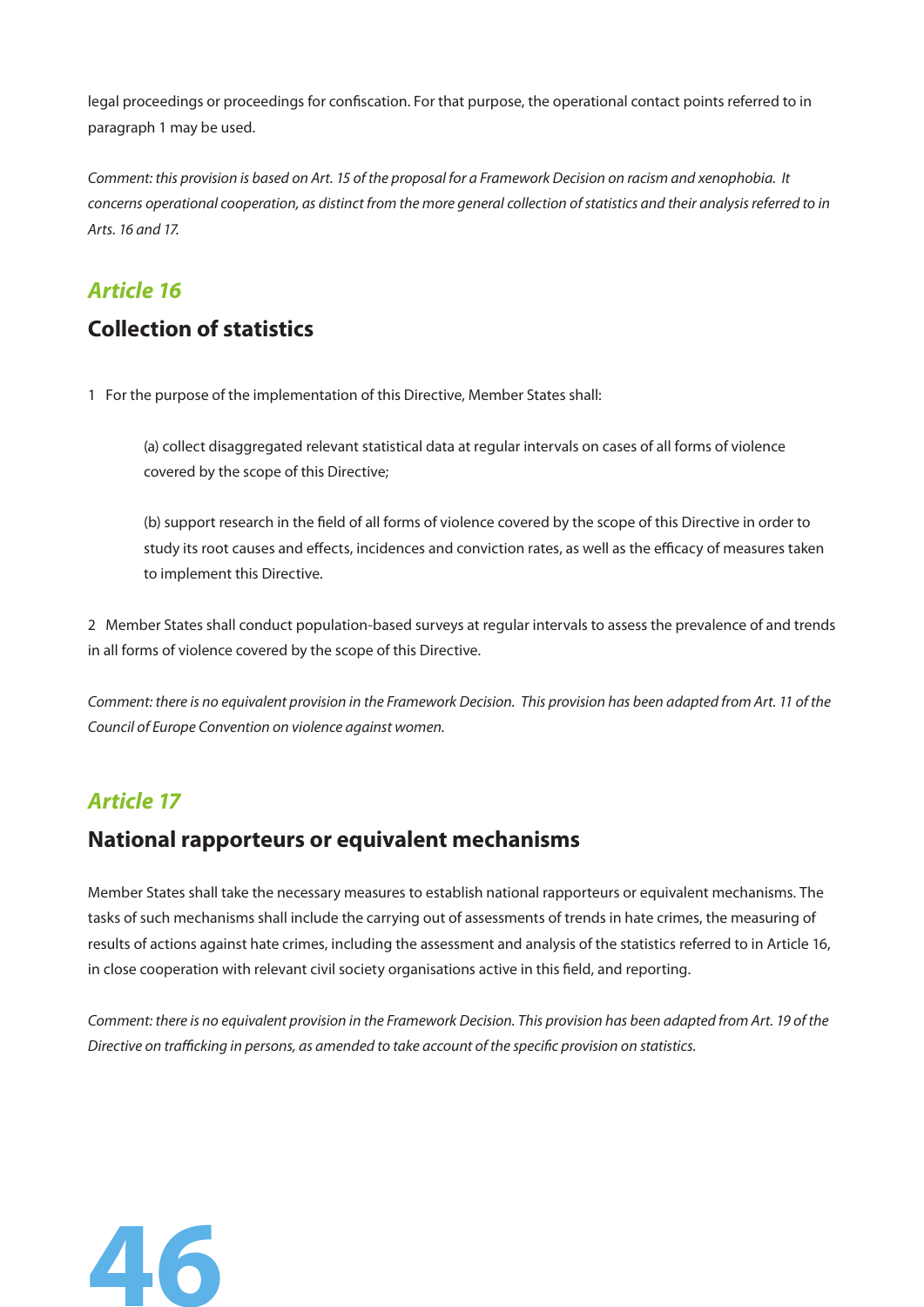#### *Article 18*

#### **Coordination of the Union strategy against bias/hate crimes**

In order to contribute to a coordinated and consolidated Union strategy against bias/hate crimes, Member States shall cooperate closely with the European Union's Fundamental Rights Agency, in accordance with the provisions of Regulation 168/2007. In particular, Member States shall transmit to the Agency the information referred to in Articles 16 and 17, on the basis of which the Agency shall contribute to reporting carried out by the Commission every two years on the progress made in the fight against hate crimes.

Comment: there is no equivalent provision in the Framework Decision. This provision has been adapted from Art. 20 of the Directive on trafficking in persons, with the intention of reinforcing the current role played by the EU's Fundamental Rights Agency, rather than (in the case of trafficking in persons) creating a new coordinator.

#### *Article 19*

#### **Replacement of Framework Decision 2008/913/JHA**

1. Framework Decision 2008/913/JHA on combating certain forms and expressions of racism and xenophobia by means of criminal law is hereby replaced in relation to Member States participating in the adoption of this Directive, without prejudice to the obligations of the Member States relating to the time limit for transposition of the Framework Decision into national law.

In relation to Member States participating in the adoption of this Directive, references to the Framework Decision 2008/913/JHA shall be construed as references to this Directive.

2. By way of derogation from paragraph 1, by 28 November 2013, the Council shall:

 (a) assess the extent to which Member States have complied with the provisions of Framework Decision 2008/913, on the basis of a report established using the information transmitted by Member States to the General Secretariat of the Council and to the Commission concerning the text of the provisions transposing into their national law the obligations imposed on them under that Framework Decision, and of a written report from the Commission.

 (b) review the application of Framework Decision 2008/913. For the preparation of this review, the Council shall ask Member States whether they have experienced difficulties in judicial cooperation with regard to the conduct under Article 1(1) of Framework Decision 2008/913. In addition, the Council may request Eurojust to submit a report, on whether differences between national legislations have resulted in any problems regarding judicial cooperation between the Member States in this area.

Comment: paragraph 1 is adapted from Art. 21 of the Directive on trafficking in persons, with the intention of ensuring that the Framework Decision continues to apply to any Member States which do not participate in the Directive. Paragraph 2 is adapted from Art. 10(2) and (3) of the Framework Decision, and aims to ensure that the review of that Framework Decision is still carried out despite the replacement of that measure by this Directive.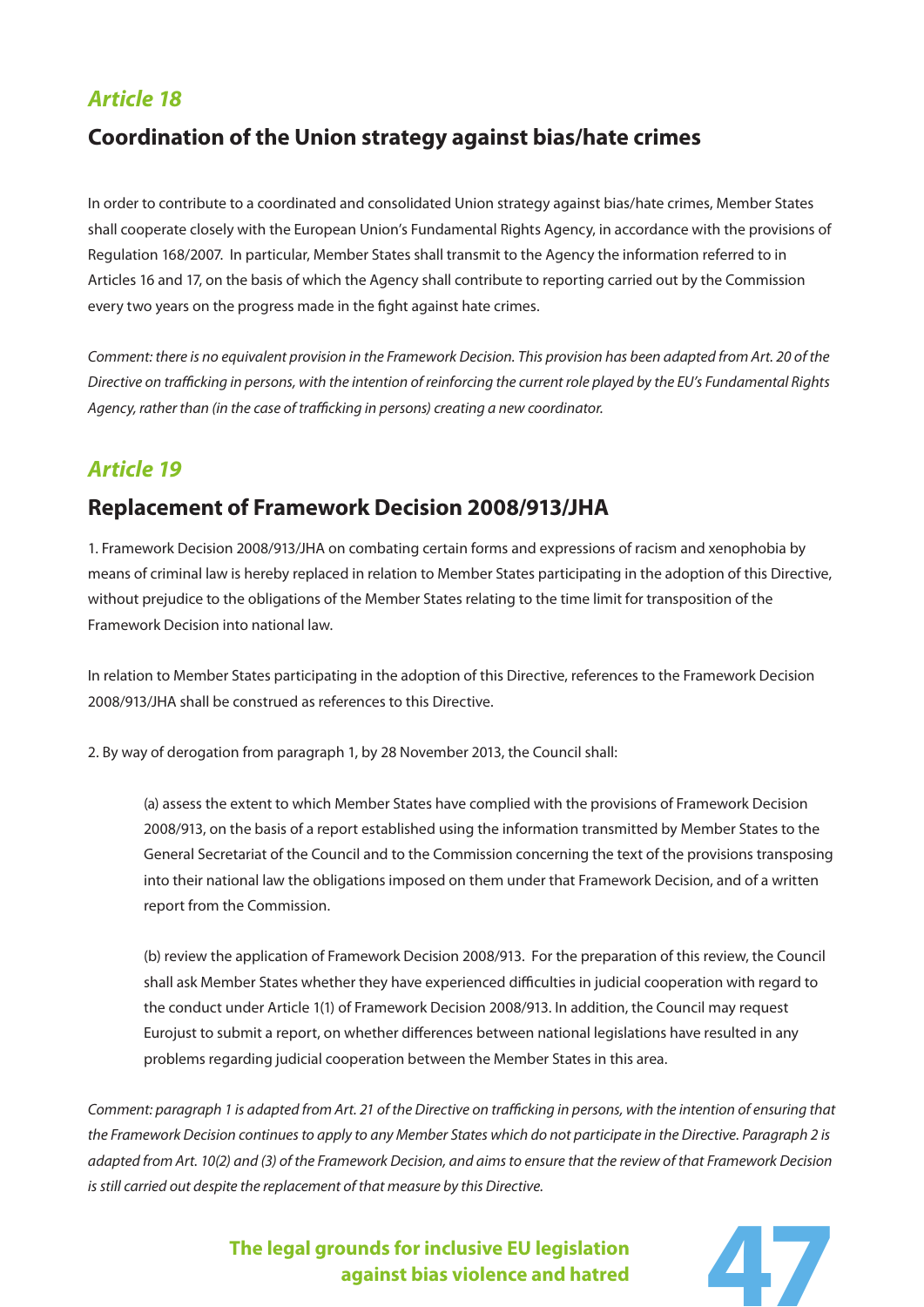#### *Article 20*

#### **Transposition**

1. Member States shall bring into force the laws, regulations and administrative provisions necessary to comply with this Directive by [xx date 2013].

2. Member States shall transmit to the Commission the text of the provisions transposing into their national law the obligations imposed on them under this Directive.

3. When Member States adopt these measures, they shall contain a reference to this Directive or shall be accompanied by such a reference on the occasion of their official publication. The methods of making such reference shall be laid down by the Member States.

Comment: adapted from Art. 22 of the Directive on trafficking in persons, which takes more account of the EU institutional system than Art. 10 of the Framework Decision.

#### *Article 21*

#### **Reporting**

The Commission shall, by [xx date 2015], submit a report to the European Parliament and the Council, assessing the extent to which the Member States have taken the necessary measures in order to comply with this Directive, accompanied, if necessary, by legislative proposals.

Comment: adapted from Art. 23 of the Directive on trafficking in persons, which takes more account of the EU institutional system than Art. 10 of the Framework Decision. However, the references to specific issues raised by the anti-trafficking Directive have been dropped.

#### *Article 22*

#### **Entry into force**

This Directive shall enter into force on the day of its publication in the Official Journal of the European Union.

Comment: adapted from Art. 13 of the Framework Decision.

#### *Article 23*

#### **Addressees**

This Directive is addressed to the Member States in accordance with the Treaties.

Comment: adapted from Art. 25 of the Directive on trafficking in persons.